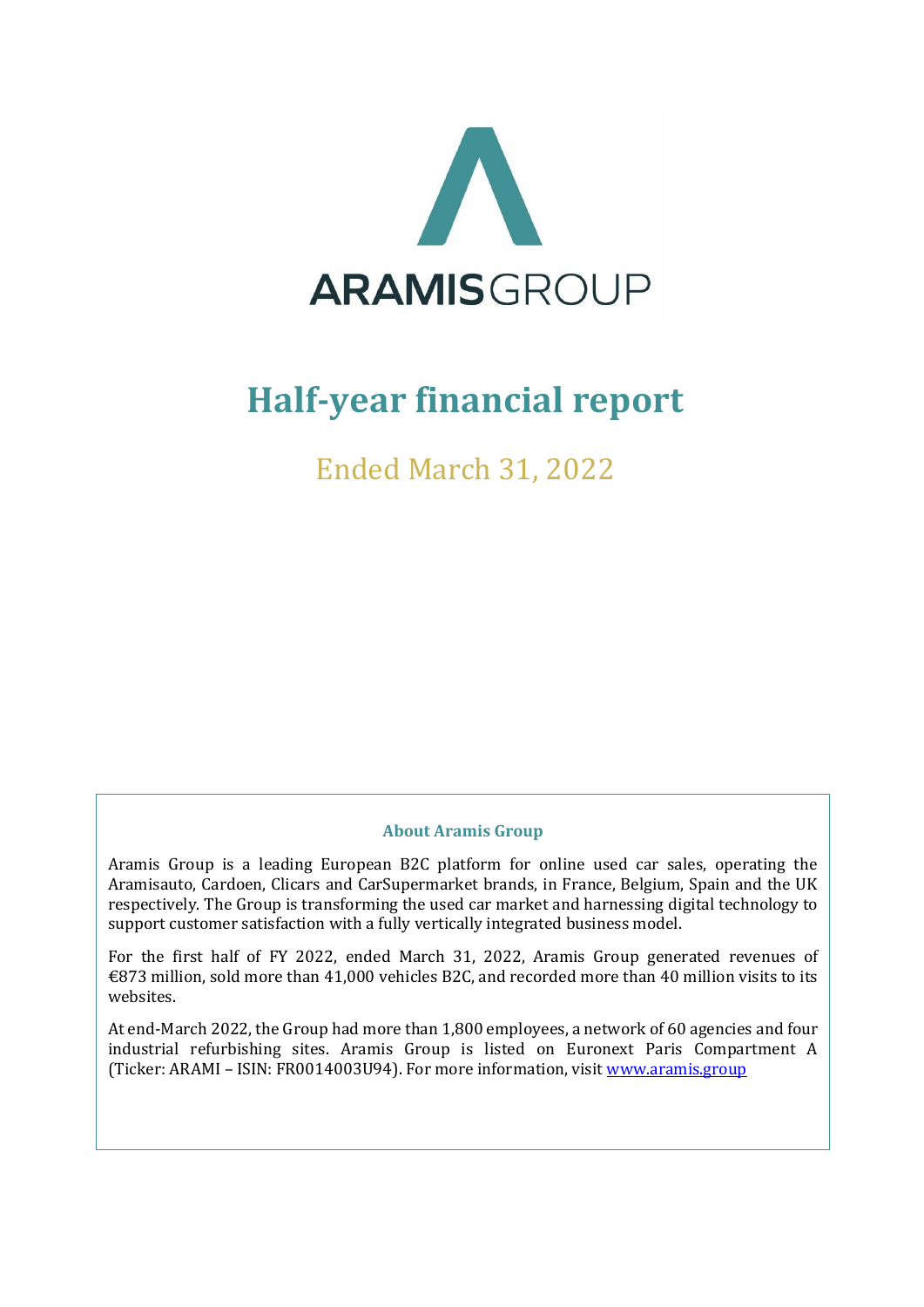# **CONTENTS**

|                | <b>KEYS FIGURES</b>                                                     | 3  |
|----------------|-------------------------------------------------------------------------|----|
|                | <b>ACTIVITY REPORT</b>                                                  | 4  |
| $\mathbf{I}$ . | 2022 FIRST-HALF BUSINESS                                                | 4  |
| II.            | <b>INCOME STATEMENT</b>                                                 | 8  |
| III.           | CASH FLOW AND FINANCIAL STRUCTURE                                       | 10 |
| IV.            | <b>GOVERNANCE CHANGES AT CLICARS</b>                                    | 11 |
| V.             | <b>OUTLOOK</b>                                                          | 11 |
| VI.            | <b>RISK FACTORS</b>                                                     | 12 |
|                |                                                                         |    |
|                | CONDENSED CONSOLIDATED INTERIM FINANCIAL STATEMENTS                     | 13 |
| L.             | CONDENSED STATEMENT OF FINANCIAL POSITION                               | 13 |
| II.            | CONDENSED STATEMENT OF COMPREHENSIVE INCOME                             | 14 |
| III.           | <b>CONDENSED STATEMENT OF CASH FLOWS</b>                                | 15 |
| IV.            | CONDENSED STATEMENTS OF CHANGES IN EQUITY                               | 16 |
| V.             | NOTES TO THE CONDENSED INTERIM FINANCIAL STATEMENTS                     | 17 |
|                | STATUTORY AUDITORS' REVIEW REPORT ON THE HALF-YEAR FINANCIAL INFOMATION | 47 |
|                | STATEMENT BY THE PERSONS RESPONSIBLE FOR THE HALF-YEAR FINANCIAL REPORT | 49 |
|                |                                                                         |    |
|                |                                                                         |    |
|                |                                                                         |    |

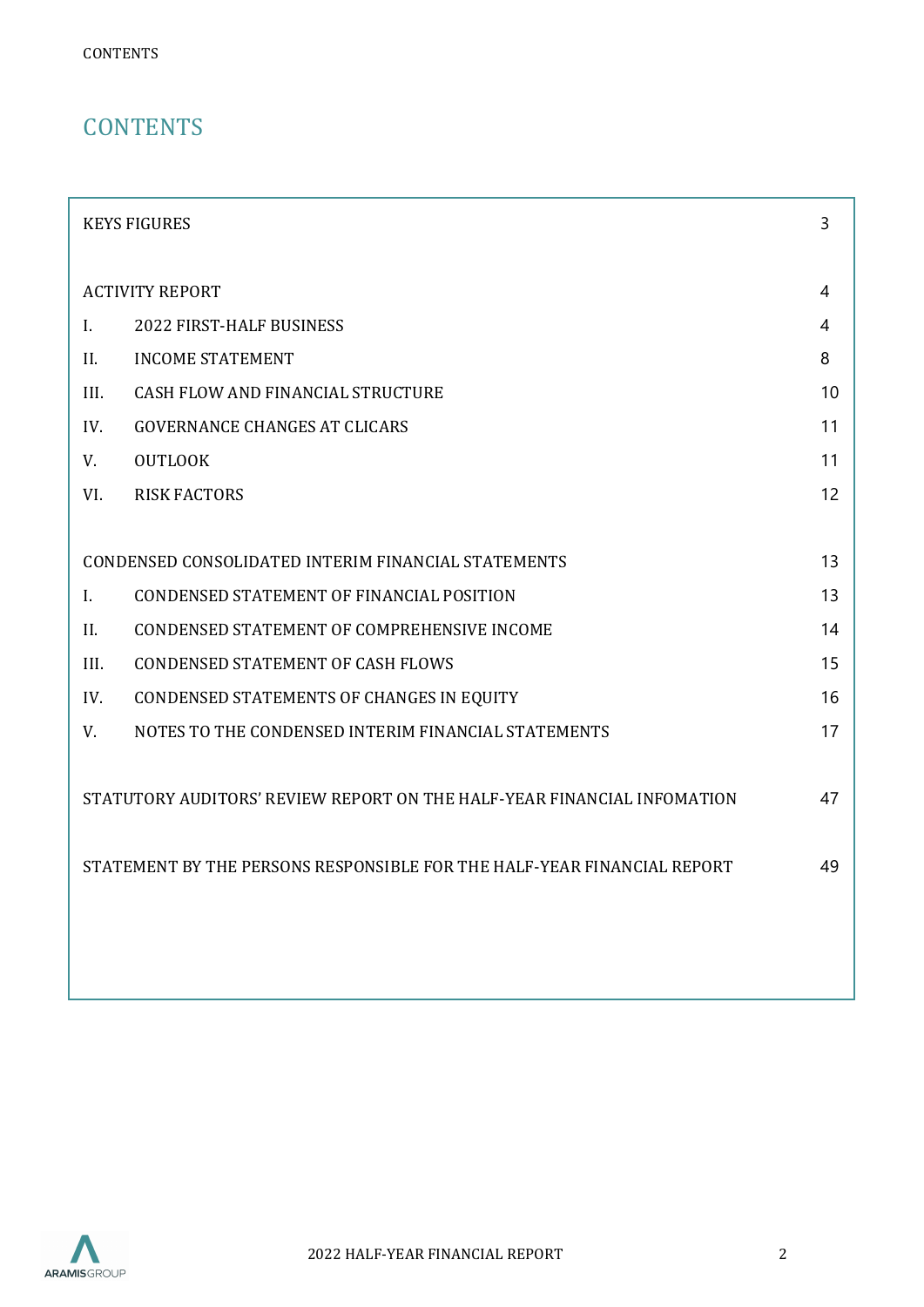# <span id="page-2-0"></span>KEYS FIGURES

| In millions of euros                          |         | Pro forma      |                          |         | <b>Reported</b>          |          |  |
|-----------------------------------------------|---------|----------------|--------------------------|---------|--------------------------|----------|--|
|                                               | H1 2022 | H1 2021        | 2021                     | H1 2022 | H1 2021                  | 2021     |  |
| Revenues                                      | 872.6   | 591.8          | 1,368.7                  | 872.6   | 490.9                    | 1,263.8  |  |
| Volumes of B2C refurbished cars               | 33,385  | 21,417         | 50,125                   | 33,385  | 15,568                   | 44,276   |  |
| Volumes of B2C pre-registered cars            | 7,832   | 14,204         | 30,280                   | 7,832   | 14,204                   | 30,280   |  |
|                                               |         |                |                          |         |                          |          |  |
| Gross profit                                  | 95.2    | 84.2           | 185.3                    | 95.2    | 72.2                     | 173.0    |  |
| Gross profit per unit (GPU)                   | 2,311   | 2,358          | 2,292                    | 2,311   | 2,416                    | 2,307    |  |
| Adjusted EBITDA                               | 2.9     | 18.3           | 37.2                     | 2.9     | 13.9                     | 32.6     |  |
|                                               |         |                |                          |         |                          |          |  |
| Operating working capital requirements        |         | $\blacksquare$ | $\blacksquare$           | 214.5   | $\overline{\phantom{a}}$ | 128.5    |  |
| Capex (including acquisition of subsidiaries) |         | ٠              | $\overline{\phantom{0}}$ | 12.3    | 41.4                     | 54.1     |  |
| Net debt $(+)$ / Net cash $(-)$               |         |                |                          | 1.2     | 121.9                    | $-102.0$ |  |

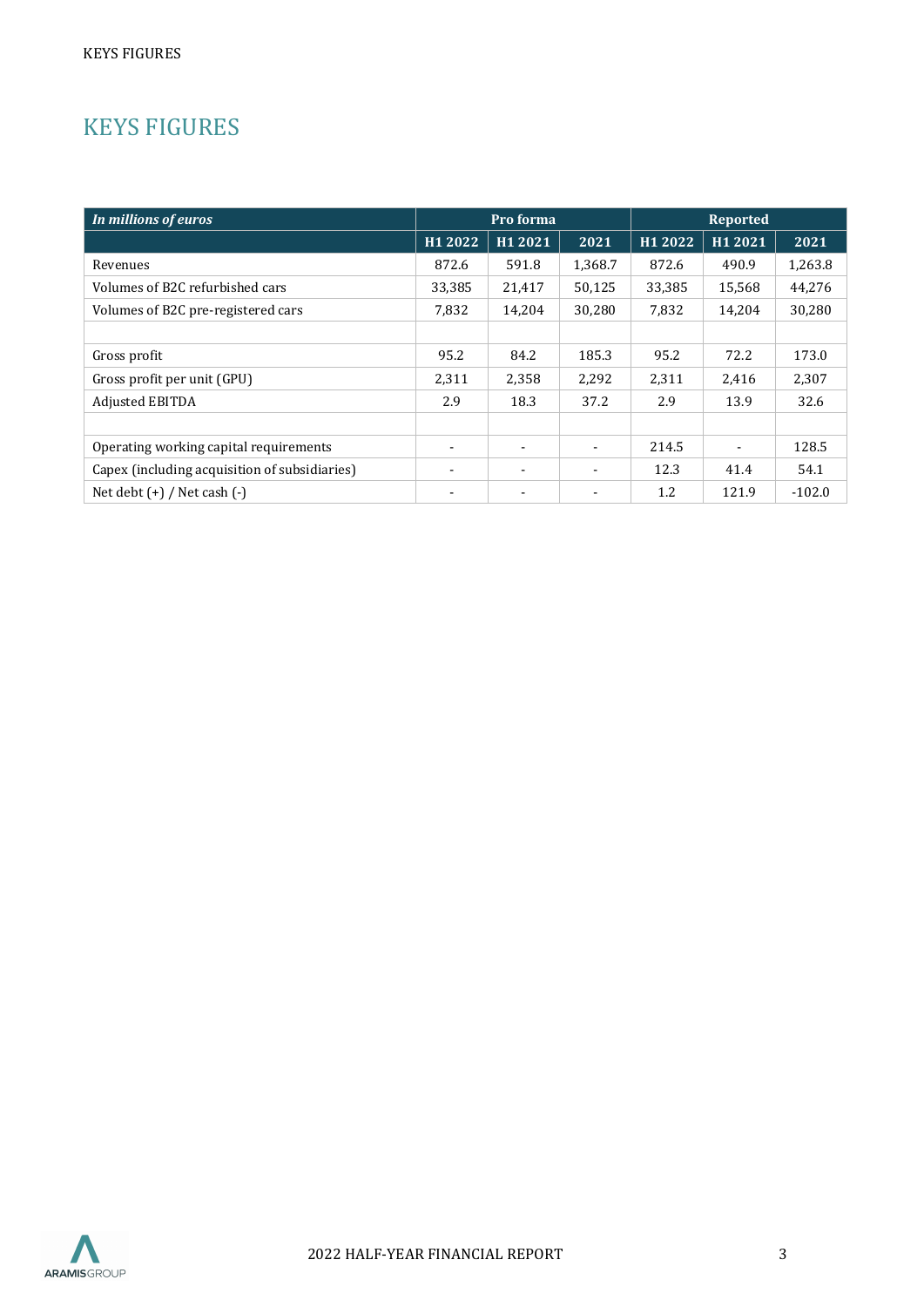# <span id="page-3-0"></span>ACTIVITY REPORT

# <span id="page-3-1"></span>I. 2022 FIRST-HALF BUSINESS

During the first half of 2022, ended March 31, the Group recorded revenues of €872.6 million, up +47.5% from the first half of 2021 pro forma and +77.7% on a reported basis. In a complex market environment, Aramis Group faced two opposite trends.

On the one hand, the Group's business in the refurbished vehicle segment, its strategic priority and representing more than 80% of its B2C volumes during the first half of 2022, saw very strong growth, highlighting the success of Aramis Group's value proposition, focused at all times on ensuring customer satisfaction.

On the other hand, business in the pre-registered vehicle segment was significantly affected by the very limited availability of new vehicles, the difficulties faced by production lines against a backdrop of a shortage of semiconductors, further compounded in recent months by the war in Ukraine.

#### Overview of volumes and revenues

#### 2022 first-half B2C volumes

| In units            | Pro forma |         |               | <b>Reported basis</b> |         |               |
|---------------------|-----------|---------|---------------|-----------------------|---------|---------------|
|                     | H1 2022   | H1 2021 | Change $(\%)$ | H1 2022               | H1 2021 | Change $(\%)$ |
| Refurbished cars    | 33.385    | 21.417  | +55.9%        | 33,385                | 15.568  | $+114.4\%$    |
| Pre-registered cars | 7.832     | 14.204  | $-44.9\%$     | 7.832                 | 14.204  | $-44.9%$      |
| Total Volumes B2C   | 41.217    | 35,621  | $+15.7%$      | 41.217                | 29.772  | $+38.4%$      |

#### 2022 first-half revenues

#### *By segment*

| In millions of euros  | Pro forma |         |                | <b>Reported basis</b> |         |               |
|-----------------------|-----------|---------|----------------|-----------------------|---------|---------------|
|                       | H1 2022   | H1 2021 | Change $(\% )$ | H1 2022               | H1 2021 | Change $(\%)$ |
| Refurbished cars      | 575.0     | 301.5   | $+90.7%$       | 575.0                 | 221.8   | $+159.3%$     |
| Pre-registered cars   | 151.3     | 208.0   | $-27.2\%$      | 151.3                 | 208.0   | $-27.2%$      |
| Total B <sub>2C</sub> | 726.4     | 509.5   | $+42.6%$       | 726.4                 | 429.8   | $+69.0%$      |
| <b>Total B2B</b>      | 99.5      | 50.5    | $+97.3%$       | 99.5                  | 36.4    | $+173.3%$     |
| <b>Total Services</b> | 46.7      | 31.8    | $+46.8%$       | 46.7                  | 24.8    | $+87.9%$      |
| <b>Revenues</b>       | 872.6     | 591.8   | $+47.5%$       | 872.6                 | 490.9   | $+77.7%$      |

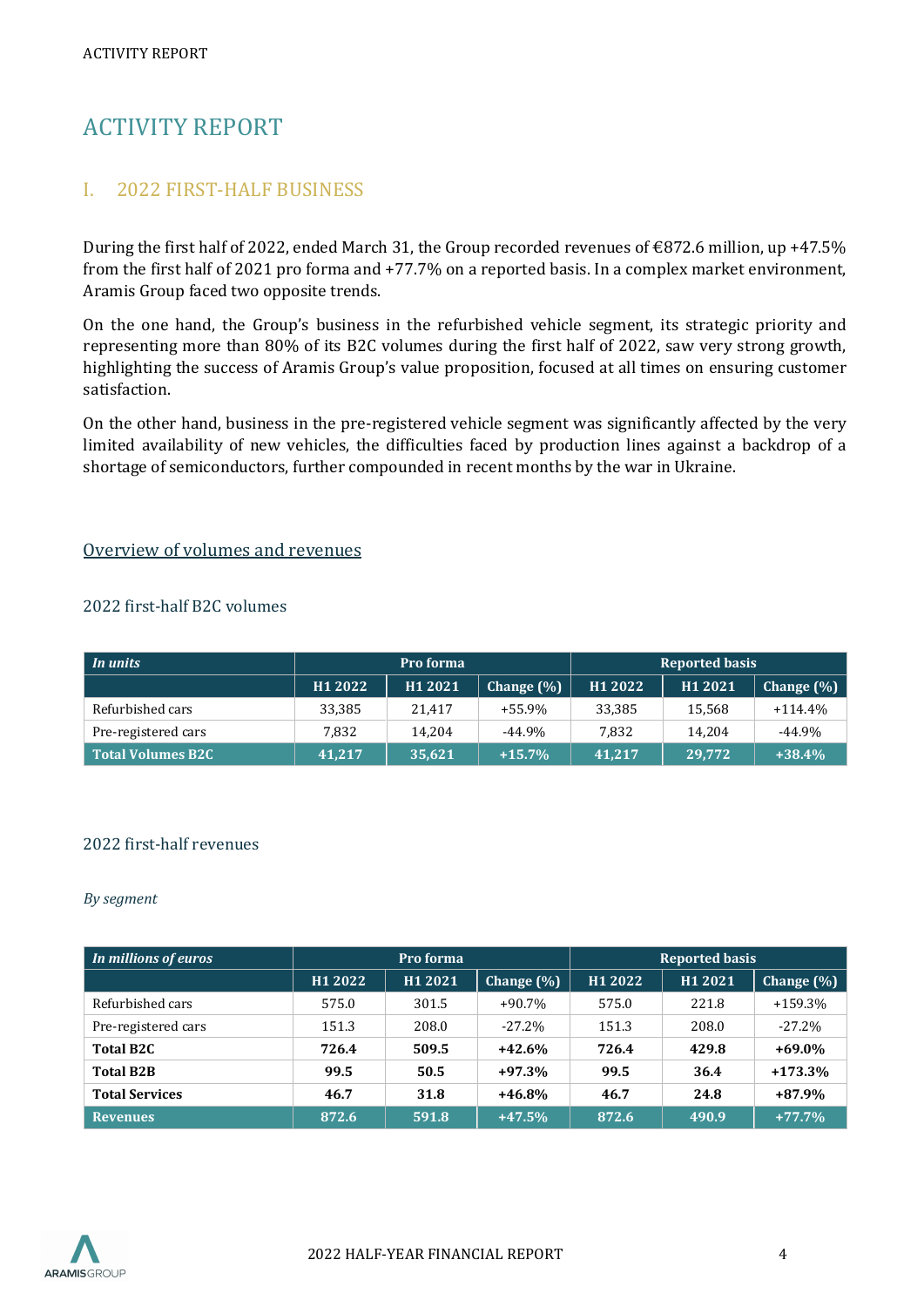#### *By country*

| In millions of euros | Pro forma |         |               |                     | <b>Reported basis</b> |               |
|----------------------|-----------|---------|---------------|---------------------|-----------------------|---------------|
|                      | H1 2022   | H1 2021 | Change $(\%)$ | H <sub>1</sub> 2022 | H1 2021               | Change $(\%)$ |
| France               | 359.2     | 302.0   | $+19.0\%$     | 359.2               | 302.0                 | $+19.0\%$     |
| Belgium              | 116.4     | 86.9    | $+34.0\%$     | 116.4               | 86.9                  | $+34.0%$      |
| Spain                | 187.0     | 78.6    | $+138.0\%$    | 187.0               | 78.6                  | $+138.0%$     |
| UK                   | 210.0     | 124.4   | +68.8%        | 210.0               | 23.6                  | $+791.4%$     |
| <b>Revenues</b>      | 872.6     | 591.8   | $+47.5%$      | 872.6               | 490.9                 | $+77.7%$      |

#### Analysis of revenues by segment

#### B2C – sales of cars to private customers (83% of revenues)

**Revenues for the B2C segment** - corresponding to sales of refurbished and pre-registered cars to private customers – totalled  $\epsilon$ 726.4 million for the first half of 2022, up +42.6% pro forma compared with the first half of 2021 and +69.0% on a reported basis.

**Revenues for the refurbished cars segment** came to €575.0 million, up +90.7% pro forma compared with the first half of 2021 and +159.3% on a reported basis. 33,385 vehicles were delivered, up +55.9% pro forma and +114.4% on a reported basis, reflecting the growing success of Aramis Group's offer with its customers across Europe.

To support this very strong growth around healthy and sustainable foundations, the Group has accelerated the opening of new refurbishing centers in the last few months and further strengthened its agility in terms of sourcing. Across each of its geographies, the Group's very strong focus on buying B2C vehicles from private customers through its digital platforms (51% of the refurbished vehicles sold during the first half of 2022 were purchased from private owners vs 33% in the first half of 2021) has enabled it to ensure the depth of its selection available online for customers, as well as a continuous flow of cars to be refurbished. The Group maintained a very high NPS, with 68 at end-March 2022.

Reflecting the widespread increase in vehicle prices across all segments, the unit sales price for the refurbished cars sold by Aramis Group during the first half of 2022 came in significantly higher than the first half of 2021, up +22.3%.

**Revenues for the pre-registered cars segment** came to €151.3 million, with a marked contraction of -27.2% versus the first half of 2021. 7,832 units were sold during the first half of 2022, with the volume down -44.9% due to the major difficulties experienced with sourcing this type of vehicle, linked to the major disruption affecting production lines for new cars. Prices also show strong growth, achieving a unit average increase of +32.0% compared with the first half of 2021.

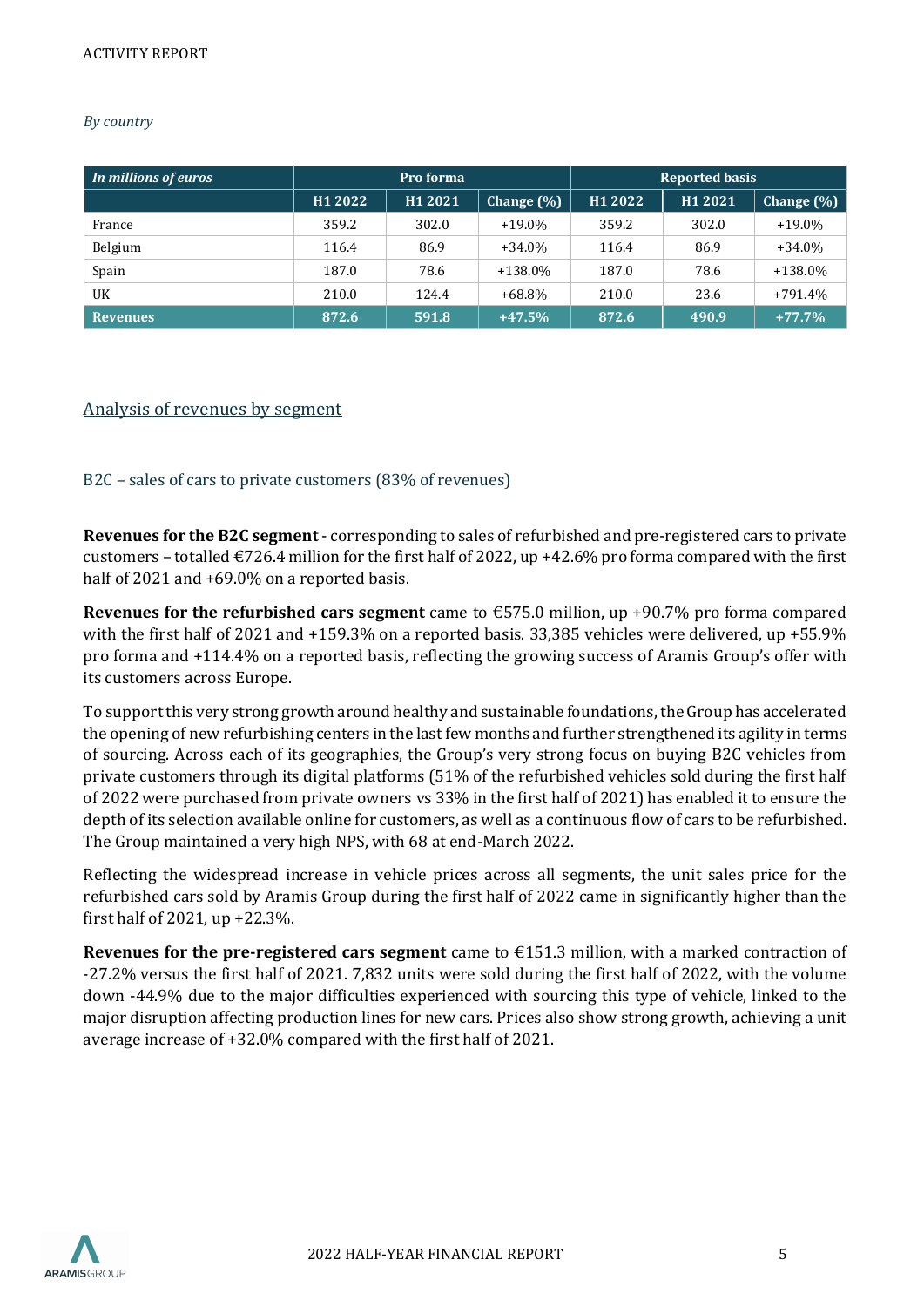#### B2B – sales of cars to professional customers (11% of revenues)

Revenues for the B2B segment totalled  $\epsilon$ 99.5 million during the first half of 2022, driven by very strong growth of +97.3% pro forma in relation to the first half of 2021 and +173.3% on a reported basis. This growth reflects the increase in prices and in the sourcing of vehicles from private owners, some of which are resold to professionals (mainly vehicles over eight years old or 150,000 km).

#### Services (6% of revenues)

Lastly, services generated  $\epsilon$ 46.7 million of revenues during the first half of 2022, up +46.8% pro forma compared with the first half of 2021 and +87.9% on a reported basis. The penetration rate for financing solutions maintained its positive trend, while Aramis Group continued to further strengthen its range of services, particularly through extended warranties. The Group intends to continue ramping up its innovations in terms of services, which represent one of the three pillars from its ambitious growth strategy.

#### Analysis of revenues by country

#### France (41% of revenues)

Revenues for the first half of 2022 are up +19.0% compared with the first half of 2021 to €359.2 million. This robust trend reflects an excellent performance on the refurbished vehicle segment, with its volumes sold up +47% from the first half of 2021 and nearly offsetting the contraction in volumes by around half over the same period for pre-registered vehicles, a segment that Aramis Group has historically had strong exposure to in this geography. The change in the average unit sales price also contributed to revenue growth. In terms of refurbishment, the Group is able to capitalize on the major in-house capacity in place at its Donzère site, which will be joined very soon by the Nemours site, where it will inaugurate its second refurbishing center in France in June. In terms of sourcing, the number of vehicles purchased from private owners virtually doubled during the first half of 2022 compared with the first half of 2021, illustrating the flexibility offered by the Group's multi-channel sourcing.

#### Belgium (13% of revenues)

2022 first-half revenues are up +34.0% from the first half of 2021 to  $\epsilon$ 116.4 million. Refurbished vehicle sales are up +250% compared with the first half of 2021, clearly more than offsetting the contraction in pre-registered vehicle ones, a segment that Aramis Group has also historically had strong exposure to in Belgium. This very strong performance was achieved thanks to the work of the Belgian teams, ramping up the Antwerp refurbishing center following its inauguration in November 2021, as well as the French and Group teams, who have been working for several months to integrate inventory between the two countries. In 2019, Aramis Group sold less than 10% of the refurbished cars in Belgium, compared with more than 50% today. This trend is also supported by the sourcing of used vehicles from private owners,

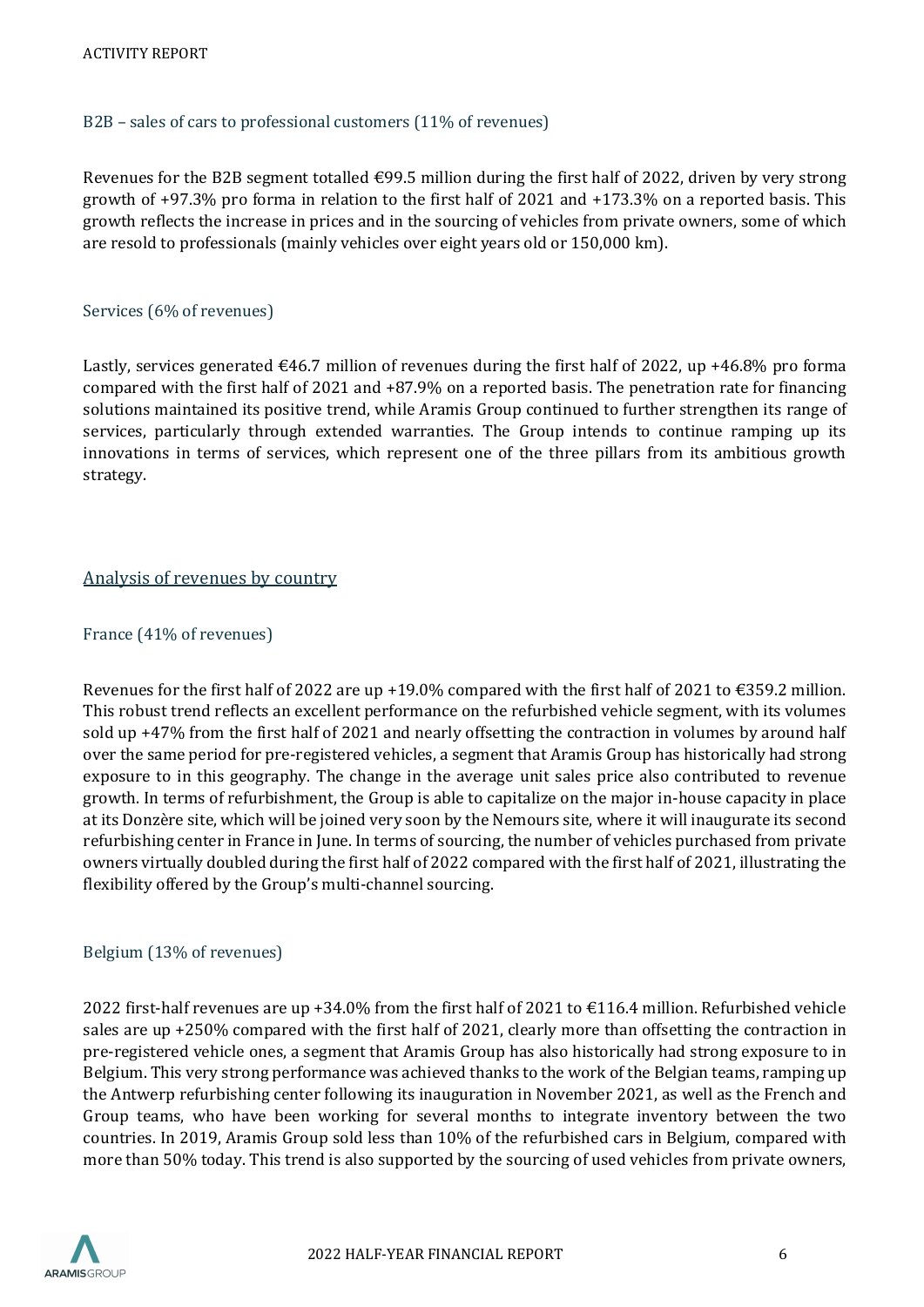tripling during the first half of 2022 compared with the first half of 2021. An increase was also recorded in the average unit sales price.

#### Spain (22% of revenues)

Revenues for the first half of 2022 totalled €187.0 million, a very significant increase of +138.0% versus the same period in 2021. The volumes of refurbished vehicles sold increased by around +75%. The higher average unit sales price achieved was also a major factor behind this performance. The number of vehicles acquired from private owners was multiplied by nearly 7x compared with the first half of 2021. Aramis Group's business in Spain has virtually zero exposure to the pre-registered vehicle segment.

#### United Kingdom (24% of revenues)

Revenues for the first half of 2022 reached  $\text{\textsterling}210.0$  million, up +68.8% on a pro forma basis compared with the first half of 2021. The refurbished vehicle volumes sold rose +30%, with the increase in the unit sales price making a similar contribution to growth. Sourcing from private owners was multiplied by nearly 2.5x. For reference, Aramis Group did not sell any pre-registered vehicles in the UK.

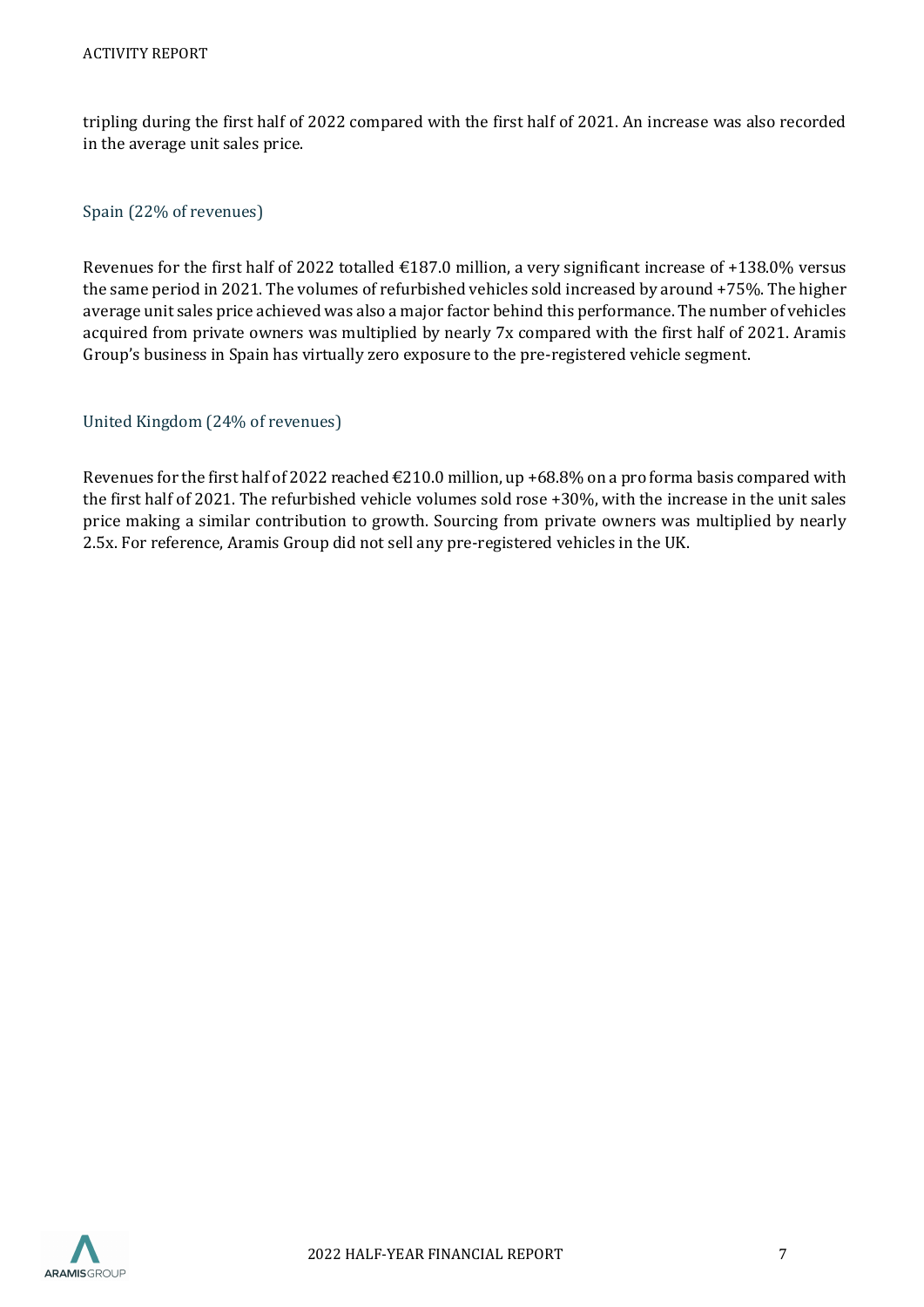# <span id="page-7-0"></span>II. INCOME STATEMENT

The income statement for the period highlights three key developments: 1/ strong consolidated revenues growth, despite the slowdown in the pre-registered vehicle segment, 2/ the excellent level of the gross profit generated per unit of vehicle sold, highlighting the robust features of the Company's vertically integrated business model, 3/ a proactive increase in SG&A costs to enable Aramis Group to continue moving forward with its roadmap for very strong growth in its volumes over the coming years.

### Condensed income statement

| In millions of euros                                  | Pro forma  |                          |                          | <b>Reported basis</b> |            |                      |  |
|-------------------------------------------------------|------------|--------------------------|--------------------------|-----------------------|------------|----------------------|--|
|                                                       | H1<br>2022 | H1<br>2021               | <b>Change</b><br>(%)     | H1<br>2022            | H1<br>2021 | <b>Change</b><br>(%) |  |
| Revenues                                              | 872.6      | 591.8                    | $+47.5%$                 | 872.6                 | 490.9      | $+77.7%$             |  |
| Gross profit                                          | 95.2       | 84.2                     | $+13.1%$                 | 95.2                  | 72.2       | $+31.9%$             |  |
| Gross profit per unit of B2C vehicle sold -<br>GPU(E) | 2,311      | 2,358                    | $-2.0\%$                 | 2.311                 | 2,416      | $-4.4%$              |  |
| <b>Adjusted EBITDA</b>                                | 2.9        | 18.3                     | -84.1%                   | 2.9                   | 13.9       | $-79.0\%$            |  |
| Operating income                                      | $-17.9$    | $\overline{\phantom{a}}$ | $\overline{\phantom{a}}$ | $-17.9$               | 2.8        | N/A                  |  |
| Net profit (loss)                                     | $-20.3$    | $\blacksquare$           | $\overline{\phantom{0}}$ | $-20.3$               | 0.2        | N/A                  |  |

### Gross margin

For the first half of 2022, the gross margin came to  $\epsilon$ 95.2 million, up +13.1% pro forma compared with the first half of 2021. This change is linked to the increase in the volumes of refurbished vehicles sold, as well as the growing penetration rate in services. The gross profit per unit generated per B2C vehicle sold (GPU), was €2,311, in line with the first half of 2021 (€2,358) and the full-year figure for FY 2021 (€2,292), on a pro forma basis.

This is significantly higher than the level recorded by its main European peers and reflects Aramis Group's operational expertise, built up over the past 21 years since it was founded, while effectively commanding all the links in the value chain thanks to its vertically integrated business model, which is unique in Europe.

| In millions of euros                                         | Pro forma |         |          | <b>Reported basis</b> |
|--------------------------------------------------------------|-----------|---------|----------|-----------------------|
|                                                              | H1 2022   | H1 2021 | H1 2022  | H1 2021               |
| Revenues                                                     | 872.6     | 591.8   | 872.6    | 490.9                 |
| Cost of goods and services sold                              | $-735.1$  |         | $-735.1$ | $-401.3$              |
| Gross profit (consolidated data)                             | 137.5     | ٠       | 137.5    | 89.6                  |
| Cost of transport and refurbishment                          | $-42.2$   |         | $-42.2$  | $-17.4$               |
| Other                                                        | 0.0       |         | 0.0      | 0.0                   |
| Gross profit - including trading in Belgium                  | 95.2      | 84.2    | 95.2     | 72.2                  |
| Deduction of the margin for trading in Belgium               | 0.0       | $-0.2$  | 0.0      | $-0.2$                |
| Number of B2C vehicles sold (units)                          | 41.217    | 35.621  | 41.217   | 29.772                |
| Gross profit per unit of B2C vehicle sold - GPU $(\epsilon)$ | €2.311    | €2.358  | €2.311   | €2.416                |

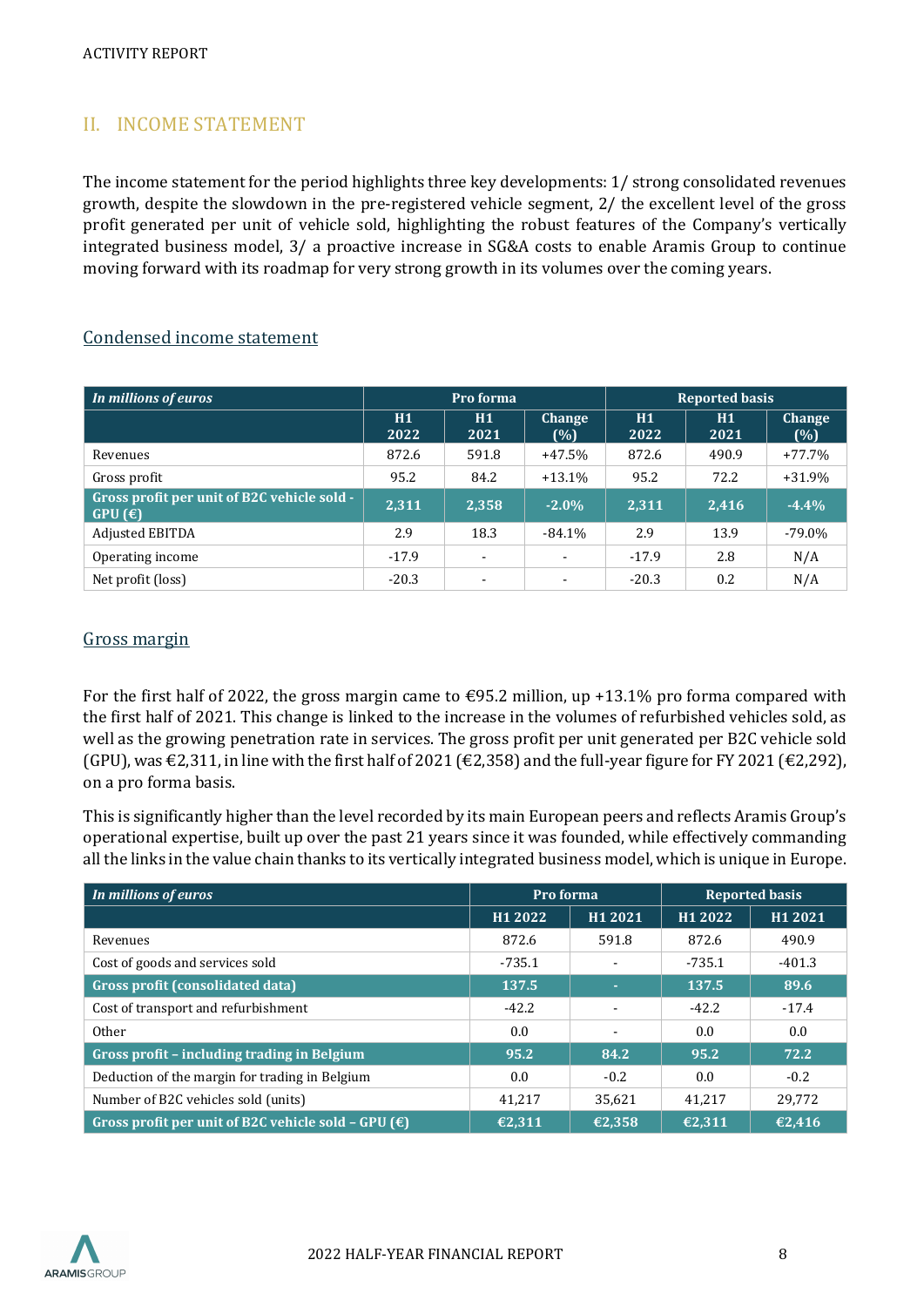# Adjusted EBITDA

For the first half of 2022, adjusted EBITDA came to  $\epsilon$ 2.9 million, compared with  $\epsilon$ 18.3 million in the first half of 2021. The contraction compared with the same period in 2021 factors in the absorption of SG&A costs being less effective than expected due to the Group's overall activity in terms of volumes - and therefore its overall gross profit in euros - coming in lower than expected, particularly in France, with the Group's pre-registered vehicle sales significantly affected by the shortage of new cars as explained previously.

Sales, general and administrative (SG&A) costs totalled €92.4 million for the first half of 2022, up +40.2% pro forma compared with the first half of 2021, and +12.4% versus the second half of 2021.

This amount includes  $\epsilon$ 21.2 million of marketing costs, up +53.9% pro forma from the first half of 2021 and +16.6% compared with the second half of 2021. As already announced, Aramis Group maintained its marketing investments, continuing to ramp up its efforts to generate traffic with a view to both boosting its online sales and promoting its offer to buy vehicles from private customers. The Group also continued to invest in its brands.

Labour costs came to €42.6 million, up +42.1% pro forma from the first half of 2021 and +13.0% compared with the second half of 2021. For reference, in 2021, Aramis Group began consolidating its teams in order to put in place the capacity needed to deliver an always more efficient and effective response to the demand from European customers for quality vehicles, enabling it to continue to generate very strong growth in its volumes over the coming years. Since its IPO mid-2021, the Group has also further strengthened several of its corporate departments, focusing in particular on compliance, structuring and control.

As for delivery costs, they amounted to €13.6 million, up +15.5% pro forma from the first half of 2021 and down -2.9% compared with the second half of 2021.

Lastly, other SG&A represent  $\epsilon$ 14.9 million, up +44.0% pro forma from the first half of 2021 and +21.7% compared with the second half of 2021.

# Operating income

Operating income for the first half of 2022 totalled  $-\epsilon$ 17.9 million. This amount includes  $\epsilon$ 8.7 million of personnel expenses relating to acquisitions, €1.3 million of personnel expenses relating to share-based payments, €0.8 million of transaction-related costs and €10.1 million of depreciation charges.

# Net profit (loss)

The net loss for the first half of 2022 came to  $-\epsilon 20.3$  million. It includes  $-\epsilon 1.6$  million of financial income and expenses and a  $-\epsilon$ 0.8 million tax expense.

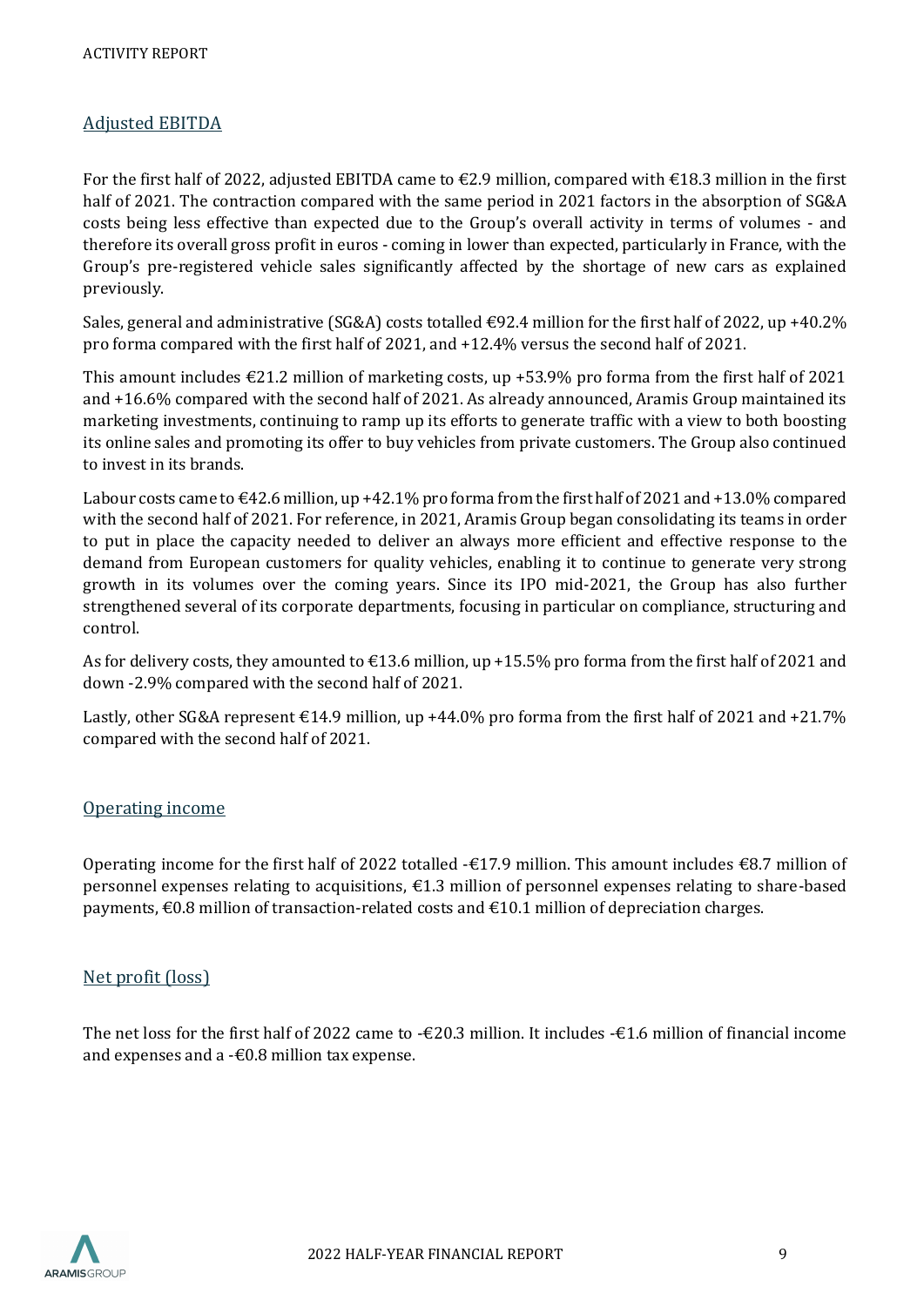# <span id="page-9-0"></span>III. CASH FLOW AND FINANCIAL STRUCTURE

The Group's balance sheet includes virtually zero debt. Cash consumption for the first half of 2022 is linked primarily to building up the inventory of vehicles to be sold, as well as investments in new refurbishing capacity and the Group's digital ecosystem.

### Inventory and operating working capital requirements

| In millions of euros                                    | Mar 31, 2022 | Sep 30, 2021 | Change (%) |
|---------------------------------------------------------|--------------|--------------|------------|
| Inventories                                             | 264.6        | 173.8        | $+90.7$    |
| Trade receivables                                       | 26.0         | 23.7         | $+2.2$     |
| Other current assets (excl. non-operational items)      | 22.5         | 23.1         | $-0.6$     |
| Trade payables                                          | 56.0         | 46.6         | $+9.3$     |
| Other current liabilities (excl. non-operational items) | 41.8         | 44.9         | $-3.1$     |
| Other items                                             | 0.8          | 0.7          | $+0.2$     |
| Operating working capital requirements                  | 214.5        | 128.5        | $+86.0$    |

Inventory represented €264.6 million at March 31, 2022. This €90.7 million increase compared with September 30, 2021 reflects three factors: 1/ the widespread price inflation seen across all vehicle segments (for 25%); 2/ a mix effect linked to higher exposure to refurbished vehicles than previously for the Group's business (for 58%); 3/ a proactive approach to build up surplus inventory to protect the Group against potential sourcing difficulties (for 17%). In a supply-based business like Aramis Group's activity, this increase in inventory is making it possible to support the strong growth in business, offering an increasingly wide and diversified selection for European consumers looking to acquire used cars. The level of operating working capital requirements at March 31, 2022 represents 48 days of revenues based on the last rolling 12-month reported revenues.

# Cash position

| In millions of euros                                                             | Mar 31, 2022 |
|----------------------------------------------------------------------------------|--------------|
| Net cash at period-start                                                         | 102.0        |
| <b>Adjusted EBITDA</b>                                                           | $+2.9$       |
| Change in operating working capital requirements                                 | $-86.0$      |
| Other operation-related cash flow                                                | $-0.6$       |
| Capex                                                                            | $-12.1$      |
| Other investment-related cash flow                                               | 0.0          |
| Capital increase / decrease                                                      | $+0.1$       |
| Interest paid                                                                    | $-0.6$       |
| IFRS 16 (interest and capital)                                                   | $-5.7$       |
| Other financing-related cash flow<br>(excl. issuing and repayment of borrowings) | $-1.2$       |
| Net debt at period-end                                                           | 1.2          |

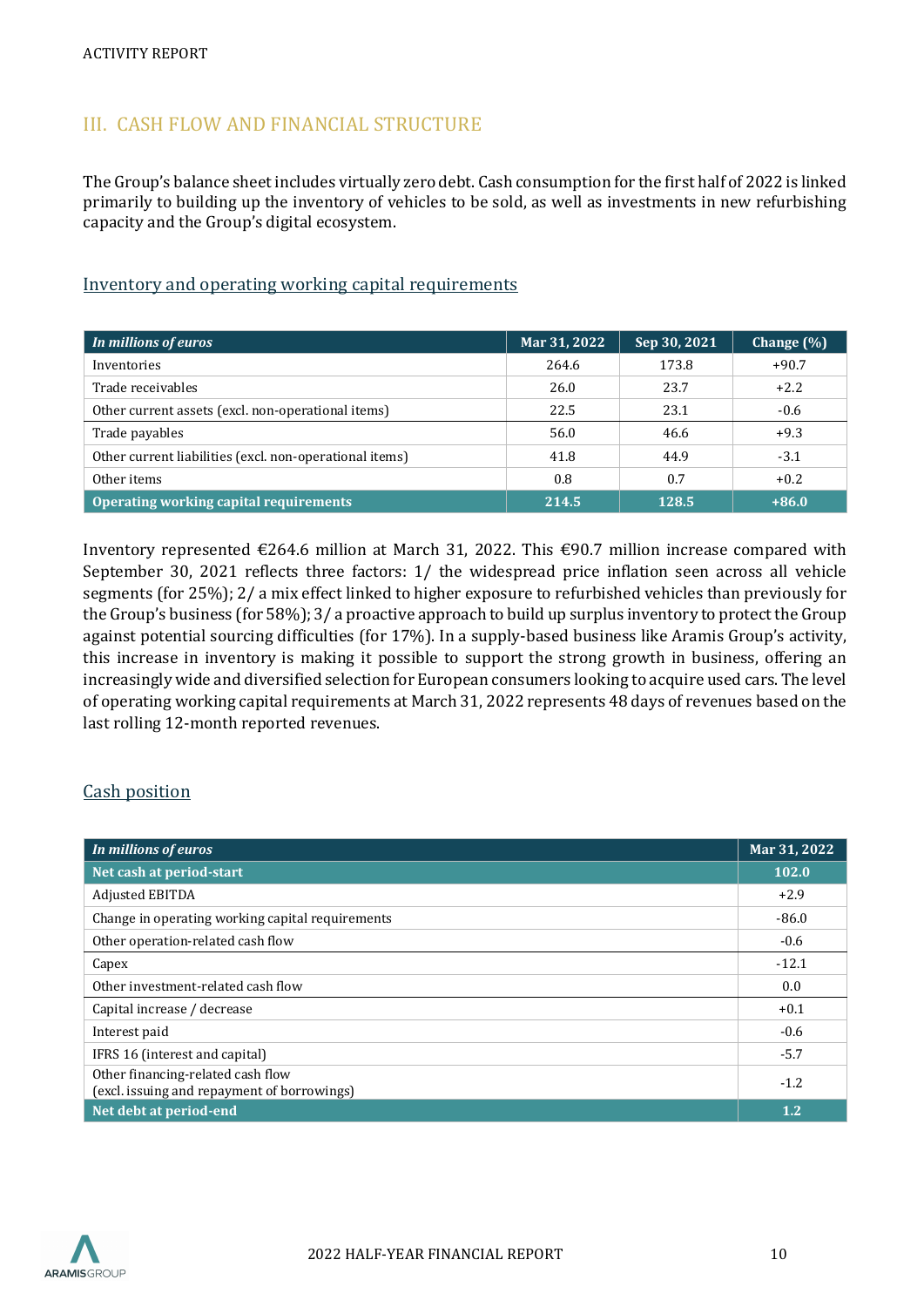Net debt at March 31, 2022 represented  $\epsilon$ 1.2 million. The change over the period primarily reflects the operational cash consumption linked to the change in operating working capital requirements for -€86.0 million, as well as the acquisition of fixed assets for -€12.1 million, corresponding primarily to the Group's investments in its new refurbishing centers and its technological platform.

# <span id="page-10-0"></span>IV. GOVERNANCE CHANGES AT CLICARS

On April 4, 2022, Aramis Group announced certain changes to the leadership team of Clicars, its Spanish business unit.

José Carlos del Valle, 37, was appointed CEO of Clicars. With extensive experience in e-commerce and logistics, working for Amazon in particular, as well as one and a half years as Sales Director for Clicars, and an MBA from Harvard Business School, he will have a mission to consolidate the company's roadmap for strong growth. To achieve this, he will be supported by a strong team of professionals, combining Clicars' longstanding staff with the high-level profiles recruited recently.

This change has been made in connection with Clicars' two founders, Carlos Rivera and Pablo Fernandez, selling their remaining minority interest in this company's capital. As stipulated in the shareholder agreement signed between Aramis Group and Clicars' co-founders in 2017, and the agreement from April 19, 2021, under which the Company and the two co-founders agreed for the put and call options to be exercised within 90 days of March 31, 2022, they will sell their remaining interest in Clicars and will soon leave the Group.

Following this operation, Aramis Group will hold 100% of the capital and voting rights of Clicars. This company was already fully consolidated in the Group's accounts. Its governance will evolve to reflect the new shareholding structure.

The development objectives and priorities for Clicars, as for all of the Aramis Group business units, will remain unchanged: selling a growing number of refurbished vehicles across Europe, guided primarily by the commitment to providing the best possible service for customers, capitalizing on the teams' dedication and engagement, the Group's technological and industrial know-how, and its strong position at the heart of a circular economy approach.

# <span id="page-10-1"></span>V. OUTLOOK

In view of the size of the refurbished vehicle market, its significant fragmentation in all European countries, and Aramis Group's very strong value proposition, the Group still has considerable potential for market share gains. Aramis Group will therefore continue to focus the majority of its resources on its strategy launched in 2019 for acceleration on this segment, which represented more than 80% of its B2C volumes during the first half of 2022.

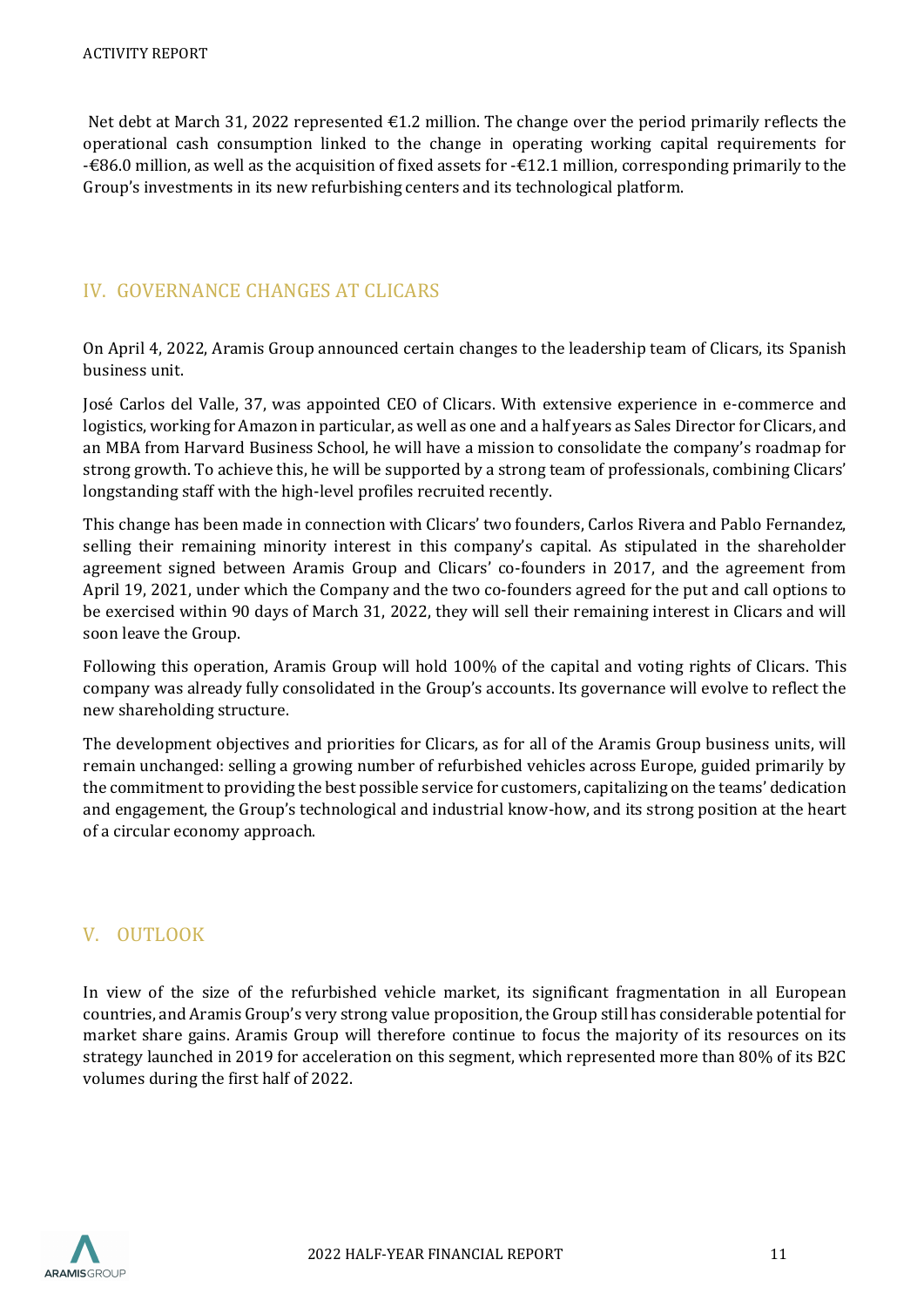Alongside this, considering the difficulties faced by auto manufacturers to normalize their production, the pre-registered vehicle segment is not expected to see any tangible improvement over the coming months.

The second part of 2022 will be marked in particular by the opening of two new refurbishing centers in Nemours (France) and Goole (UK). Following these openings, Aramis Group will own and operate six refurbishing centers, with an annual refurbishing capacity of 132,000 vehicles at end-2023. They will enable it to continue to provide its European customers with very high-quality refurbished vehicles at competitive prices and delivered in record time, and consolidate its leading positions in terms of its inhouse capacity for industrial-scale refurbishing, its innovations, its local job creation and its commitment to a more sustainable development.

Aramis Group is confirming its full-year objectives for 2022 as revised on April 19:

- Total revenues of over  $\epsilon$ 1.7 billion:
- Growth of over +45% in refurbished car volumes;
- Positive EBITDA.

These full-year objectives are like-for-like and do not include any assumption for a further significant deterioration in automotive market conditions or the current geopolitical situation.

Aramis Group also reconfirm the medium and long-term ambitions set out at the time of its IPO, aiming to generate, on a like-for-like basis, at least €3 billion of revenues and a 3% adjusted EBITDA margin by 2025, and then at least €6 billion of revenues and an 8% adjusted EBITDA margin by 2030.

#### <span id="page-11-0"></span>VI. RISK FACTORS

A detailed description of all the risks Aramis Group is exposed to can be found in Chapter 3 "Risk Factors", pages 9 to 40, of the Universal Registration Document (URD) dated January 26, 2022, approved by the French financial markets authority (AMF) under number R. 22-004 and available on the Group's website [\(www.aramis.group\)](http://www.aramis.group/)

Given the economic context, particularly inflation, which is likely to weigh on households' disposable incomes, and the difficulties in supplying pre-registered vehicles due to the slowdown in new vehicle production lines, the Group invites the reader to pay particular attention to the risks set out under "Risks related to general economic conditions and their trend" (page 9 and following of the 2021 URD), "Risks related to trends in the automotive industry" (page 10 and following of the 2021 URD), "Risks related to the procurement of used cars" (page 13 and following of the 2021 URD) and "Risks related to price changes on the used cars market" (page 16 and following of the 2021 URD).

No new risk factors have been identified in the first half of 2022.

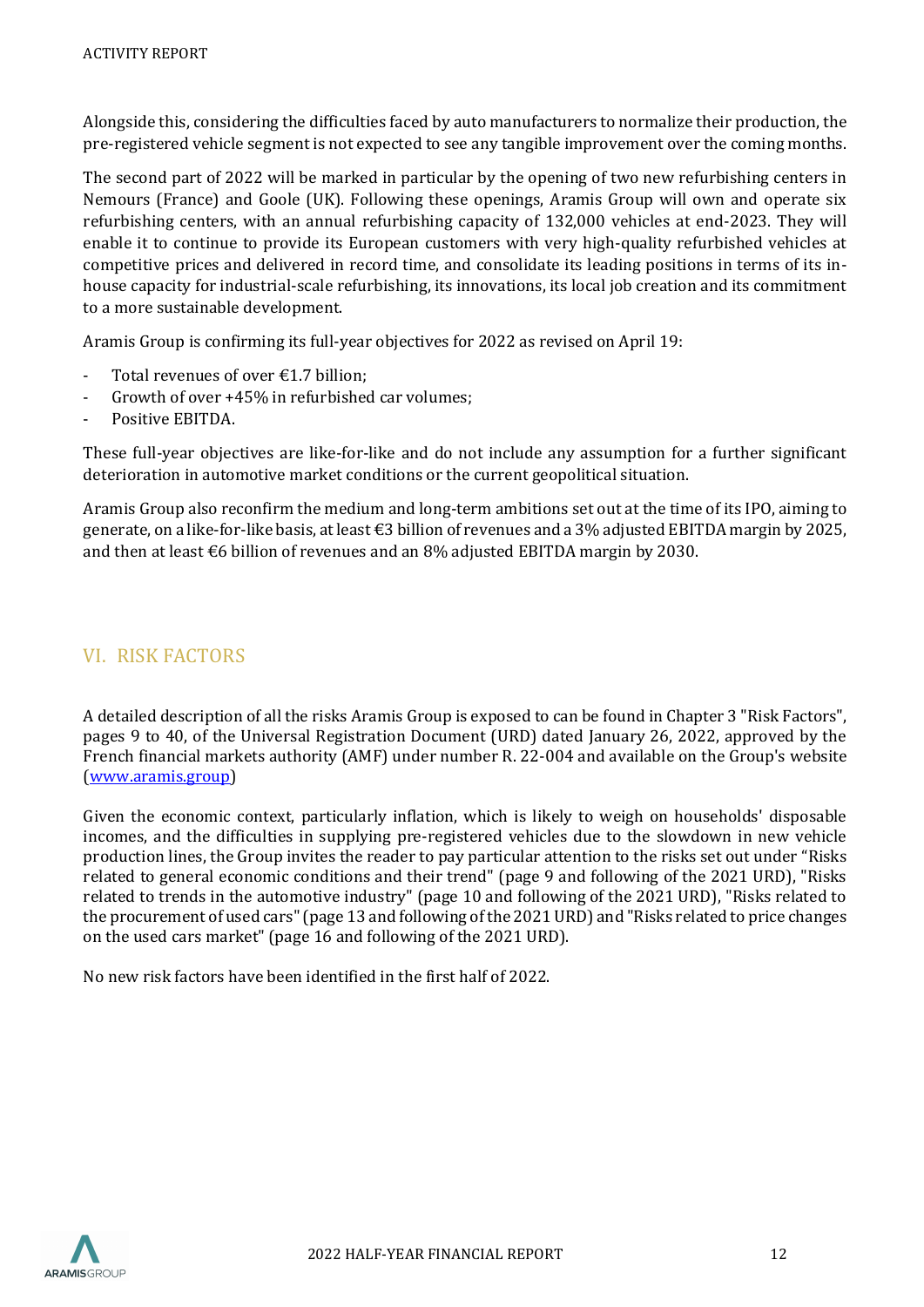# <span id="page-12-0"></span>CONDENSED CONSOLIDATED INTERIM FINANCIAL STATEMENTS

# <span id="page-12-1"></span>I. CONDENSED STATEMENT OF FINANCIAL POSITION

| In $\epsilon$ thousands                                                                                                                                                                                                                       | Notes                            | 30 Mar. 2022                                           | 30 Sept. 2021                                          | 30 Mar. 2021                                              |
|-----------------------------------------------------------------------------------------------------------------------------------------------------------------------------------------------------------------------------------------------|----------------------------------|--------------------------------------------------------|--------------------------------------------------------|-----------------------------------------------------------|
| <b>Assets</b>                                                                                                                                                                                                                                 |                                  |                                                        |                                                        |                                                           |
| Goodwill<br>Other intangible assets<br>Property, plant and equipment<br>Right-of-use assets<br>Other non-current financial assets, including derivatives<br>Deferred tax assets                                                               | 8. & 12.<br>9.812.<br>10.<br>11. | 44 830<br>51 030<br>22 990<br>58923<br>1047<br>6 1 9 8 | 44 14 6<br>47510<br>18881<br>61 437<br>1 1 8 2<br>6033 | 42 053<br>46 281<br>18 2 5 9<br>58 8 26<br>819<br>2 2 0 1 |
| <b>Non-current assets</b>                                                                                                                                                                                                                     |                                  | 185 017                                                | 179 189                                                | 168439                                                    |
| Inventories<br>Trade receivables<br>Current tax receivables<br>Other current assets<br>Cash and cash equivalents                                                                                                                              | 13.<br>15.4.                     | 264 564<br>25 9 76<br>953<br>22 8 8 7<br>33 360        | 173 842<br>23729<br>2065<br>25 9 67<br>106 982         | 154 241<br>25 811<br>2 3 2 7<br>31 4 1 7<br>23 5 10       |
| <b>Current assets</b>                                                                                                                                                                                                                         |                                  | 347742                                                 | 332 586                                                | 237306                                                    |
| <b>Total assets</b>                                                                                                                                                                                                                           |                                  | 532759                                                 | 511774                                                 | 405745                                                    |
| <b>Equity and liabilities</b>                                                                                                                                                                                                                 |                                  |                                                        |                                                        |                                                           |
| Share capital<br>Additional paid-in capital<br>Reserves<br>Effect of changes in exchange rate<br>Profit (loss) attributable to owners of the Company                                                                                          | 14.1.                            | 1657<br>271 162<br>298<br>1592<br>(20286)              | 1657<br>271 000<br>15 3 4 9<br>380<br>(15663)          | 1 1 9 3<br>27 159<br>14 656<br>1055<br>158                |
| Total equity attributable to owners of the Company                                                                                                                                                                                            |                                  | 254 423                                                | 272723                                                 | 44 2 2 1                                                  |
| Non-controlling interests                                                                                                                                                                                                                     |                                  |                                                        |                                                        |                                                           |
| <b>Total Equity</b>                                                                                                                                                                                                                           |                                  | 254 423                                                | 272723                                                 | 44 2 2 1                                                  |
| Non-current financial liabilities<br>Non-current lease liabilities<br>Non-current provisions<br>Deferred tax liabilities                                                                                                                      | 15.1.<br>15.1.                   | 13 005<br>49 798<br>1366<br>8966                       | 12 538<br>52852<br>878<br>9000                         | 94 978<br>50 524<br>850<br>7872                           |
| Non-current personnel liabilities associated with put options granted<br>to holders of non-controlling interests<br>Other non-current liabilities                                                                                             | 5.2.1.                           | 5 2 7 1<br>1 1 5 9                                     | 2790<br>872                                            | 19 4 37<br>956                                            |
| <b>Non-current liabilities</b>                                                                                                                                                                                                                |                                  | 79566                                                  | 78931                                                  | 174 617                                                   |
| Current financial liabilities<br>Current lease liabilities<br>Current provisions<br>Trade payables<br>Current tax liabilities<br>Current personnel liabilities associated with put options granted to<br>holders of non-controlling interests | 15.1.<br>15.1.<br>5.2.1.         | 36 078<br>10428<br>2447<br>55 957<br>491<br>36 886     | 7295<br>9670<br>2703<br>46 645<br>1 1 7 4<br>32 676    | 65 427<br>9022<br>1991<br>52794<br>2052                   |
| Other current liabilities                                                                                                                                                                                                                     |                                  | 56 483                                                 | 59 958                                                 | 55 621                                                    |
| <b>Current liabilities</b>                                                                                                                                                                                                                    |                                  | 198770                                                 | 160 121                                                | 186 907                                                   |
| <b>Total Equity and liabilities</b>                                                                                                                                                                                                           |                                  | 532759                                                 | 511774                                                 | 405 745                                                   |

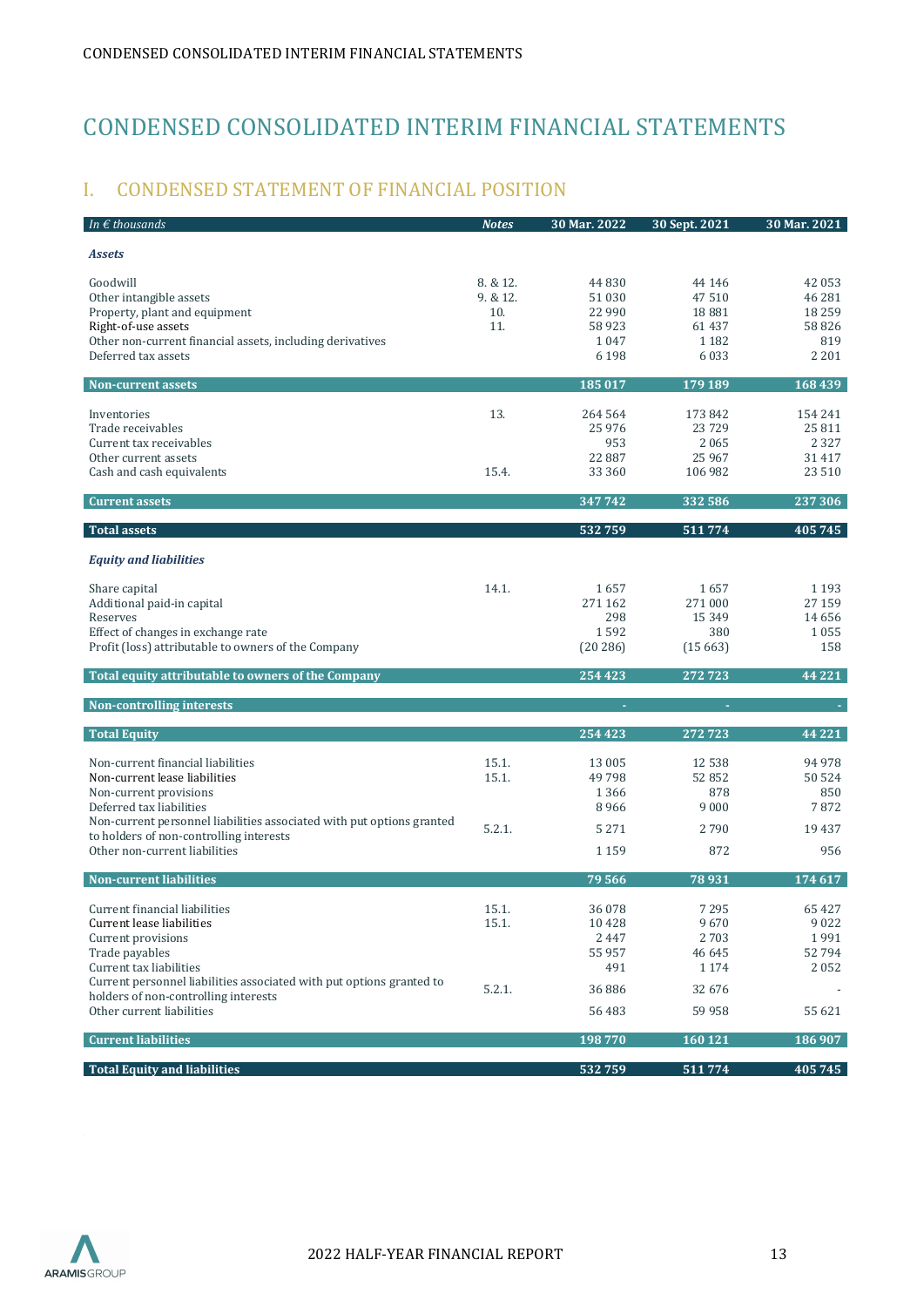# <span id="page-13-0"></span>II. CONDENSED STATEMENT OF COMPREHENSIVE INCOME

| In $\epsilon$ thousands                                              | <b>Notes</b> | H1 2021-2022 | H1 2020-2021 |
|----------------------------------------------------------------------|--------------|--------------|--------------|
|                                                                      |              |              |              |
| Revenue                                                              | 5.1.         | 872 598      | 490 947      |
| Other income                                                         |              |              | 52           |
| Cost of goods and services sold                                      |              | (735108)     | (401311)     |
| Other purchases and external expenses                                |              | (79927)      | (45478)      |
| Taxes other than income tax                                          |              | (3088)       | (2303)       |
| Personnel expenses                                                   |              | (50776)      | (27642)      |
| Personnel expenses relating to share-based payments                  | 5.2.3.       | (1259)       | (28)         |
| Personnel expenses relating to acquisitions                          | 5.2.1.       | (8666)       | (2475)       |
| Provisions and impairment loss on current assets                     |              | (731)        | (275)        |
| Transaction-related costs                                            | 5.2.2.       | (815)        | (1415)       |
| Other operating income                                               |              | 82           | 168          |
| Other operating expenses                                             |              | (129)        | (228)        |
| Operating income before depreciation and amortisation                |              | (7819)       | 10 011       |
|                                                                      |              |              |              |
| Depreciation and amortisation relating to PP&E and intangible assets |              | (4953)       | (3778)       |
| Depreciation of right-of-use assets                                  | 11.          | (5148)       | (3450)       |
| <b>Operating income (expense)</b>                                    |              | (17920)      | 2783         |
|                                                                      |              |              |              |
| Cost of net debt                                                     | 6.           | (914)        | (757)        |
| Interest expenses on lease liabilities                               | 6.           | (783)        | (477)        |
| Other financial income                                               | 6.           | 410          | 218          |
| Other financial expenses                                             | 6.           | (281)        | (278)        |
|                                                                      |              |              |              |
| Net financial income (expenses)                                      |              | (1568)       | (1294)       |
| Profit (loss) before tax                                             |              | (19488)      | 1489         |
|                                                                      |              |              |              |
| Income tax                                                           | 7.           | (798)        | (1331)       |
|                                                                      |              |              |              |
| Profit (loss)                                                        |              | (20286)      | 158          |
| Attributable to owners of the Company                                |              | (20286)      | 158          |
| Attributable to non-controlling interests                            |              |              |              |
|                                                                      |              |              |              |
| Effect of changes in exchange rate                                   |              | 1212         | 1055         |
| Other comprehensive income                                           |              | 1 212        | 1055         |
|                                                                      |              |              |              |
| Total comprehensive income                                           |              | (19075)      | 1213         |
| Attributable to owners of the Company                                |              | (19075)      | 1 2 1 3      |
| Attributable to non-controlling interests                            |              |              |              |
|                                                                      |              |              |              |
| <b>Earnings per share</b>                                            |              |              |              |
| Basic earnings per share (in euros)                                  | 14.2.        | (0, 245)     | 0,002        |
| Diluted earnings per share (in euros)                                | 14.2.        | (0, 245)     | 0,002        |

The condensed statement of comprehensive income for the six-month period ended 31 March 2021 includes one month of business of the UK subsidiaries Motor Depot Ltd and Goball Ltd, as control was obtained on 1 March 2021 (Note 4.2).

Basic earnings per share and diluted earnings per share for the first half of financial year 2020-2021 were adjusted to take into account the multiplication by sixty of the number of shares in 2021 (Note 14.2).

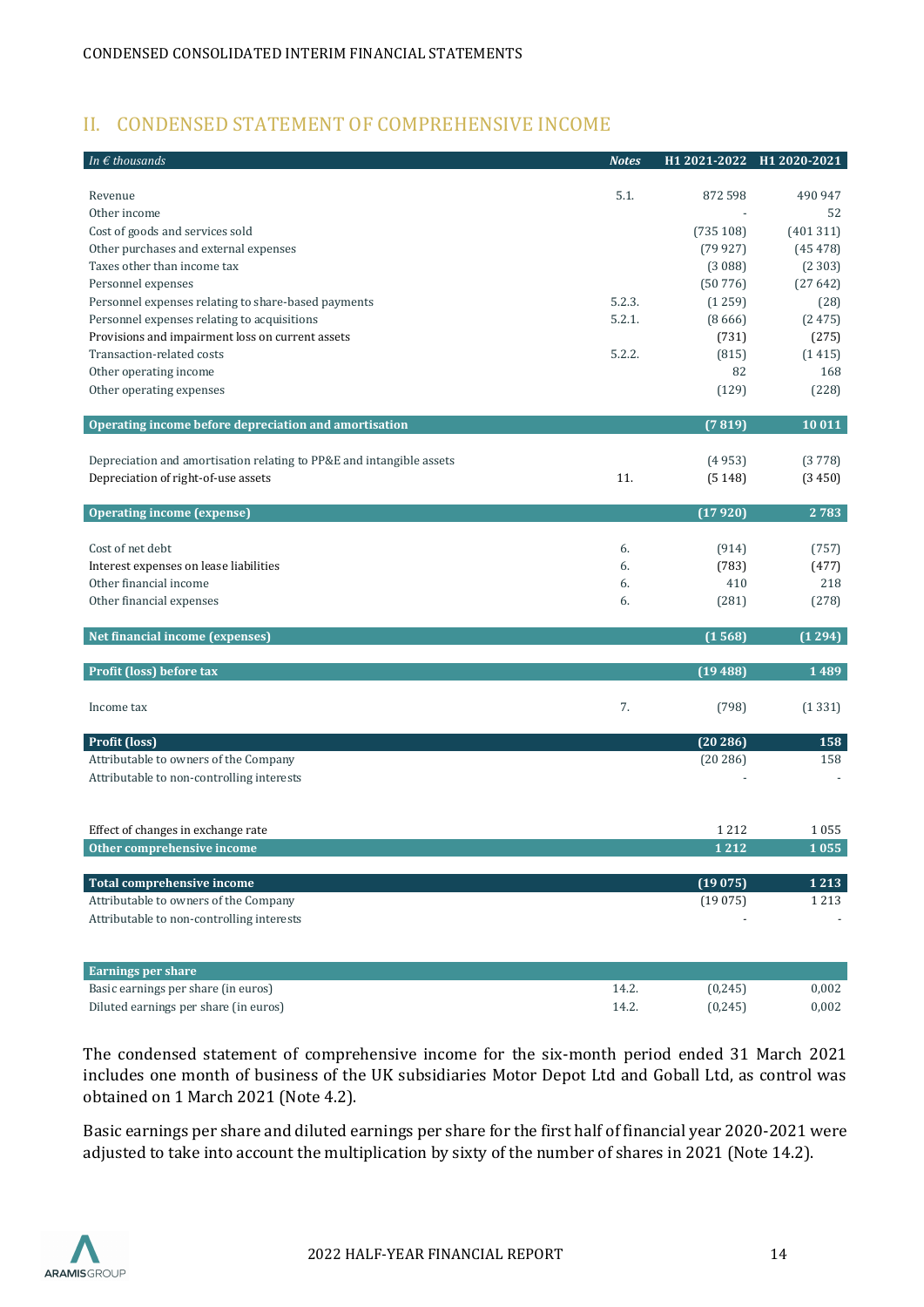# <span id="page-14-0"></span>III. CONDENSED STATEMENT OF CASH FLOWS

| In $\epsilon$ thousands                                            | <b>Notes</b> | H1 2021-2022 | H1 2020-2021 |
|--------------------------------------------------------------------|--------------|--------------|--------------|
|                                                                    |              |              |              |
| Profit (loss) for the period                                       |              | (20286)      | 158          |
| Depreciation, amortisation and provisions                          |              | 10 3 26      | 7419         |
| Income tax                                                         | 7.           | 798          | 1331         |
| Net financial income and expenses                                  | 6.           | 1568         | 1294         |
| Items reclassified under cash from investing activities            |              | (17)         | 57           |
| Expenses relating to share-based payments                          | 5.2.3.       | 1 2 5 9      | 28           |
| Other non-cash items                                               |              |              | (6)          |
| Change in personnel expenses relating to acquisitions              | 5.2.1.       | 6654         | 2479         |
| Change in working capital                                          | 5.3.         | (83379)      | (43096)      |
| Income tax paid                                                    |              | (603)        | (2182)       |
| Net cash from (used in) operating activities                       |              | (83680)      | (32519)      |
|                                                                    |              |              |              |
| Acquisition of property, plant and equipment and intangible assets |              | (12130)      | (5587)       |
| Proceeds from disposals of assets                                  |              | 51           | 93           |
| Change in loans and other financial assets                         |              | 135          | (4)          |
| Acquisition of subsidiaries, net of cash acquired                  | 4.2.         | (186)        | (35950)      |
| Net cash from (used in) investing activities                       |              | (12130)      | (41447)      |
|                                                                    |              |              |              |
| Capital increase (decrease)                                        |              | 124          |              |
| Proceeds from borrowings                                           | 15.1.        | 57 690       | 68 374       |
| Repayment of borrowings                                            | 15.1.        | (35843)      | (9130)       |
| Purchase/sale of treasury shares                                   |              | (461)        |              |
| Interest paid                                                      |              | (1478)       | (2168)       |
| Other financial expenses paid and income received                  |              | 91           | 1            |
| Net cash from (used in) financing activities                       |              | 20124        | 57 077       |
|                                                                    |              |              |              |
| Effect of changes in exchange rate                                 |              | 18           | 150          |
|                                                                    |              |              |              |
| Net change in cash                                                 |              | (75669)      | (16739)      |
| Cash and cash equivalents at 1 October                             | 15.4.        | 106307       | 39 618       |
| Cash and cash equivalents at 31 March                              | 15.4.        | 30 639       | 22879        |

Cash flows for the six-month period ended 31 March 2021 include one month of business of the UK subsidiaries Motor Depot Ltd and Goball Ltd, as control was obtained on 1 March 2021 (Note 4.2).

'Change in personnel expenses relating to acquisitions', previously included in 'change in working capital', is now presented as a separate line item under net cash from operating activities (Note 5.3).

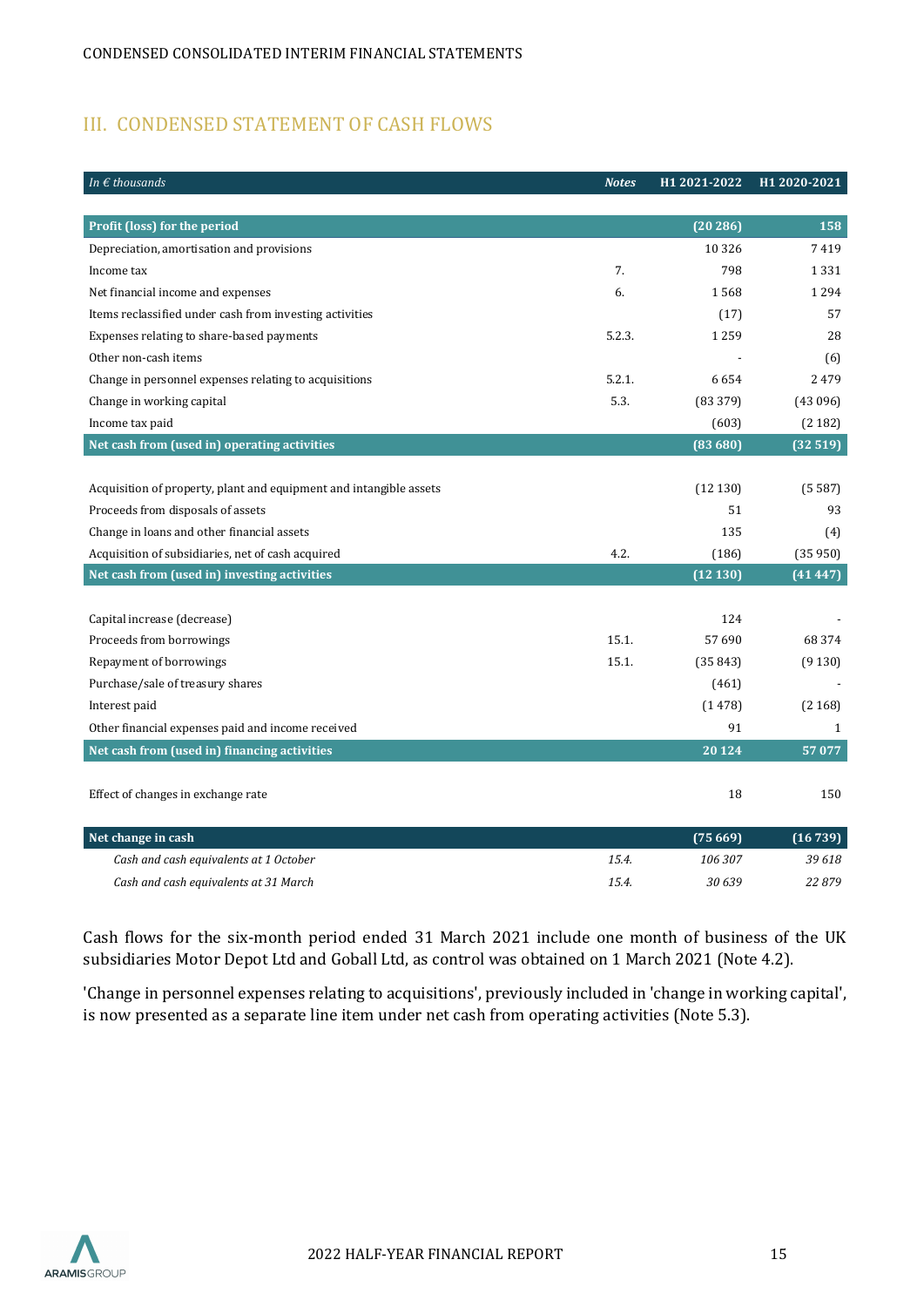| In $\epsilon$ thousands                                                                                                                                                                                                                                                                                                                                                            | Notes                                    | Share capital                                                  | Additional paid-in<br>capital      | Reserves                      | owners of the Currency translation<br>attributable to<br>Profit (loss)<br>Company | adjustments    | owners of the<br>Equity attributable to<br>Company | Non-controlling<br>interests | <b>Total equity</b>                                             |
|------------------------------------------------------------------------------------------------------------------------------------------------------------------------------------------------------------------------------------------------------------------------------------------------------------------------------------------------------------------------------------|------------------------------------------|----------------------------------------------------------------|------------------------------------|-------------------------------|-----------------------------------------------------------------------------------|----------------|----------------------------------------------------|------------------------------|-----------------------------------------------------------------|
| Equity at 1 October 2020                                                                                                                                                                                                                                                                                                                                                           |                                          | 1 193                                                          | 27 159                             | 15781                         | (1 125)                                                                           | í.             | 43008                                              |                              | 43008                                                           |
| Total des autres éléments du résultat global<br>Total comprehensive income for the year<br>Total comprehensive income for the year<br>Profit (loss)                                                                                                                                                                                                                                |                                          |                                                                |                                    |                               | 158<br>158                                                                        | 1055<br>1055   | 158<br>1055<br>1213                                |                              | 1213<br>158<br>1055                                             |
| Contributions by and distributions to owners of the Company<br>Total contributions by and distributions to owners of the<br>Profit appropriation<br><b>Company</b>                                                                                                                                                                                                                 |                                          | ٠                                                              | п                                  | (1 125)<br>(1125)             | 1125<br>1125                                                                      | r,             | ×                                                  |                              |                                                                 |
| Equity at 31 March 2021                                                                                                                                                                                                                                                                                                                                                            |                                          | 1 193                                                          | 27159                              | 14 656                        | 158                                                                               | 1055           | 44 221                                             | ×,                           | 44 221                                                          |
| Other components of comprehensive income<br>Total comprehensive income for the year<br>Total comprehensive income for the year<br>Profit (loss)                                                                                                                                                                                                                                    |                                          |                                                                |                                    |                               | (15822)<br>(15822)                                                                | (675)<br>(675) | (675)<br>(15 822)<br>(16497)                       |                              | (15822)<br>(16497)<br>(675)                                     |
| Capital reduction by cancellation of treasury shares (May 12, 2021)<br>Contributions by and distributions to owners of the Company<br>Capital increase issued in the context of the IPO (June 21, 2021)<br>Capital increase by increase in par value (June 7, 2021)<br>Exercise of BSPCE founder warrants (June 21, 2021)<br>Capital increase costs, net of tax<br>Treasury shares | 14.1.<br>14.1.<br>14.1.<br>14.1.<br>14.1 | $\frac{\text{\tiny{(6)}}}{\text{\tiny{237}}}$<br>$16$<br>$217$ | $\frac{2}{2}$<br>(6465)<br>249 783 | 693                           |                                                                                   |                | (6465)<br>⊛<br>778<br>250 000<br>693               |                              | (6465)<br>$\circledR$<br>250000<br>778<br>693<br>í.             |
| Total contributions by and distributions to owners of the<br>Company                                                                                                                                                                                                                                                                                                               |                                          | 464                                                            | 243 841                            | 693                           | ï                                                                                 | ï              | 244 998                                            | ï                            | 244 998                                                         |
| Equity at 30 September 2021                                                                                                                                                                                                                                                                                                                                                        |                                          | 1657                                                           | 271000                             | 15349                         | (15663)                                                                           | 380            | 272723                                             | ٠                            | 272723                                                          |
| Other components of comprehensive income<br>Total comprehensive income for the year<br>Total comprehensive income for the year<br>Profit (loss)                                                                                                                                                                                                                                    |                                          |                                                                |                                    |                               | (20 286)<br>(20286)                                                               | 1212<br>1212   | (20 286)<br>1212<br>(19075)                        |                              | (20 286)<br>(19075)<br>1212                                     |
| Contributions by and distributions to owners of the Company<br>Employee shareholding plan "SHARE 2022"<br>Capital increase reserved for employees<br>Capital increase costs, net of tax<br>Profit appropriation<br>Treasury shares<br>Free share plan                                                                                                                              | 5.2.3.<br>5.2.3.<br>14.1.<br>14.1.       | $\overline{\phantom{0}}$                                       | 278<br>(116)                       | (423)<br>82<br>952<br>(15663) | 15 663                                                                            |                | 952<br>279<br>(10)<br>(423)<br>$82$                |                              | $952$<br>$279$<br>$(16)$<br>$(423)$<br>$82\,$<br>$\blacksquare$ |
| Total contributions by and distributions to owners of the<br>Company                                                                                                                                                                                                                                                                                                               |                                          | $\overline{\phantom{0}}$                                       | 162                                | (15051)                       | 15 663                                                                            | í,             | 775                                                | r,                           | 775                                                             |
| Equity at 31 March 2022                                                                                                                                                                                                                                                                                                                                                            |                                          | 1657                                                           | 271 162                            | 298                           | (20286)                                                                           | 1592           | 254 423                                            | ï                            | 254 423                                                         |

# <span id="page-15-0"></span>IV. CONDENSED STATEMENTS OF CHANGES IN EQUITY

CONDENSED CONSOLIDATED INTERIM FINANCIAL STATEMENTS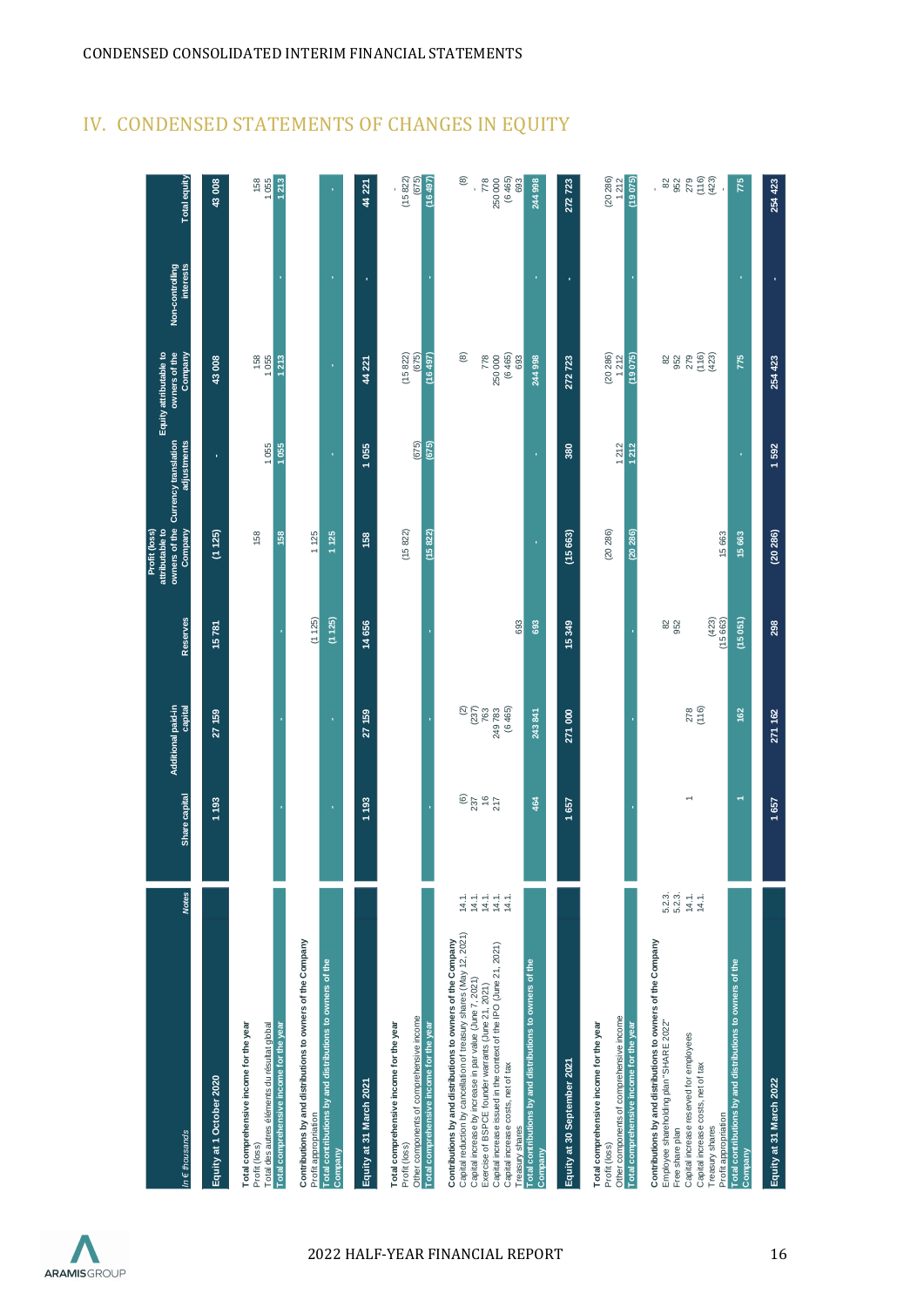# <span id="page-16-0"></span>V. NOTES TO THE CONDENSED INTERIM FINANCIAL STATEMENTS

All amounts are shown in thousands of euros, unless expressly stated otherwise.

# **Contents**

| 1.  | Significant events                                                 | 18 |
|-----|--------------------------------------------------------------------|----|
| 2.  | Basis of preparation of the condensed interim financial statements | 19 |
| 3.  | Operating segments                                                 | 20 |
| 4.  | Consolidation method and scope                                     | 23 |
| 5.  | Operating income and cash flows                                    | 24 |
| 6.  | Net financial income (expenses)                                    | 32 |
| 7.  | Income tax                                                         | 32 |
| 8.  | Goodwill                                                           | 33 |
| 9.  | Other intangible assets                                            | 34 |
| 10. | Property, plant and equipment                                      | 35 |
| 11. | Right-of-use assets                                                | 36 |
| 12. | Impairment of goodwill and non-current assets                      | 36 |
| 13. | Inventories                                                        | 36 |
| 14. | Equity                                                             | 37 |
| 15. | Loan and borrowings                                                | 39 |
| 16. | Other information                                                  | 45 |
| 17. | Related parties                                                    | 46 |

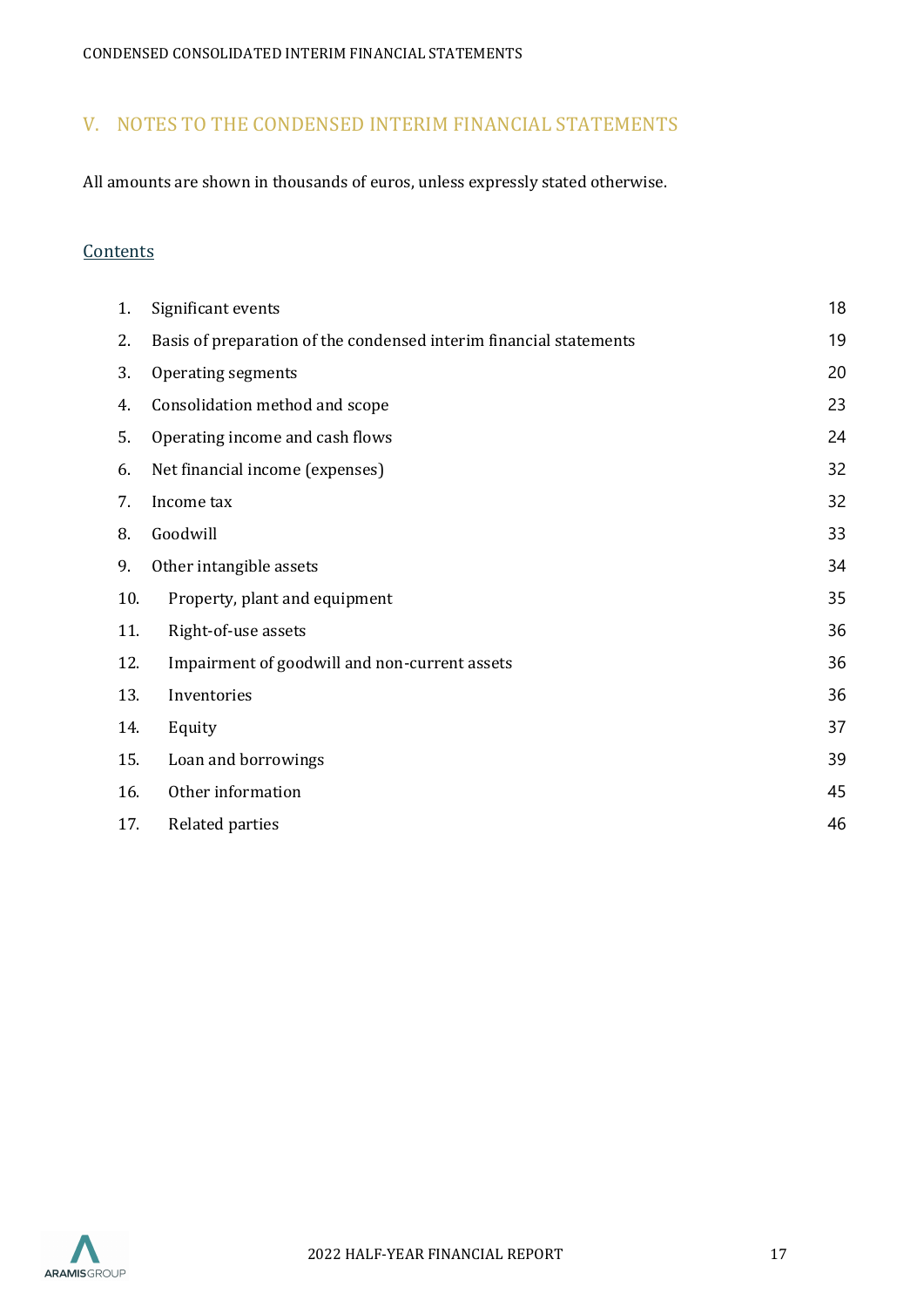### <span id="page-17-0"></span>1. Significant events

#### 1.1 A complex market environment

In HY1 2021-2022 (six-month period ended 31 March 2022), the Group's revenue amounted to €872.6 million, up 47.5% compared with the pro forma financial statements for HY1 2020-2021 and 77.7% compared with the published financial statements. In a complex market environment, Aramis Group's activity was characterised by two opposing trends:

- Business on the refurbished used car segment, a strategic priority for the Group accounting for over 80% of B2C sales volumes in HY1 2021-2022, experienced significant growth due to the success of Aramis Group's customer-centric value proposition;
- Business on the preregistered used car segment was heavily impacted by the limited availability of new cars as production line difficulties due to semiconductor procurement issues worsened over the last few months as a result of the war in Ukraine.

At the balance sheet level, the change in business model characterised by a shift from preregistered used cars (which require limited technical repairs) to used cars purchased from private individuals (which require more extensive technical repairs) naturally led to more intensive logistics and refurbishment activity. This has resulted in longer inventory turnover times and an average increase in Days of WIP Inventory. The value of inventories and work in progress also went up in line with general price increases.

#### 1.2 Opening of a fourth refurbishment centre

At the beginning of November 2021, the Group opened its fourth refurbishment centre in Antwerp (Belgium), in line with its strategy to further develop its refurbishment capabilities.

#### 1.3 Employee share ownership

The Board of Directors approved the implementation of a free performance share plan with a vesting period of four years at their meeting on 8 December 2021 (Note 5.2.3).

In connection with the implementation of the "SHARE 2022" employee share plan, pursuant to Articles L. 3332-18 and following of the French Labour Code, Aramis Group performed a share capital increase of  $\epsilon$ 279 thousand, net of transaction-related costs, on 14 March 2022 (Note 14.1). The purpose of the share capital increase, which was proposed in four countries, was to raise employee involvement in the Group's growth and future performance.

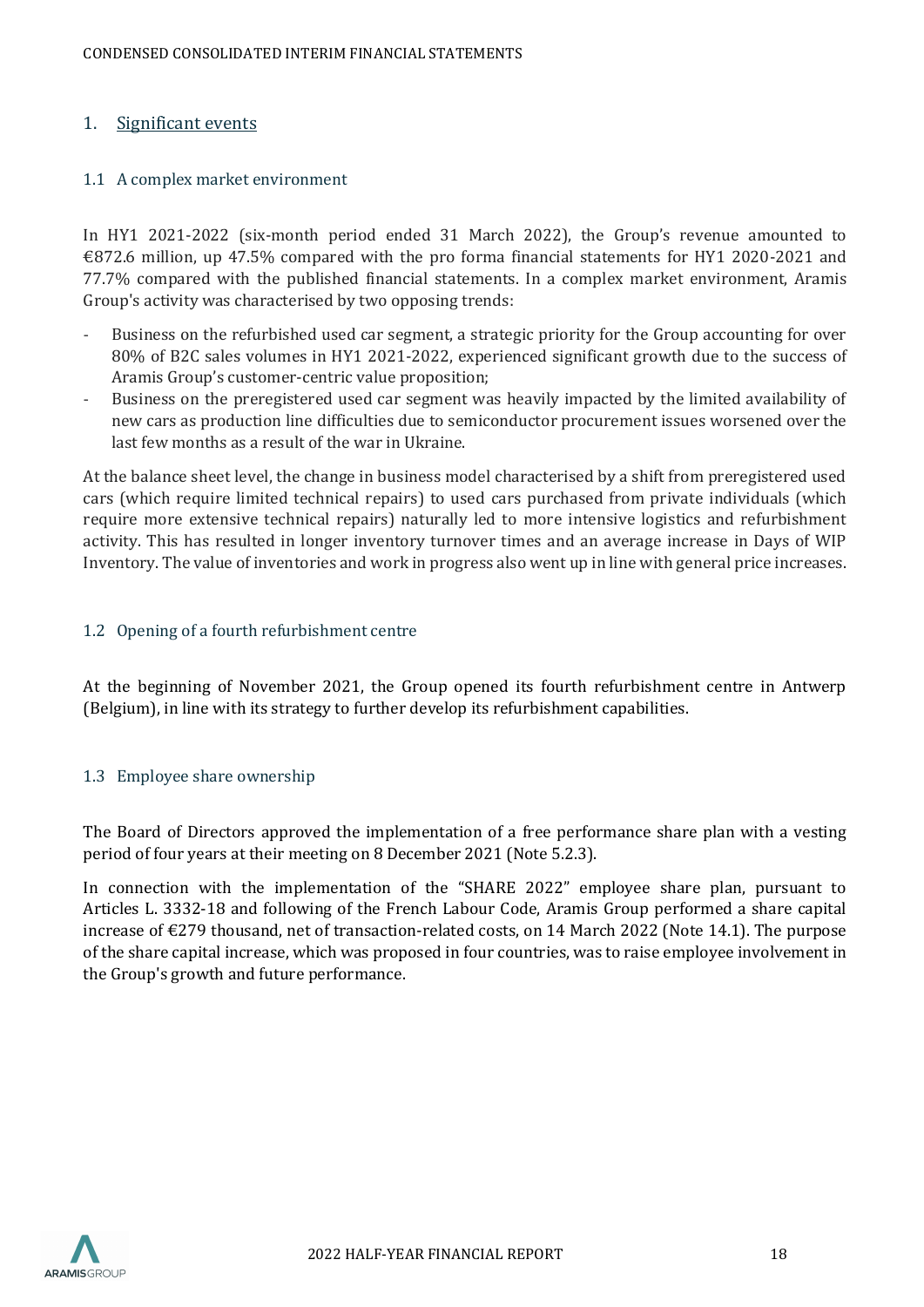#### <span id="page-18-0"></span>2. Basis of preparation of the condensed interim financial statements

#### 2.1 Statement of compliance and accounting standards

The condensed consolidated financial statements of Aramis Group for the six-month period ended 31 March 2022 have been prepared under the responsibility of the Board of Directors which approved them at a meeting held on 16 May 2022.

They have been prepared in accordance with IAS 34 "Interim Financial Reporting", and the other International Financial Reporting Standards (IFRS) issued by the International Accounting Standards Board (IASB), adopted by the European Union and mandatory for financial years beginning on or after 1 October 2021.

In accordance with IAS 34, the purpose of the notes to these condensed consolidated financial statements is to:

- Provide an update on the financial and accounting information contained in the latest complete set of annual financial statements, i.e. the consolidated financial statements issued for the year ended 30 September 2021;
- Provide new financial and accounting information on significant events and transactions that took place during the period.

Consequently, the notes herein relate to the significant events and transactions that took place during the six-month period ended 31 March 2022, and should be read in conjunction with the consolidated financial statements for the year ended 30 September 2021 from which they are indissociable.

The main accounting policies used in preparing the condensed consolidated interim financial statements for the six-month period ended 31 March 2022 are identical to those applied in preparing the consolidated financial statements for the year ended 30 September 2021.

The agenda decision of the IFRS Interpretations Committee on IAS 19 "Employee Benefits" on Attributing Benefit to Periods of Service have no significant impact on the Group's consolidated financial statements.

The recognition of Configuration or Customization costs for software obtained from a supplier in a Cloud Computing or "Software as a Service (SaaS)" arrangement (IAS 38) in accordance with the agenda decisions of the IFRIC has no material impact for the Group.

*2.1.1 Standards, amendments and interpretations adopted by the European Union, mandatory for financial years beginning on or after 1 October 2021*

The IASB has published the following standards, amendments and interpretations adopted by the European Union:

- Amendments to IFRS 4: Extension of the Temporary Exemption from Applying IFRS 9;
- Amendments to IFRS 9, IAS 39, IFRS 7, IFRS 4 and IFRS 16 Interest Rate Benchmark Reform -Phase 2;
- Amendments to IFRS 16 Covid-19-Related Rent Concessions beyond 30 June 2021.

These amendments had no significant impact on the Group's condensed consolidated financial statements.

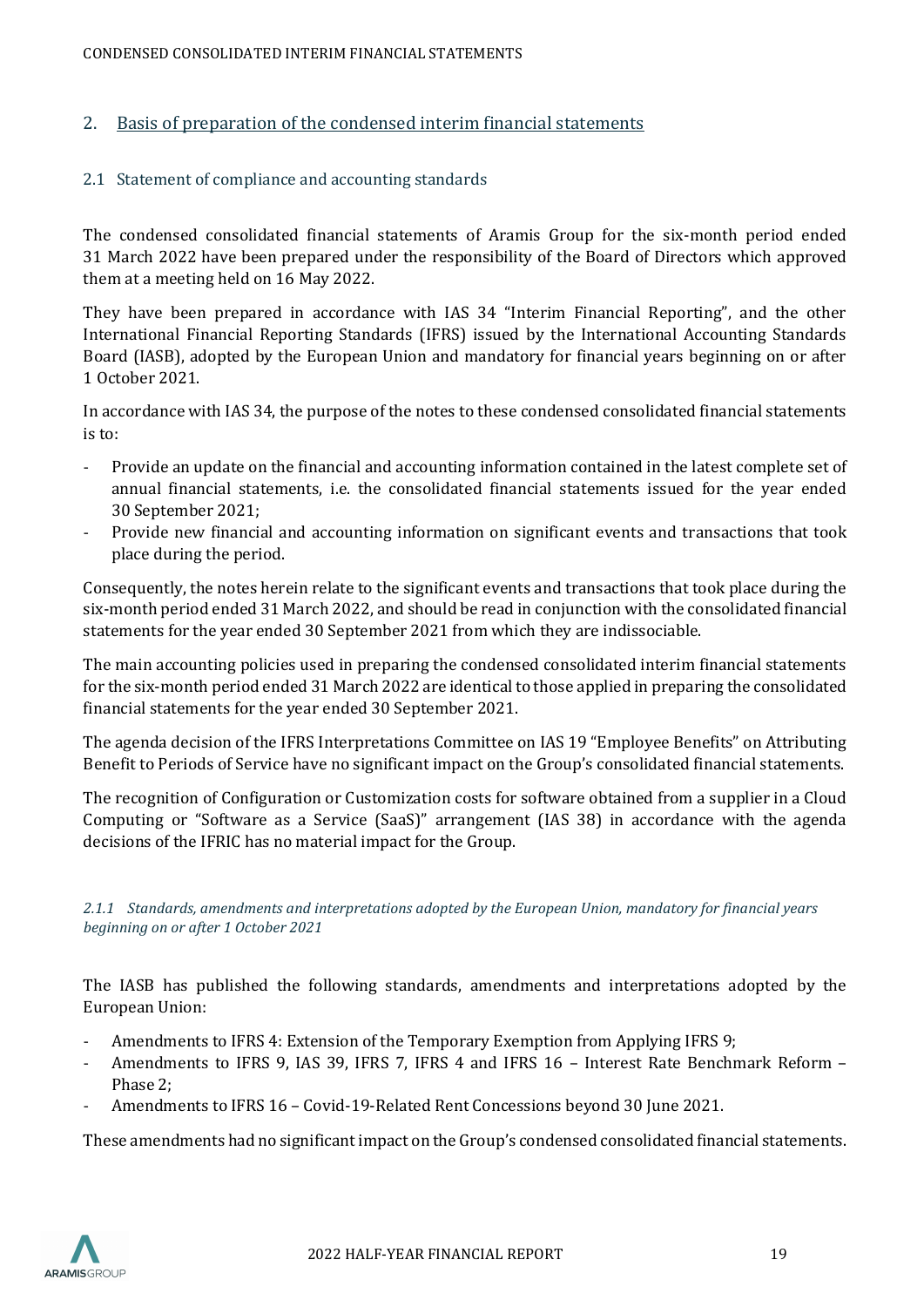*2.1.2 Standards, amendments and interpretations issued by the International Accounting Standards Board (IASB) and not yet adopted by the European Union*

Several new standards and amendments not yet adopted by the European Union will become mandatory for financial years beginning after 1 October 2021.

The primary new standards and amendments are set out below. The Group does not expect them to have a significant impact on its condensed consolidated financial statements:

- Amendments to IFRS 3 References to the Conceptual Framework;
- Annual Improvements to IFRS Standards 2018-2020;
- Amendments to IAS 37 Onerous Contracts Cost of Fulfilling a Contract;
- IFRS 17 Insurance Contracts, including the amendments published on 25 June 2020;
- Amendments to IAS 16 Property, Plant and Equipment Proceeds before Intended Use;
- Amendments to IAS 1 Classification of Liabilities as Current or Non-current;
- Amendments to IAS 12 Deferred Tax related to Assets and Liabilities arising from a Single Transaction;
- Amendments to IAS 1 and IFRS Practice Statement 2 Disclosure of Accounting Policies;
- Amendments to IAS 8 Definition of Accounting Estimates;
- Amendments to IFRS 17 Initial Application of IFRS 17 and IFRS 9 Comparative Information

#### 2.2 Functional and presentation currency

The exchange rates used were as follows:

|                |                                      | Average rate                        |              | Closing rate |               |
|----------------|--------------------------------------|-------------------------------------|--------------|--------------|---------------|
|                | Half year<br>2021-2022<br>(6 months) | Half year<br>2020-2021<br>(1 month) | 31 Mar. 2022 | 31 Mar. 2021 | 30 Sept. 2021 |
| Pound sterling | 0.84215                              | 0.85873                             | 0.84595      | 0.85209      | 0.86053       |

#### <span id="page-19-0"></span>3. Operating segments

#### 3.1 Basis of segmentation

The Group's operating segments correspond to the following geographic areas:

- France;
- Belgium;
- Spain;
- United Kingdom, following the acquisition of Motor Depot Ltd on 1 March 2021.

Segmentation reflects the Group's managerial organisation as well as its internal reporting to the chief operating decision maker to assess operating segment performance, based on adjusted EBITDA.

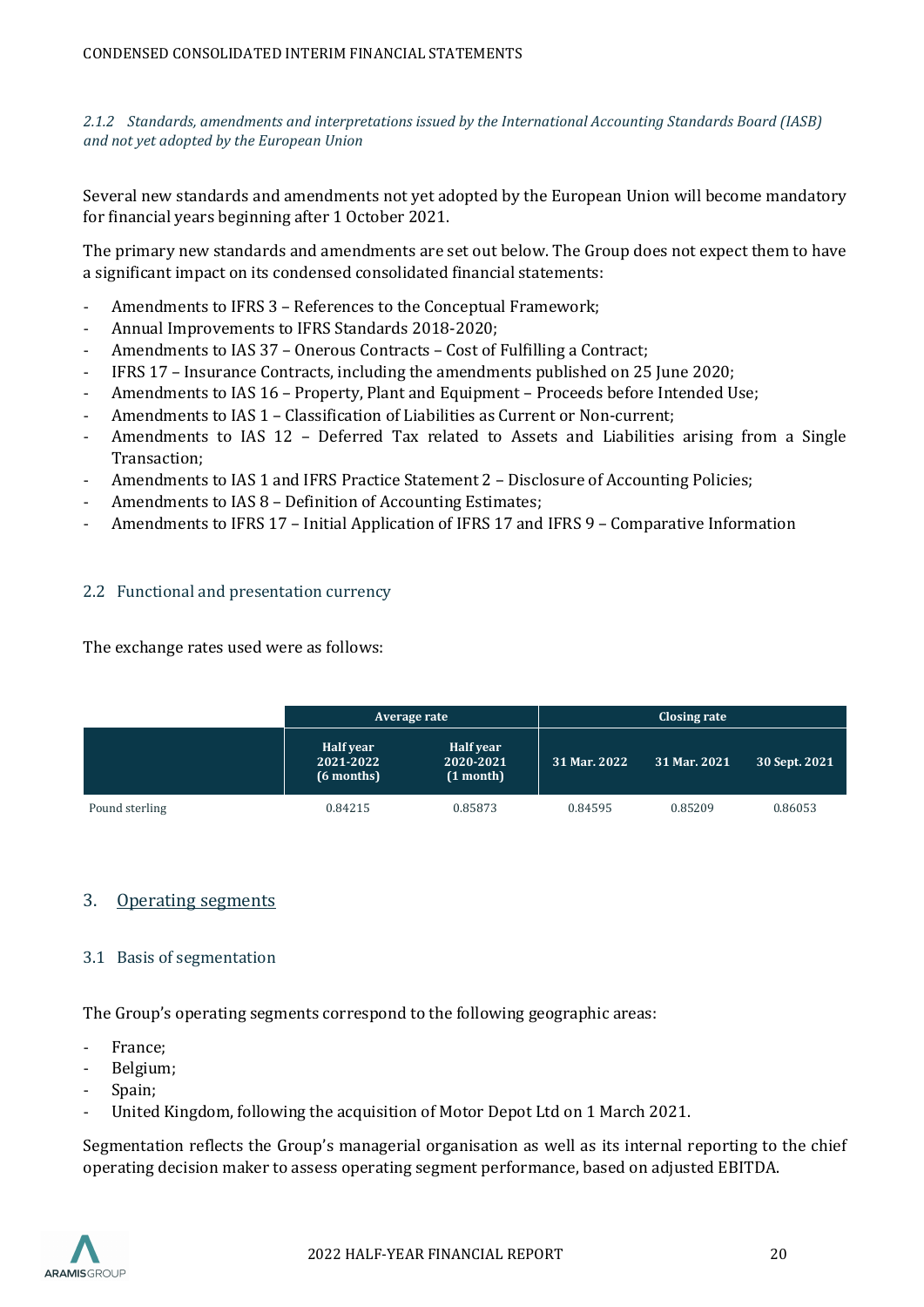#### 3.2 Key performance indicators

To assess operating segment performance, the Group uses adjusted EBITDA, the key performance indicator that the chief operating decision maker considers to be the most relevant for understanding the results of each operating segment. The Group defines adjusted EBITDA as Operating income before depreciation and amortisation, after deducting:

- Personnel expenses related to share-based payments (Note 5.2.3);
- Personnel expenses related to acquisitions (Note 5.2.1);
- Transaction-related costs (Note 5.2.2).

As adjusted EBITDA is an aggregate that is not directly presented in the consolidated income statement, a reconciliation statement is provided in accordance with the requirements of IFRS 8:

| In $\epsilon$ thousands                               | <b>Notes</b> | H1 2021-2022 | H1 2020-2021 |
|-------------------------------------------------------|--------------|--------------|--------------|
|                                                       |              |              |              |
| Operating income before depreciation and amortisation |              | (7819)       | 10 011       |
|                                                       |              |              |              |
| (Personnel expenses relating to share-based payments) | 5.2.3.       | 1259         | 28           |
| (Personnel expenses relating to acquisitions)         | 5.2.1.       | 8666         | 2475         |
| (Transaction-related costs)                           | 5.2.2.       | 815          | 1415         |
|                                                       |              |              |              |
| <b>Adjusted EBITDA</b>                                |              | 2921         | 13 9 29      |

The consolidated income statement for the six-month period ended 31 March 2021 includes one month of business of the UK subsidiaries Motor Depot Ltd and Goball Ltd, as control was obtained on 1 March 2021.

#### 3.3 Segment information

Segment information per reportable segment is presented hereafter considering that:

- Total revenue corresponds to revenue generated by each country, including revenue generated with other countries of the Group;
- Intersegment revenue corresponds to the cancellation of revenue generated by a country with other countries of the Group;
- Revenue (sum of total revenue and intersegment revenue) corresponds to revenue generated by each country with third parties of the Group.
- Information relating to the Corporate function, which was recently restructured and strengthened, is presented for HY1 2021-2022. Adjustments for the previous period would induce excessive costs without being relevant in terms of comparability.

As of 1 October 2021, following its initial public offering, the Group has restructured and strengthened its Corporate function. The latter is now presented as a separate item with regard to segment and accounting reconciliation data. Adjustments for the previous period would induce excessive costs without being relevant in terms of comparability.

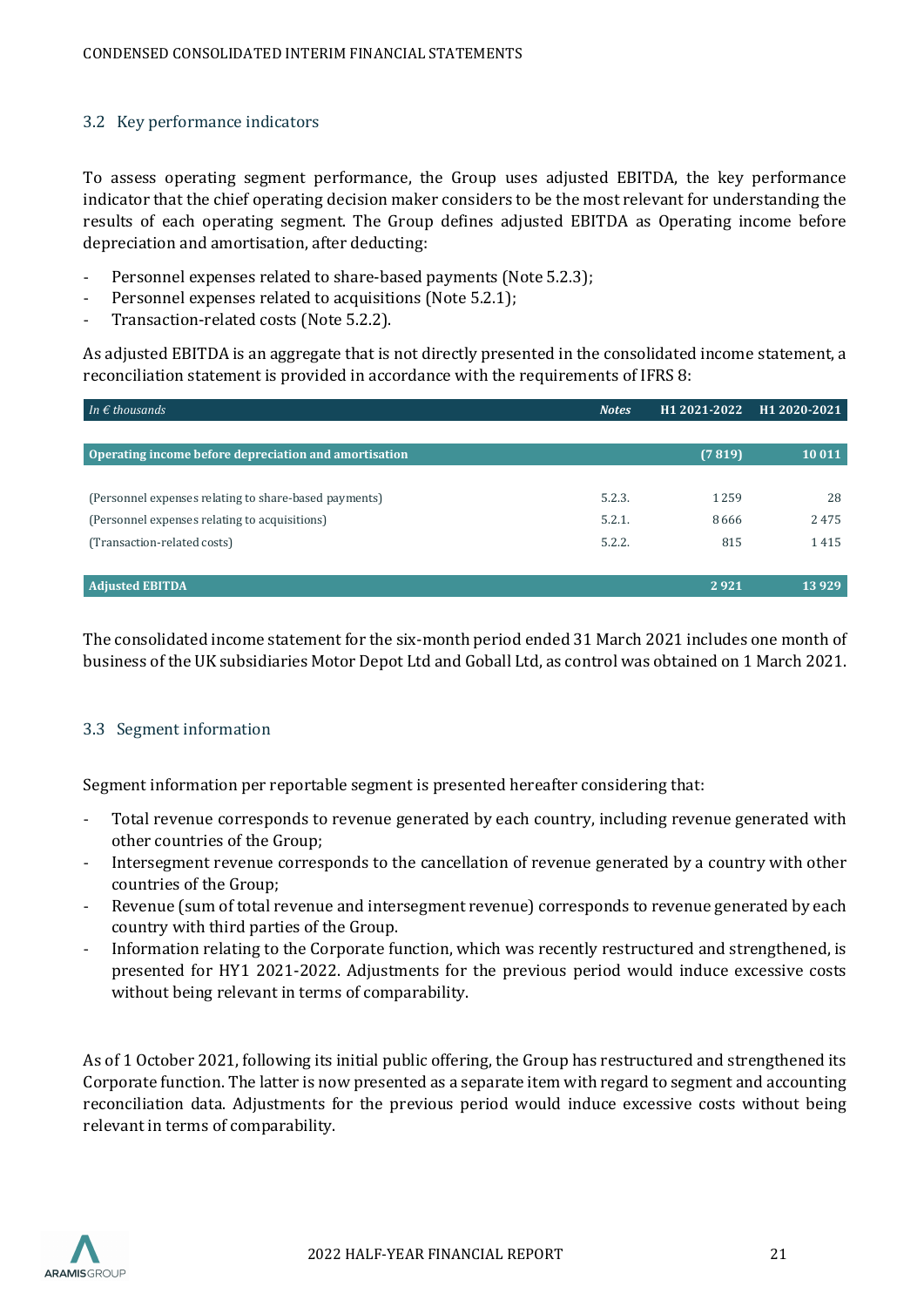#### First-half of 2021-2022

| In $\epsilon$ thousands                         | France  | <b>Spain</b>             | <b>Belgium</b> | <b>United</b><br>Kingdom | <b>Corporate</b>         | <b>Total H1</b><br>2021-2022 |
|-------------------------------------------------|---------|--------------------------|----------------|--------------------------|--------------------------|------------------------------|
|                                                 |         |                          |                |                          |                          |                              |
| Total revenue                                   | 395 956 | 186996                   | 122 665        | 209 968                  | $\overline{\phantom{a}}$ | 915 584                      |
| Intersegment revenue                            | (36725) | $\overline{\phantom{a}}$ | (6260)         | $\overline{\phantom{a}}$ | $\overline{\phantom{a}}$ | (42986)                      |
| Revenue                                         | 359231  | 186 996                  | 116 404        | 209 968                  | $\sim$                   | 872 598                      |
|                                                 |         |                          |                |                          |                          |                              |
| <b>Adjusted EBITDA</b>                          | (2151)  | 1383                     | 3596           | 4538                     | (4445)                   | 2921                         |
|                                                 |         |                          |                |                          |                          |                              |
| Segment investments - PPE and intangible assets | 6 3 0 4 | 2981                     | 2 1 5 7        | 688                      | ÷                        | 12 130                       |
|                                                 |         |                          |                |                          |                          |                              |
| <b>Inventories</b>                              | 117 026 | 30 092                   | 37 118         | 80329                    | ÷                        | 264 564                      |

# First-half of 2020-2021

| In $\epsilon$ thousands                         | <b>France</b> | <b>Spain</b>             | <b>Belgium</b> | United<br>Kingdom        | <b>Total H1</b><br>2020-2021 |
|-------------------------------------------------|---------------|--------------------------|----------------|--------------------------|------------------------------|
|                                                 |               |                          |                |                          |                              |
| Total revenue                                   | 302 539       | 78 559                   | 98 3 68        | 23 5 5 5                 | 503 021                      |
| Intersegment revenue                            | (567)         | $\overline{\phantom{a}}$ | (11507)        | $\overline{\phantom{a}}$ | (12074)                      |
| Revenue                                         | 301972        | 78 559                   | 86860          | 23555                    | 490 947                      |
|                                                 |               |                          |                |                          |                              |
| <b>Adjusted EBITDA</b>                          | 7 1 9 6       | 735                      | 4 6 4 2        | 1356                     | 13929                        |
|                                                 |               |                          |                |                          |                              |
| Segment investments - PPE and intangible assets | 3 9 0 0       | 473                      | 1 1 0 5        | 109                      | 5 5 8 7                      |
|                                                 |               |                          |                |                          |                              |
| Inventories                                     | 68 248        | 16255                    | 36390          | 33 3 4 7                 | 154241                       |

The consolidated income statement for the six-month period ended 31 March 2021 includes one month of business of the UK subsidiaries Motor Depot Ltd and Goball Ltd, as control was obtained on 1 March 2021.

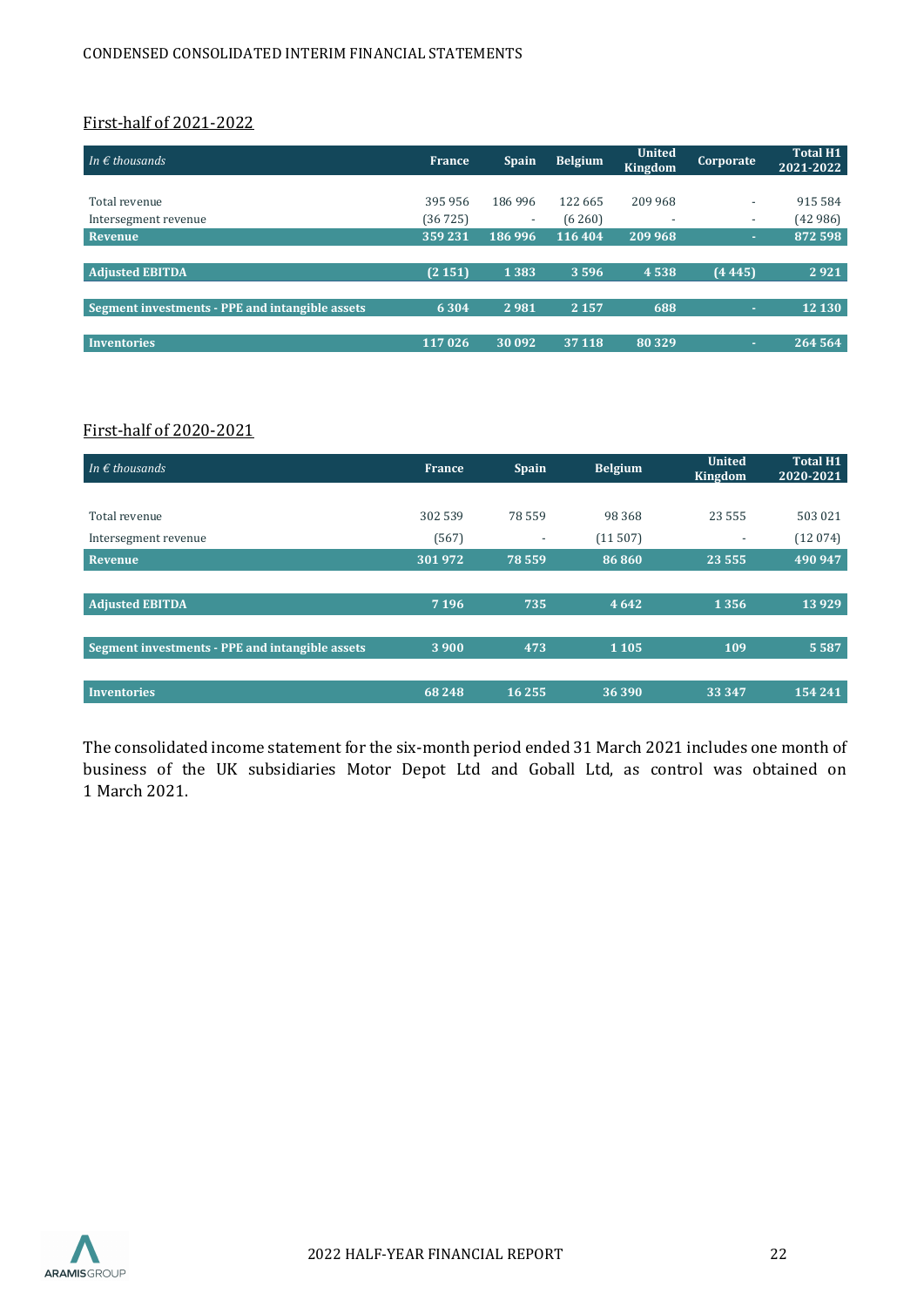#### 3.4 Information on products and services

#### Revenue by product/service breaks down as follows:

| In $\epsilon$ thousands | H1 2021-2022 | H1 2020-2021 |
|-------------------------|--------------|--------------|
|                         |              |              |
| Preregistered used cars | 151 326      | 207 987      |
| Refurbished used cars   | 575 027      | 221803       |
| B2B used cars           | 99 410       | 33 362       |
| Services                | 46 687       | 24765        |
| Other                   | 148          | 3 0 3 0      |
|                         |              |              |
| <b>Total</b>            | 872 598      | 490 947      |

Consolidated revenue for the six-month period ended 31 March 2021 includes one month of business of the UK subsidiaries Motor Depot Ltd and Goball Ltd, as control was obtained on 1 March 2021.

# <span id="page-22-0"></span>4. Consolidation method and scope

#### 4.1 List of consolidated companies

Entities included in the consolidation scope are as follows:

FC: fully consolidated

|                                               |                                    |                                               |                   |                           | 31/03/2022              |                  | 01/10/2021                     |                           | 31/03/2021                     |               | 01/10/2020              |
|-----------------------------------------------|------------------------------------|-----------------------------------------------|-------------------|---------------------------|-------------------------|------------------|--------------------------------|---------------------------|--------------------------------|---------------|-------------------------|
| Company                                       | <b>SIREN</b><br><b>Business ID</b> | <b>Registered</b><br>Office                   | Country           | $\frac{0}{6}$<br>interest | Consolidation<br>method | $\%$<br>interest | <b>Consolidation</b><br>method | $\frac{0}{6}$<br>interest | <b>Consolidation</b><br>method | %<br>interest | Consolidation<br>method |
|                                               |                                    |                                               |                   |                           |                         |                  |                                |                           |                                |               |                         |
| Aramis Group                                  | 484964036                          | Arcueil (94)                                  | France            | 100.00%                   | Parent<br>company       | 100.00%          | Parent<br>company              | 100.00%                   | Parent<br>company              | 100.00%       | Parent<br>company       |
| SAS Aramis                                    | 439289265                          | Arcueil (94)                                  | France            | 100.00%                   | FC                      | 100.00%          | FC                             | 100.00%                   | FC                             | 100.00%       | FC                      |
| Aramis GMBH                                   | 04522844981                        | Frankfurt am Main<br>(D 60322)                | Germany           | $\overline{\phantom{a}}$  | Liquidated              | ٠                | Liquidated                     | 100.00%                   | FC                             | 100.00%       | FC                      |
| SAS The remarketing<br>company                | 483598983                          | Donzères (26)                                 | France            | 100.00%                   | $_{\rm FC}$             | 100.00%          | FC                             | 100.00%                   | FC                             | 100.00%       | FC                      |
| <b>SAS SOFILEA</b>                            | 512511635                          | Arcueil (94)                                  | France            | 100.00%                   | FC                      | 100.00%          | FC                             | 100.00%                   | FC                             | 100.00%       | FC                      |
| <b>SAS ARA ULIS</b>                           | 804763662                          | Arcueil (94)                                  | France            | 100.00%                   | FC                      | 100.00%          | FC                             | 100.00%                   | FC                             | 100.00%       | FC                      |
| SAS The Customer<br>Company                   | 803746619                          | Rennes (35)                                   | France            | 100.00%                   | FC                      | 100.00%          | FC                             | 100.00%                   | FC                             | 100.00%       | FC                      |
| SAS Ara Le Pontet                             | 821547452                          | Arcueil (94)                                  | France            | 100.00%                   | FC                      | 100.00%          | FC                             | 100.00%                   | FC                             | 100.00%       | FC                      |
| <b>SAS The Automotive</b><br>Services Company | 830106761                          | Arcueil (94)                                  | France            | 100.00%                   | $_{\rm FC}$             | 100.00%          | FC                             | 100.00%                   | FC                             | 100.00%       | FC                      |
| Clicars                                       | B87220042                          | Madrid                                        | Spain             | 64.49%                    | $_{\rm FC}$             | 64.49%           | FC                             | 64.49%                    | FC                             | 64.49%        | FC                      |
| <b>DATOSCO</b>                                | BE 0643.727.335                    | Boomsesteenweg<br>950-958 Wilrijk             | Belgium           | 100.00%                   | $_{\rm FC}$             | 96.00%           | FC                             | 96.00%                    | FC                             | 96.00%        | FC                      |
| <b>DATOS</b>                                  | BE 0425.303.824                    | Boomsesteenweg<br>950-958 Wilrijk             | Belgium           | 100.00%                   | FC                      | 96.00%           | FC                             | 96.00%                    | FC                             | 96.00%        | FC                      |
| Ottomobilia BV                                | BE 0847.903.229                    | Brusselsesteenweg<br>482 1500 Halle           | Belgium           | 100.00%                   | $_{\rm FC}$             | 96.00%           | FC                             | 0.00%                     | $\sim$                         | 0.00%         |                         |
| Motor Depot Ltd                               | 4316950                            | Hessle.<br>East Yorkshire,<br><b>HU13 9PG</b> | United<br>Kingdom | 60.00%                    | FC                      | 60.00%           | FC                             | 60.00%                    | FC                             | 0.00%         |                         |
| Goball Ltd                                    | 07704439                           | Driffield,<br>East Yorkshire,<br>Y025 6PS     | United<br>Kingdom | 60.00%                    | FC                      | 60.00%           | FC                             | 60.00%                    | FC                             | $0.00\%$      |                         |

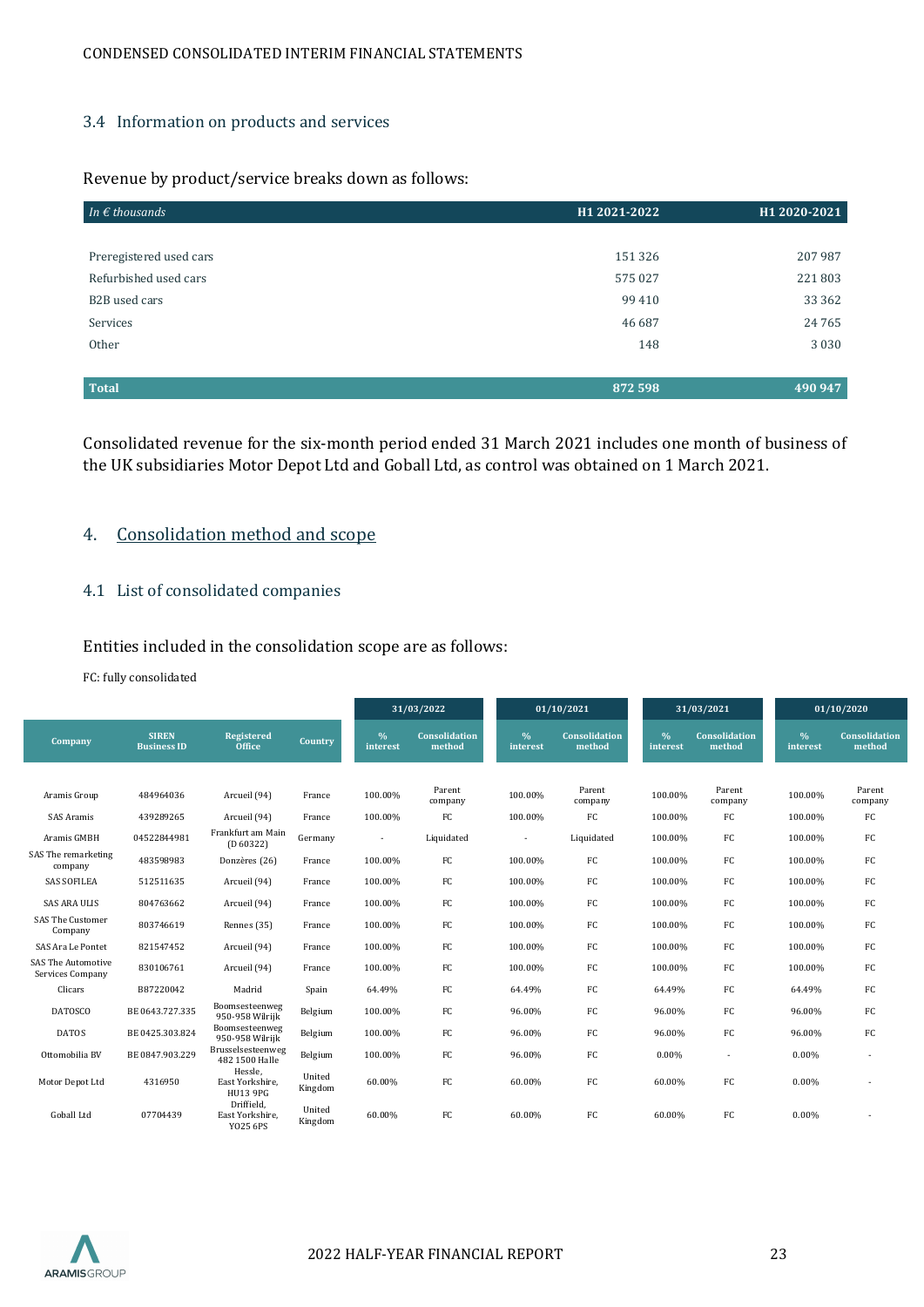The call option for the minority shareholders of Datosco was exercised in December 2021, increasing Aramis Group's stake in Datosco and its subsidiaries Datos and Ottomobilia BV from 96% to 100% (Note 5.2.1).

As the anticipated acquisition method was used for Clicars, Datosco and Datos, Motor Depot Ltd and Goball Ltd, a 100% equity interest has been used to account for these entities since the date the initial controlling interests were acquired.

Ottomobilia BV was fully acquired by Datosco at the end of May 2021. A 100% equity interest has been used to account for this entity.

Aramis GmbH was wound up on 21 July 2021.

#### 4.2 Changes in consolidation scope

On 1 March 2021, Aramis Group acquired control of UK company Motor Depot Ltd, which operates CarSupermarket.com, a leading used car trading platform in the United Kingdom. The initially recognised goodwill was not adjusted in line with the 12-month allocation period provided for under IFRS 3 (Note 8).

Datosco NV fully acquired the Belgian company Ottomobilia BV, previously one of the Group's franchisees, at the end of May 2021. The initially recognised goodwill was increased by €186 thousand when the earnout was finalised (Note 8).

#### <span id="page-23-0"></span>5. Operating income and cash flows

#### 5.1 Revenue

The information is presented in Notes 3.3 and 3.4.

#### 5.2 Operating expenses

#### *5.2.1 Personnel expenses relating to acquisitions*

In connection with the Clicars, Datosco and Motor Depot Ltd business combinations, which occurred in 2017, 2018 and March 2021 respectively, the minority shareholder put options granted when the Group obtained control over these entities were accounted for as follows:

- A financial liability portion (Note 15.3);
- A remuneration portion as the Group committed to paying the former founding shareholders of these entities for their services as Group employees.

Personnel expenses related to acquisitions and changes in the associated liabilities break down as follows:

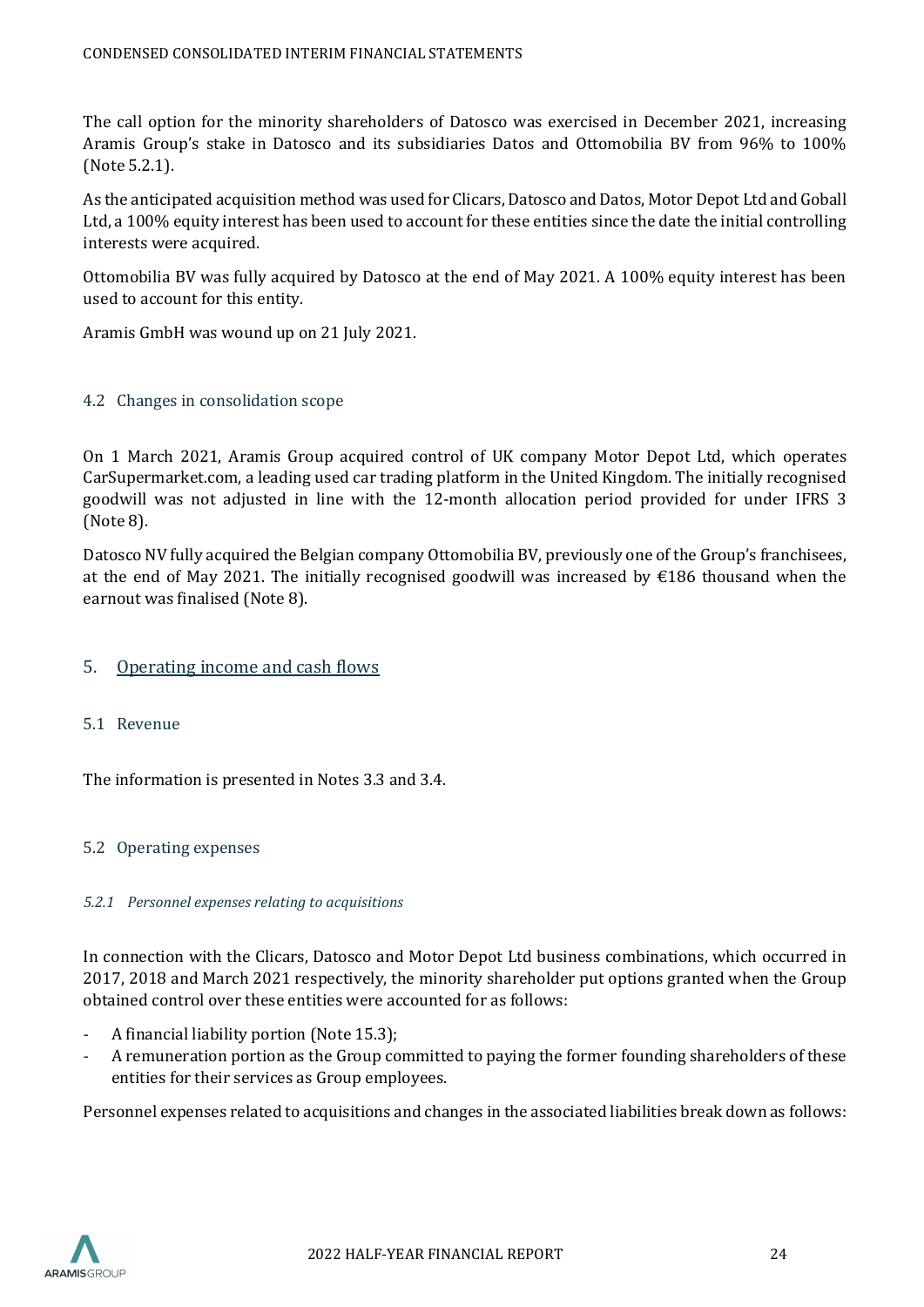| Personnel liabilities relating to acquisitions<br>(In $\epsilon$ thousands) | 2 <sup>nd</sup> commitment<br><b>Clicars</b> | 2 <sup>nd</sup> commitment<br><b>Datosco</b> | Commitment<br><b>Motor Depot Ltd</b> | <b>Total</b> |
|-----------------------------------------------------------------------------|----------------------------------------------|----------------------------------------------|--------------------------------------|--------------|
|                                                                             |                                              |                                              |                                      |              |
| At 1 October 2020                                                           | 15 2 27                                      | 1732                                         |                                      | 16958        |
| Non-current                                                                 | 15227                                        | 1732                                         |                                      | 16958        |
| Current                                                                     |                                              |                                              |                                      |              |
| Personnel expenses relating to acquisitions                                 | 2 3 6 8                                      | (429)                                        | 536                                  | 2474         |
| Effect of changes in exchange rate                                          |                                              |                                              | 4                                    | 4            |
| <b>At 31 March 2021</b>                                                     | 17594                                        | 1303                                         | 540                                  | 19437        |
| Non-current                                                                 | 17594                                        | 1303                                         | 540                                  | 19437        |
| Current                                                                     |                                              |                                              |                                      |              |
| Personnel expenses relating to acquisitions                                 | 13 194                                       | 585                                          | 2 2 6 0                              | 16039        |
| Effect of changes in exchange rate                                          |                                              |                                              | (10)                                 | (10)         |
| At 1 October 2021                                                           | 30789                                        | 1887                                         | 2790                                 | 35466        |
| Non-current                                                                 |                                              |                                              | 2790                                 | 2790         |
| Current                                                                     | 30789                                        | 1887                                         |                                      | 32 676       |
| Personnel expenses relating to acquisitions                                 | 6098                                         | 124                                          | 2444                                 | 8666         |
| Payment                                                                     |                                              | (2011)                                       |                                      | (2011)       |
| Effect of changes in exchange rate                                          | $\overline{\phantom{0}}$                     |                                              | 37                                   | 37           |
| <b>At 31 March 2022</b>                                                     | 36886                                        |                                              | 5271                                 | 42 159       |
| Non-current                                                                 |                                              |                                              | 5271                                 | 5271         |
| Current                                                                     | 36886                                        |                                              |                                      | 36886        |

The remuneration to be paid upon the departure of the minority shareholders of the subsidiaries will be based on:

- For Clicars, a multiple of revenue generated over the 12 months preceding the date of their departure. The corresponding personnel expenses are estimated for the entire service period, from the date controlling interest was obtained, using the most recent business forecasts. The Group estimates the expenses based on the most probable departure date, and recognises them on a straight-line basis pro rata temporis;
- For Datosco, a fixed amount paid mid-December 2021. A call notice for an aggregate amount of €2,570 thousand was sent to the minority shareholders, in line with the decision taken by the Board of Directors of Aramis Group at their meeting on 14 September 2021, the amendments having been approved by the minority shareholders. For the six-month period ended 31 March 2021, as was the case for Clicars, the amount of remuneration was based on a multiple of revenue generated by the entities over the 12 months preceding the date of departure;
- For Motor Depot Ltd, the most likely amount that would be received at the departure date, after deducting the put liability, recognised on a straight-line basis pro rata temporis over the minimum employment period required.

The estimated amounts owed by Aramis Group to the minority shareholders of each subsidiary concerned at the estimated departure date are as follows:

| In $\epsilon$ thousands | <b>Clicars</b> | <b>Datosco</b>           | Motor Depot Ltd          |
|-------------------------|----------------|--------------------------|--------------------------|
|                         |                |                          |                          |
| 30 September 2020       | 21752          | 4796                     | $\overline{\phantom{a}}$ |
| 31 March 2021           | 21 9 93        | 2931                     | 20890                    |
| 30 September 2021       | 34 210         | 2011                     | 20 685                   |
| 31 March 2022           | 36886          | $\overline{\phantom{a}}$ | 21 041                   |

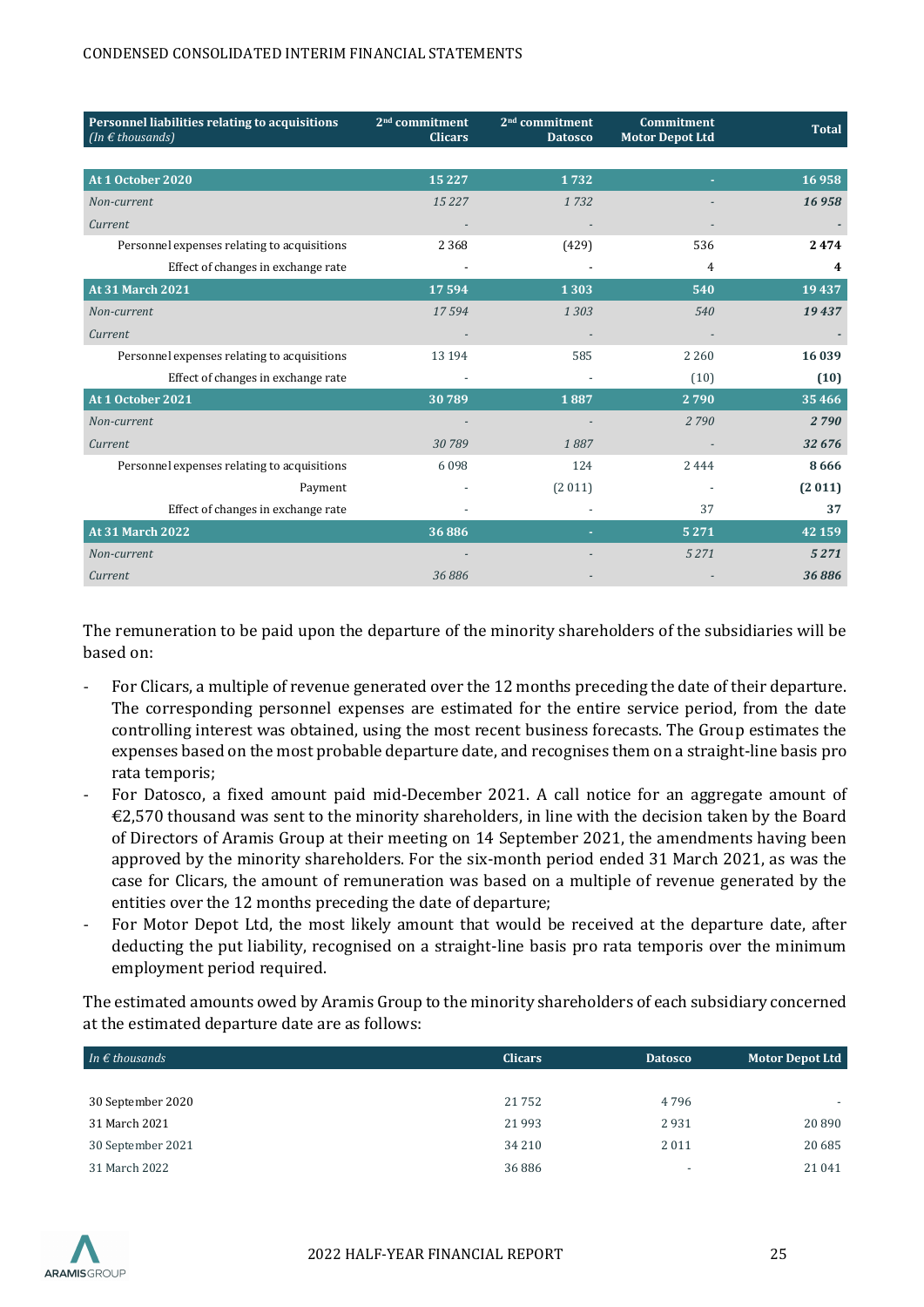These estimates may differ significantly from actual amounts, depending on:

- Business activity compared to the forecasts used at each reporting date;
- The effective date the options are exercised.

#### Specific commitments relating to the equity interest in Clicars

On 19 April 2021, Aramis Group and the minority shareholders of Clicars agreed to exercise the corresponding options in the 90 days from 31 March 2022. The Company and the founders of Clicars have agreed to actively cooperate to facilitate the transition.

On 29 April 2022, the minority shareholders of Clicars confirmed, in a letter sent to Aramis Group, the exercise of their put options corresponding to the liability recognised at 31 March 2022 of €36,886 thousand.

#### Specific commitments relating to the equity interest in Datosco

The amounts owed by Aramis Group to the two former shareholders of Datosco employed by the Group are as follows:

- For the financial year ended 30 September 2021: an agreed-upon fixed amount of  $\epsilon$ 2,011 thousand (i.e.  $\epsilon$ 2,570 thousand taking the financial liability into account; Note 15.3), defined on 14 September 2021, and giving rising to an agreement between the Company and the two minority shareholders of Datosco. This fixed amount was paid mid-December 2021 by Aramis Group to the two former shareholders of Datosco, settling the obligation;
- For prior financial years: based on the business plan, the amount to be paid by Aramis Group as remuneration for their services if they leave the Company in 2024.

#### Specific commitments relating to the equity interest in Motor Depot Ltd

The estimated amount owed by Aramis Group to the former shareholder of Motor Depot Ltd, if he leaves the Company in 2025 and 2026, was based on the business plan.

'Change in personnel expenses relating to acquisitions', previously included in 'change in working capital', is now presented as a separate line item under net cash from operating activities (Note 5.3).

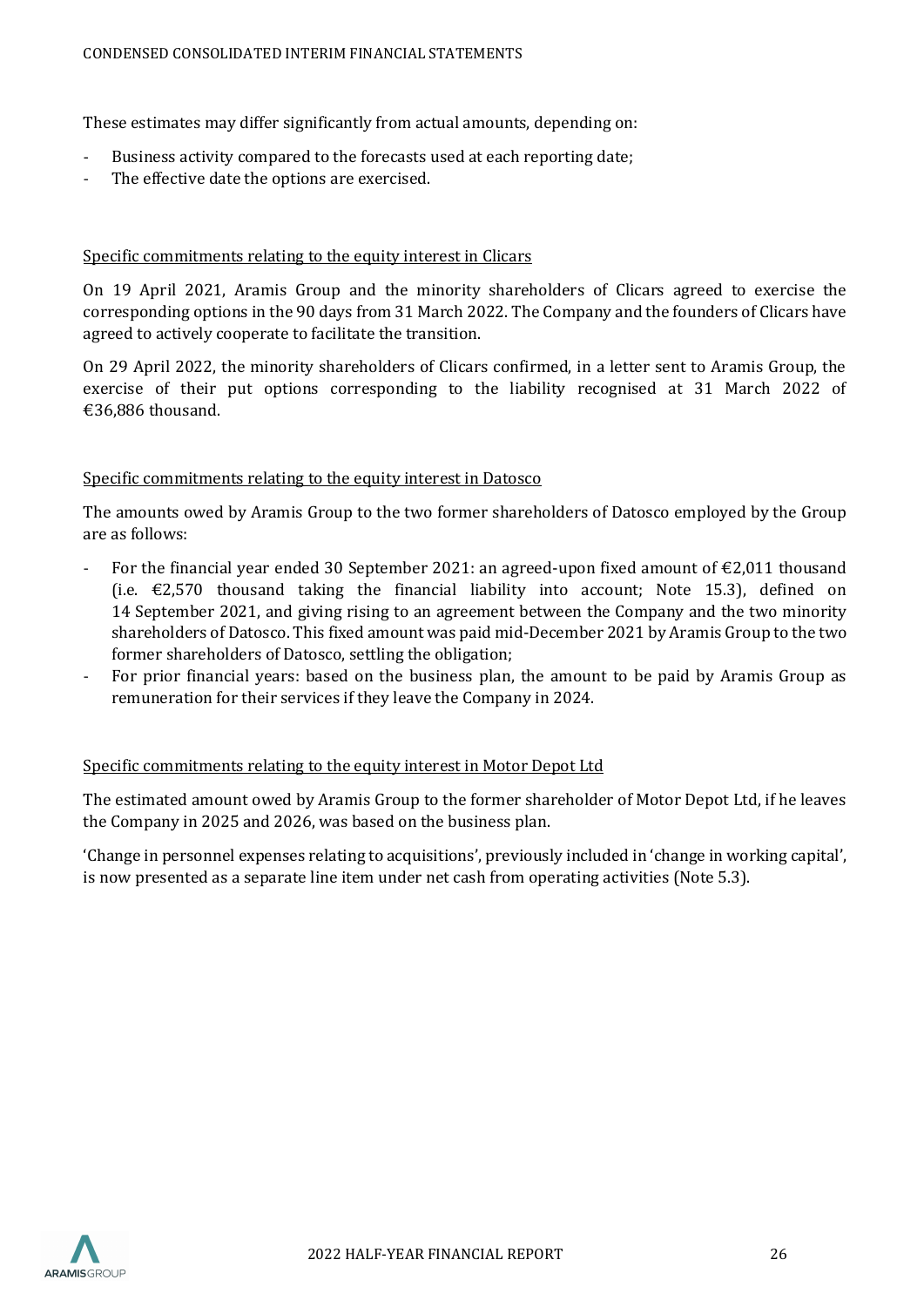#### *5.2.2 Transaction-related costs*

#### Transaction-related costs break down as follows:

| In $\epsilon$ thousands                          | H1 2021-2022             | H1 2020-2021 |
|--------------------------------------------------|--------------------------|--------------|
|                                                  |                          |              |
| Transaction-related costs                        | (815)                    | (367)        |
| - relating to Motor Depot Ltd                    |                          | (367)        |
| - relating to mergers and acquisitions           | (815)                    |              |
|                                                  |                          |              |
| Expenses relating to the initial public offering | $\overline{\phantom{a}}$ | (1048)       |
|                                                  |                          |              |
| <b>Transaction-related costs</b>                 | (815)                    | (1415)       |

The expenses relating to the initial public offering that took place in June 2021 and incurred in the first half of financial year 2020-2021 break down as follows:

- $\epsilon$   $\epsilon$ 1,155 thousand that may be considered capital increase expenses, presented as a reduction in equity for their amount net of tax;
- $\epsilon$   $\epsilon$ 1,048 thousand for expenses relating to the initial public offering, i.e. expenses not directly related to a capital increase.

#### *5.2.3 Personnel expenses relating to share-based payments*

| In $\epsilon$ thousands                                      | H <sub>1</sub> 2021-2022 | H <sub>1</sub> 2020-2021 |
|--------------------------------------------------------------|--------------------------|--------------------------|
|                                                              |                          |                          |
| Free shares                                                  | (952)                    |                          |
| Effect of discount applied to capital increase for employees | (82)                     |                          |
| Other Clicars shares                                         | (130)                    | (28)                     |
| Other personnel expenses relating to share-based payments    | (95)                     |                          |
|                                                              |                          |                          |
| Personnel expenses relating to share-based payments          | (1259)                   | (28)                     |

At 31 March 2022, the Group had entered into the following share-based payment agreements:

#### Free share plans

Several free share arrangements were set up in the first half of financial year 2021-2022, with a vesting period of four years. During this period, it is contractually specified that the beneficiary must have an employment contract with Aramis Group. The beneficiary must also meet certain performance criteria.

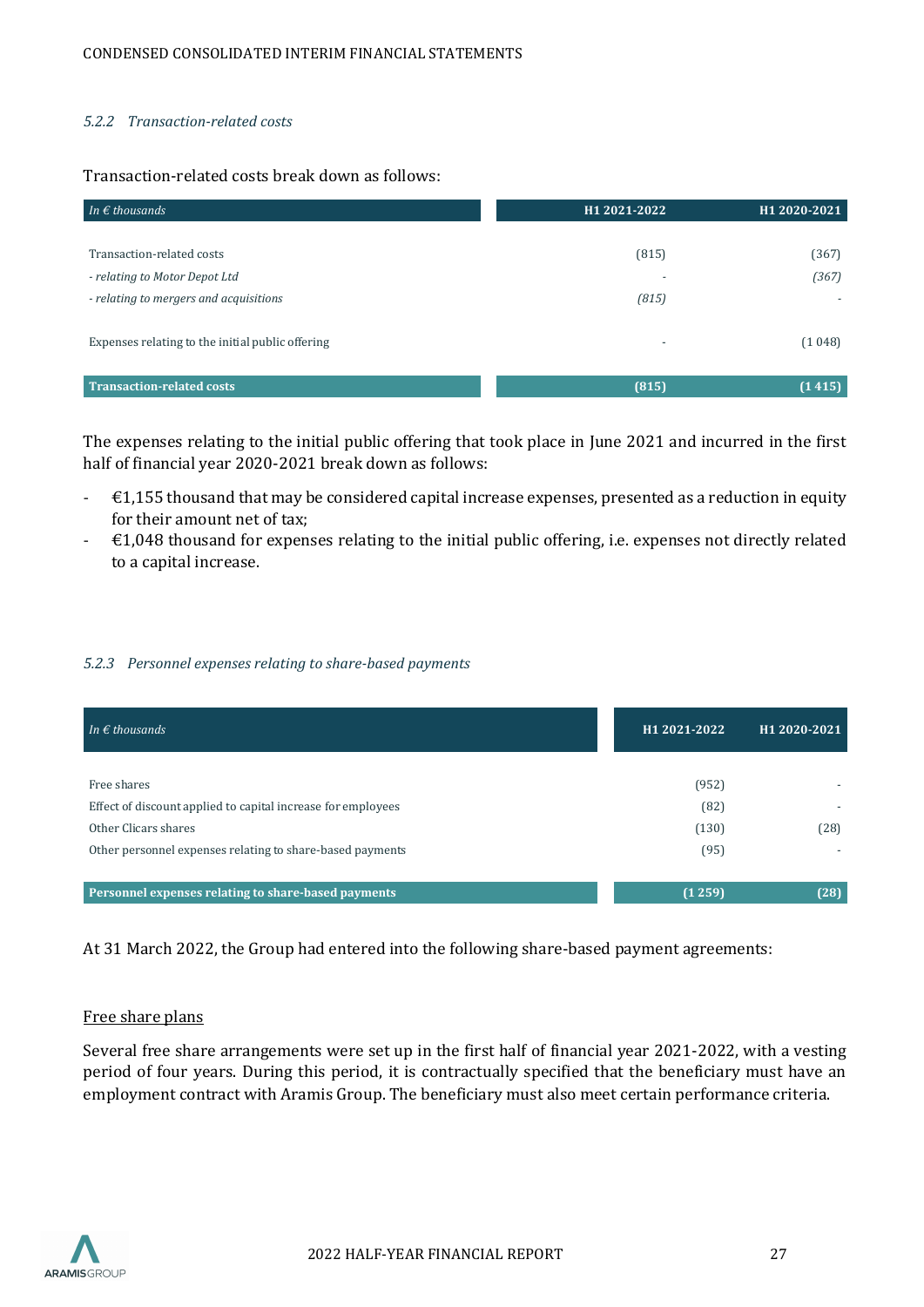| <b>Grant date</b> | Number of instruments granted | <b>Conditions</b>                        | <b>Vesting period</b> |
|-------------------|-------------------------------|------------------------------------------|-----------------------|
| 08/12/2021        | 40 000                        | B <sub>2</sub> C, NPS and ESG conditions | 4 years               |
| 08/12/2021        | 312 600                       | Conditions B2C and NPS                   | 4 years               |
| 21/01/2022        | 8 7 3 0                       | Conditions B2C and NPS                   | 4 years               |
| 25/03/2022        | 8 7 3 0                       | Conditions B2C and NPS                   | 4 years               |

The definitive granting of 40,000 shares under the Performance Share Plan to Mr Nicolas Chartier, CEO of the Company, and Mr Guillaume Paoli, Deputy CEO of the Company, is dependent on: (i) the satisfaction of performance criteria relating to growth in the number of B2C used cars delivered by the Group (average cumulative target for financial years 2022-2025), (ii) customer satisfaction, as measured by the Net Promoter Score at Group level (average for financial years 2022-2025), (iii) achieving a level of Group profitability (adjusted EBIT at the end of financial year 2025), and (iv) the reduction in the volume of greenhouse gas emissions directly attributable to the Group (scopes 1 and 2) per car sold (B2B and B2C) overall for the period from 1 October 2021 to 30 September 2025, compared with the volume of greenhouse gas emissions identified for financial year 2021.

The definitive granting of 330,600 shares under all Free Share Plans to certain employees in executive and managerial positions within the Group is dependent on (i) the satisfaction of performance criteria relating to growth in the number of B2C used cars delivered by the Group (cumulative target for the financial year ended 30 September 2022 and compared with the previous financial year), (ii) customer satisfaction, as measured by the Net Promoter Score at Group level for the financial year ended 30 September 2022, and (iii) achieving a level of Group profitability (adjusted EBIT at the end of financial year 2022).

The Board of Directors reserves the right to adjust these performance criteria in the event of unusual circumstances justifying modifications to the free share arrangements.

The fair value of the services received in exchange for these share-based payments is based on the fair value of the equity instruments granted, calculated using the Black-Scholes option pricing model.

In accordance with IFRS 2, the Group takes into account the following criteria for measuring the fair value of share-based payments:

- Exercise price of the option;
- Expected life of the option;
- Maturity of the option;
- Current price of the underlying shares;
- Expected volatility of the share price;
- Expected dividend vield:
- Risk-free interest rate.

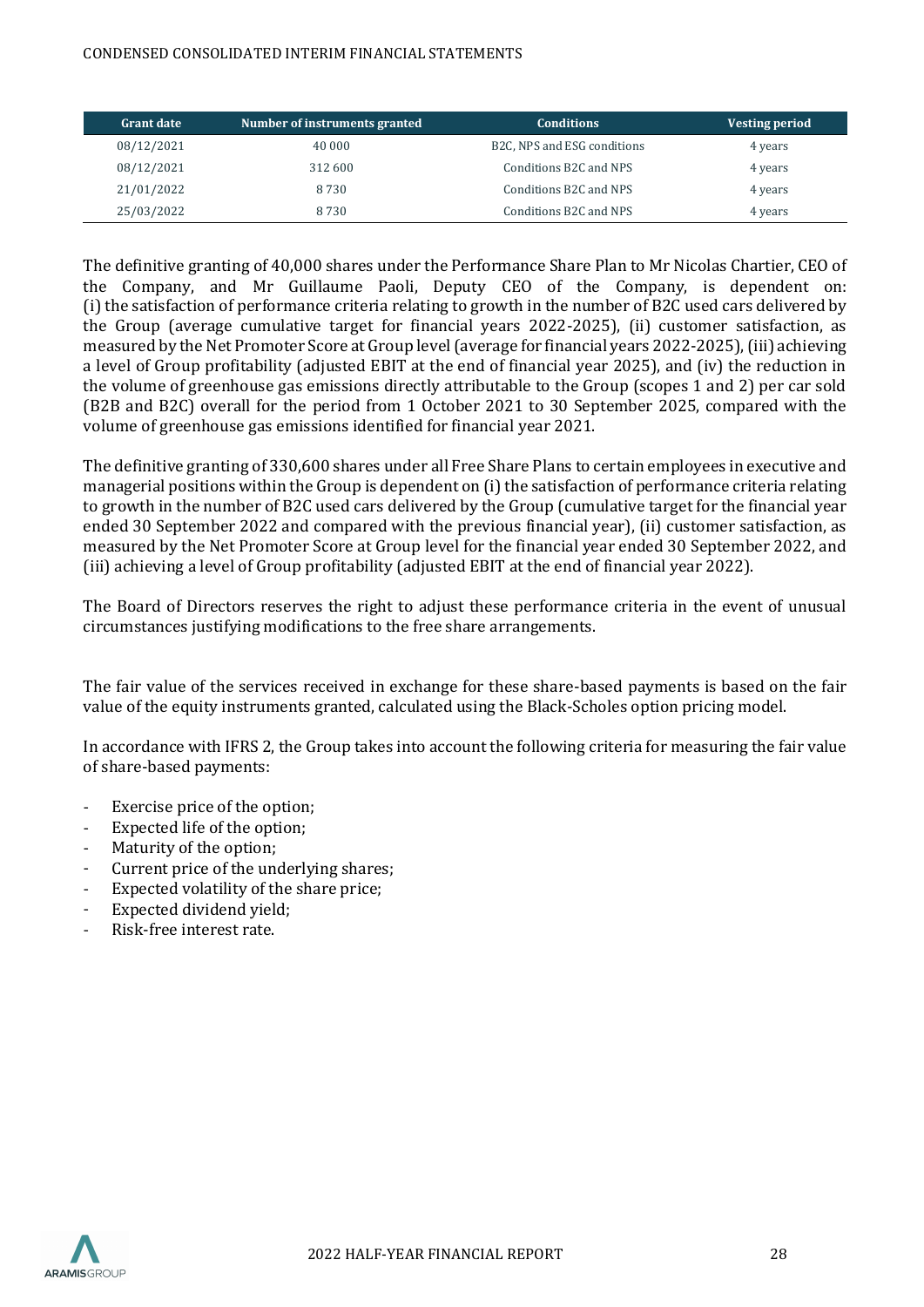The following information was used to measure the fair values of share-based payments, at the grant date:

|                                                   | Performance share plan<br>$-08$ Dec. 2021 | Performance share plan<br>$-21$ Jan. 2022 |
|---------------------------------------------------|-------------------------------------------|-------------------------------------------|
| Price of underlying at attribution date           | €17.18                                    | €14.00                                    |
| Exercise price                                    | n/a                                       | n/a                                       |
| <b>Expected volatility</b>                        | 38%                                       | 38%                                       |
| Vesting period                                    | 4 years                                   | 4 years                                   |
| Expected dividend yield                           | $0\%$                                     | $0\%$                                     |
| Risk-free interest rate (based on treasury bonds) | $-0.54%$                                  | $-0.33\%$                                 |

At 31 March 2022, €952 thousand were recognised for these free share plans under personnel expenses. This amount does not include the plan of 25 March 2022 whose impact was deemed insignificant.

#### Share warrants

In HY1 2021-2022, the Group decided to issue and grant share warrants.

As the eligible employees did not subscribe for the share warrants in HY1 2021-2022, no corresponding expense was recognised.

#### Effect of the discount in connection with the capital increase reserved for employees

Following the capital increase performed on 14 March 2022 through the issuance of new shares reserved for employees under the "SHARE 2022" employee share plan (Note 1.3), the subscription price was set by applying a 30% discount to the benchmark price (Note 14.1). In accordance with IFRS 2, the effect of the discount was recognised under expenses for the period in the amount of €82 thousand as it relates to an employee benefit.

#### 5.3 Change in working capital

#### The change in working capital breaks down as follows:

| In $\epsilon$ thousands     | H1 2020-2021 | H1 2019-2020 |
|-----------------------------|--------------|--------------|
|                             |              |              |
| Change in inventories       | (90101)      | (56054)      |
| Change in trade receivables | (2 230)      | (3356)       |
| Change in other assets      | 3088         | (9234)       |
| Change in trade payables    | 9 1 7 4      | 22 704       |
| Change in other liabilities | (3310)       | 2845         |
|                             |              |              |
| Change in working capital   | (83379)      | (43096)      |

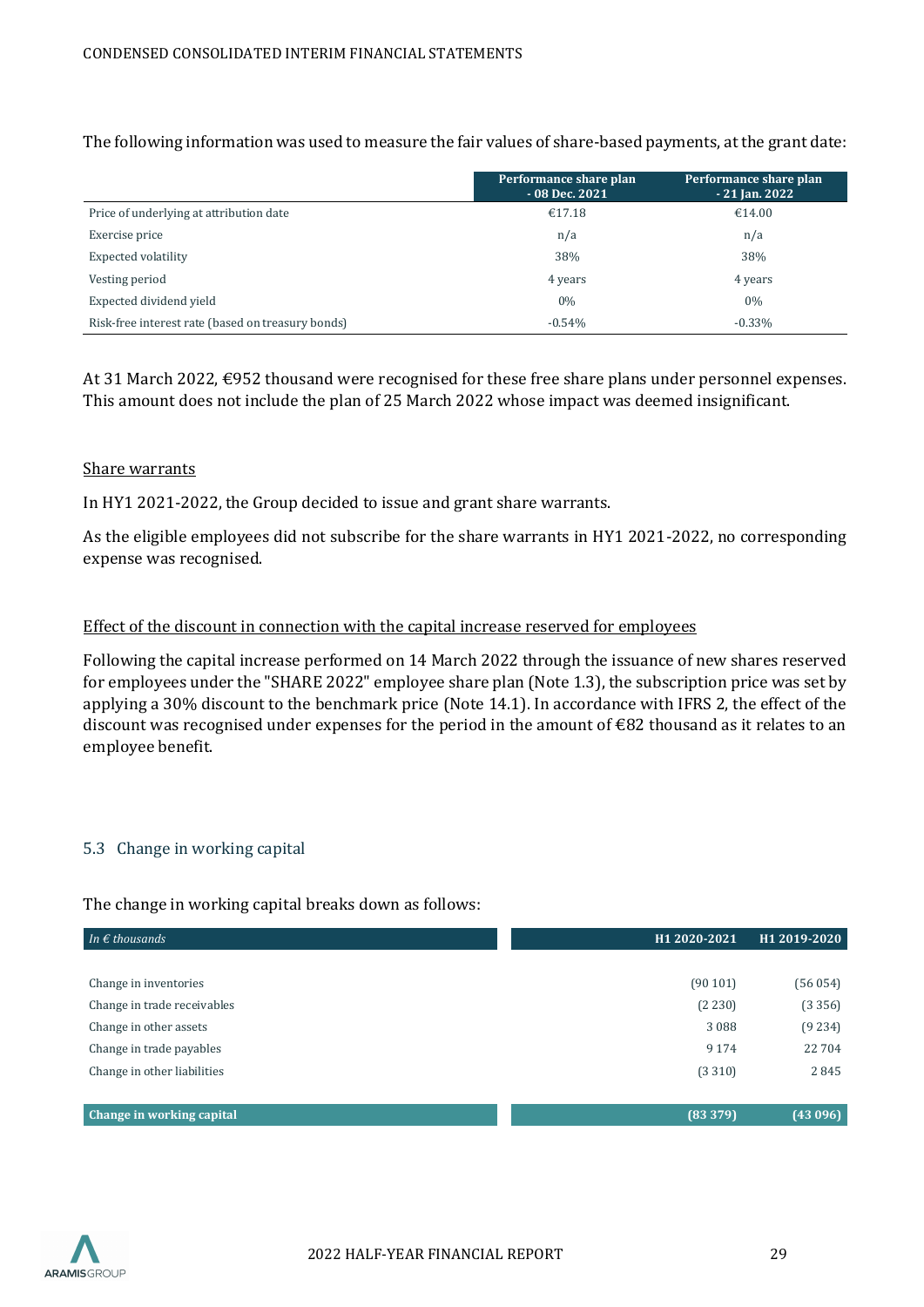Since 30 September 2021, 'change in personnel expenses relating to acquisitions', previously included in 'change in working capital', has been presented as a separate line item under net cash from operating activities. The impact of the new definition of 'change in working capital' is as follows:

| In $\epsilon$ thousands                                             | H <sub>1</sub> 2021-2022 | H1 2020-2021 |
|---------------------------------------------------------------------|--------------------------|--------------|
|                                                                     |                          |              |
| Change in working capital                                           | (76725)                  | (40617)      |
| Removal of change in personnel expenses relating to<br>acquisitions | (6655)                   | (2479)       |
| Change in working capital by new definition                         | (83379)                  | (43096)      |

At 31 March each year, the Group prepares for the busy season by significantly increasing inventories and trade payables.

In HY1 2021-2022, the change in business model presented in 1.1 characterised by a shift from preregistered used cars (which require limited technical repairs) to used cars purchased from private individuals (which require heavier technical repairs) naturally led to more intensive logistics and refurbishment activity. This has resulted in longer inventory turnover times and an average increase in Days of WIP Inventory. The value of inventories and work in progress also went up in line with general price increases.

At the end of the first half of financial year 2020-2021:

- the entire Group was significantly impacted by the global health crisis. As a result, inventories were not at a normative level for this time of the year. Moreover, changes in other assets and liabilities were mainly due to non-payment of VAT, one of the support measures provided by the various European governments;
- the change in inventories enabled the Group to prepare for the busy season. It also reflects the 25.4% growth in revenue over the first six months of the financial year, excluding Motor Depot Ltd and the growth objectives of the second half of the year. The impact on the change in inventories of Motor Depot Ltd since its consolidation on 1 March 2021 amounted to €4,222 thousand.

#### 5.4 Free cash flow

Free cash flow is determined using the items from the statement of cash flows, and is defined as:

- the net cash from or used in operating activities, excluding personnel expenses relating to acquisitions (Note 5.2.1) and transaction-related costs (Note 5.2.2);
- less net cash from or used in investing activities (net of disposals), excluding the impact of the acquisition of subsidiaries;
- less the repayment of borrowings related to lease liabilities, net interest paid, and other financial expenses paid and income received.

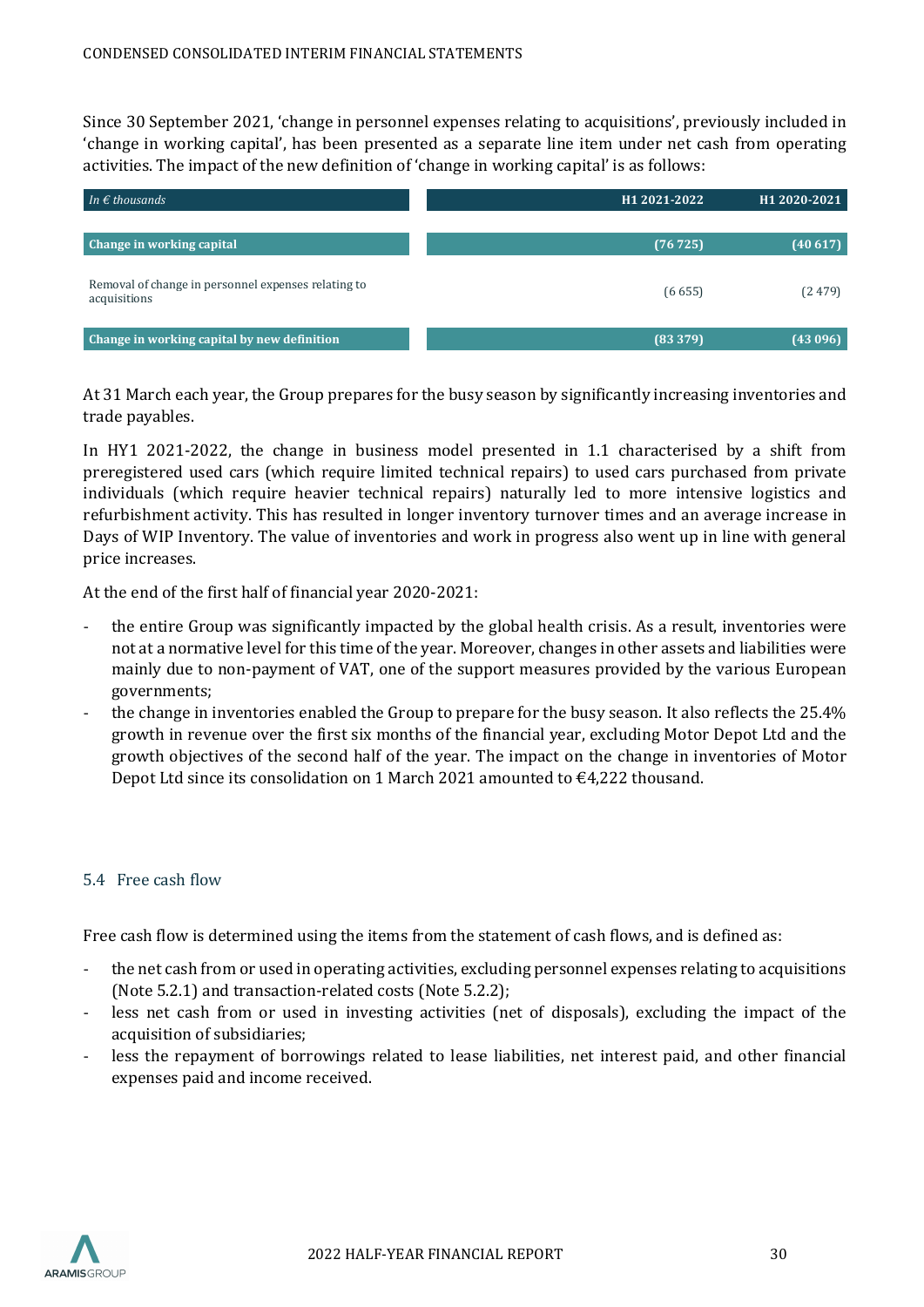| In $\epsilon$ thousands                                                                                                                                                                                                                       | <b>Notes</b> | H1<br>2021-2022 | H1<br>2020-2021  |
|-----------------------------------------------------------------------------------------------------------------------------------------------------------------------------------------------------------------------------------------------|--------------|-----------------|------------------|
| <b>Adjusted EBITDA</b>                                                                                                                                                                                                                        | 3.2.         | 2921            | 13 9 29          |
| Adjustments for:                                                                                                                                                                                                                              |              |                 |                  |
| Provisions                                                                                                                                                                                                                                    |              | 225             | 191              |
| Items reclassified under cash from investing activities                                                                                                                                                                                       |              | (17)            | 57               |
| Other non-cash items                                                                                                                                                                                                                          |              |                 | (6)              |
| Change in working capital                                                                                                                                                                                                                     | 5.3.         | (83379)         | (43096)          |
| Personnel expenses relating to acquisitions                                                                                                                                                                                                   | 5.2.1.       | (2011)          |                  |
| Transaction-related costs                                                                                                                                                                                                                     | 5.2.2.       | (815)           | (1415)           |
| Income tax paid                                                                                                                                                                                                                               |              | (603)           | (2182)           |
| Other                                                                                                                                                                                                                                         |              |                 | 4                |
| Net cash from (used in) operating activities                                                                                                                                                                                                  |              | (83680)         | (32519)          |
| Acquisition of property, plant and equipment and intangible assets                                                                                                                                                                            |              | (12130)         | (5587)           |
| Proceeds from disposals of assets                                                                                                                                                                                                             |              | 51              | 93               |
| Change in loans and other financial assets                                                                                                                                                                                                    |              | 135             | (4)              |
| Acquisition of subsidiaries, net of cash acquired                                                                                                                                                                                             | 4.2.         | (186)           | (35950)          |
| Net cash from (used in) investing activities                                                                                                                                                                                                  |              | (12130)         | (41447)          |
| Neutralisation of cash paid included in the net cash from operating activities, excluded from the free cash flow:<br>- Cash paid related to personnel liabilities associated with put options granted to holders of non-controlling interests | 5.2.1.       | 2011            |                  |
| - Cash paid related to transaction-related costs                                                                                                                                                                                              | 5.2.2.       | 754             | 315              |
| Neutralisation of cash paid included in the net cash from (used in) investing activities, excluded from the free cash flow:<br>- Acquisition of subsidiaries, net of cash acquired                                                            | 4.2.         | 186             | 35 950           |
| Cash paid related to the net cash from (used in) financing activities, included in the free cash flow:                                                                                                                                        |              |                 |                  |
| - Repayment of borrowings related to lease liabilities                                                                                                                                                                                        | 15.1.        | (4924)          | (3 281)          |
| - Interest paid                                                                                                                                                                                                                               |              | (1478)          | (2168)           |
| - Other financial expenses paid and income received                                                                                                                                                                                           |              | 91              | $\mathbf{1}$     |
| Free cash flow                                                                                                                                                                                                                                |              | (99170)         | (43149)          |
| Capital increase (decrease)                                                                                                                                                                                                                   |              |                 |                  |
|                                                                                                                                                                                                                                               | 15.1.        | 124<br>57 690   | 68 3 7 4         |
| Proceeds from borrowings                                                                                                                                                                                                                      | 15.1.        | (30919)         |                  |
| Repayment of borrowings (excluding repayment of borrowings related to lease liabilities)                                                                                                                                                      | 5.2.1.       |                 | (5849)           |
| Cash paid related to personnel liabilities associated with put options granted to holders of non-controlling interests                                                                                                                        | 5.2.2.       | (2011)          |                  |
| Cash paid related to transaction-related costs<br>Acquisition of subsidiaries, net of cash acquired                                                                                                                                           | 4.2.         | (754)<br>(186)  | (315)<br>(35950) |
| Purchase/sale of treasury shares                                                                                                                                                                                                              |              | (461)           |                  |
| Effect of changes in exchange rate                                                                                                                                                                                                            |              | 18              | 150              |

| Net change in cash                     |       | $(75669)$ $(16739)$ |        |
|----------------------------------------|-------|---------------------|--------|
| Cash and cash equivalents at 1 October | 15.4. | 106.307             | 39 618 |
| Cash and cash equivalents at 31 March  | 15.4. | 30639               | 22 879 |

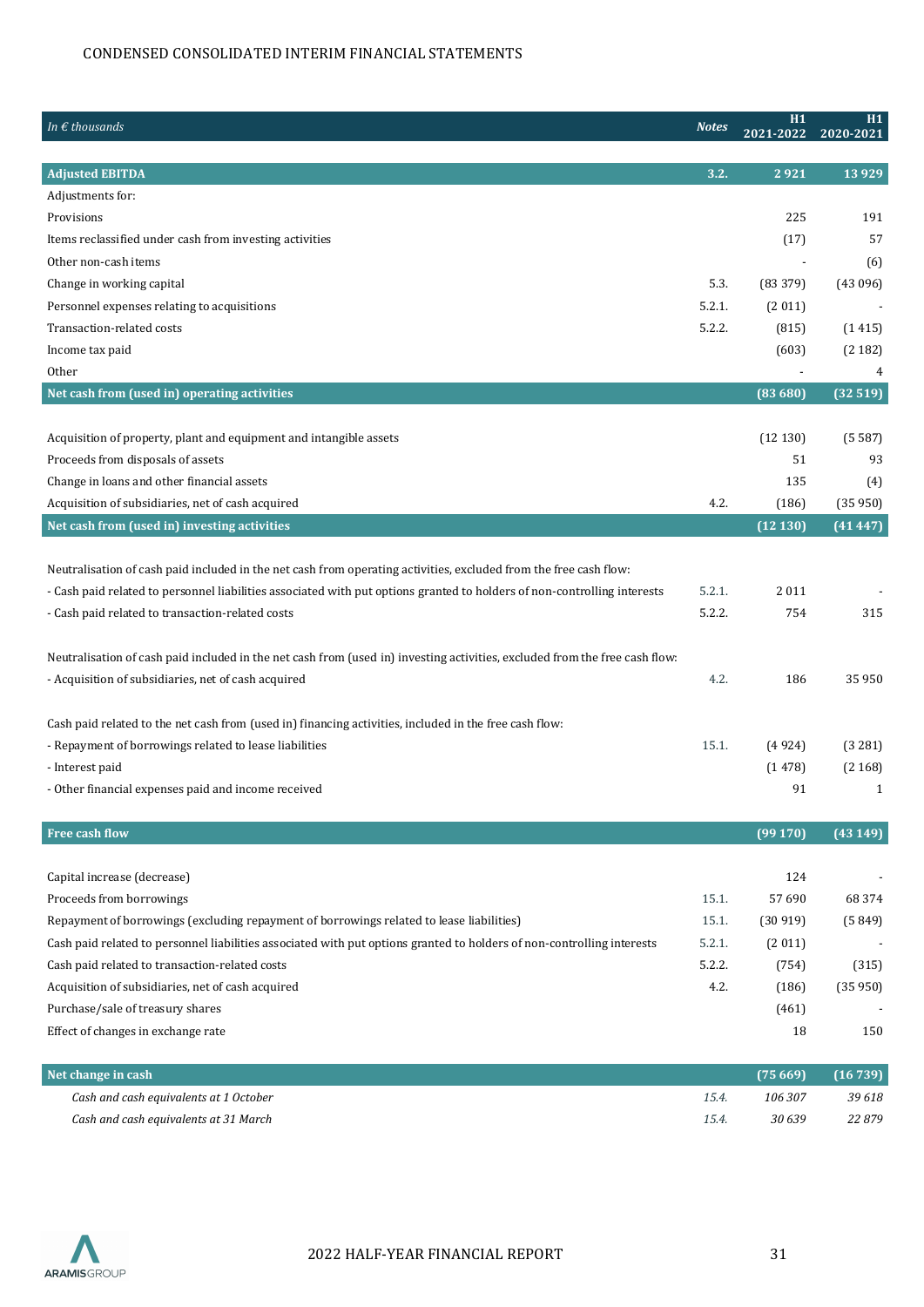# <span id="page-31-0"></span>6. Net financial income (expenses)

Net financial income (expenses) breaks down as follows:

| In $\epsilon$ thousands                | H1 2021-2022 | H1 2020-2021 |
|----------------------------------------|--------------|--------------|
|                                        |              |              |
| Interest on bank loans                 | (914)        | (757)        |
|                                        |              |              |
| Cost of net debt                       | (914)        | (757)        |
|                                        |              |              |
| Interest expenses on lease liabilities | (783)        | (477)        |
| Interest expenses on lease liabilities | (783)        | (477)        |
|                                        |              |              |
| Other financial income                 | 54           | $\mathbf{1}$ |
| Foreign exchange gains                 | 356          | 216          |
| <b>Other financial income</b>          | 410          | 218          |
|                                        |              |              |
| Foreign exchange losses                | (281)        | (278)        |
|                                        |              |              |
| <b>Other financial expenses</b>        | (281)        | (278)        |
|                                        |              |              |
| Net financial income (expenses)        | (1568)       | (1294)       |

# <span id="page-31-1"></span>7. Income tax

The effective tax rate for HY1 2021-2022 is determined by applying the effective rate estimated for the year to consolidated income before tax and before non-taxed charges, and breaks down as follows:

| In $\epsilon$ thousands                                     | H1 2021-2022 | H1 2020-2021 |
|-------------------------------------------------------------|--------------|--------------|
| Net income                                                  |              |              |
|                                                             |              |              |
| Attributable to owners of the Company                       | (20286)      | 158          |
| Consolidated profit after tax of consolidated companies     | (20286)      | 158          |
|                                                             |              |              |
| Tax payable                                                 | (1051)       | (1133)       |
| Deferred tax                                                | 253          | (198)        |
| <b>Income tax</b>                                           | (798)        | (1331)       |
|                                                             |              |              |
| <b>Consolidated income before tax</b>                       | (19488)      | 1489         |
| <b>Effective tax rate</b>                                   | $(4.1)\%$    | 89.4%        |
|                                                             |              |              |
| Non-taxed charges:                                          |              |              |
| Personnel expenses relating to share-based payments         | (1259)       | (28)         |
| Personnel expenses relating to acquisitions                 | (8666)       | (2475)       |
|                                                             |              |              |
| Consolidated income before tax and before non-taxed charges | (9563)       | 3992         |
| Effective tax rate excluding non-taxed charges              | $(8.3)\%$    | 33.3%        |

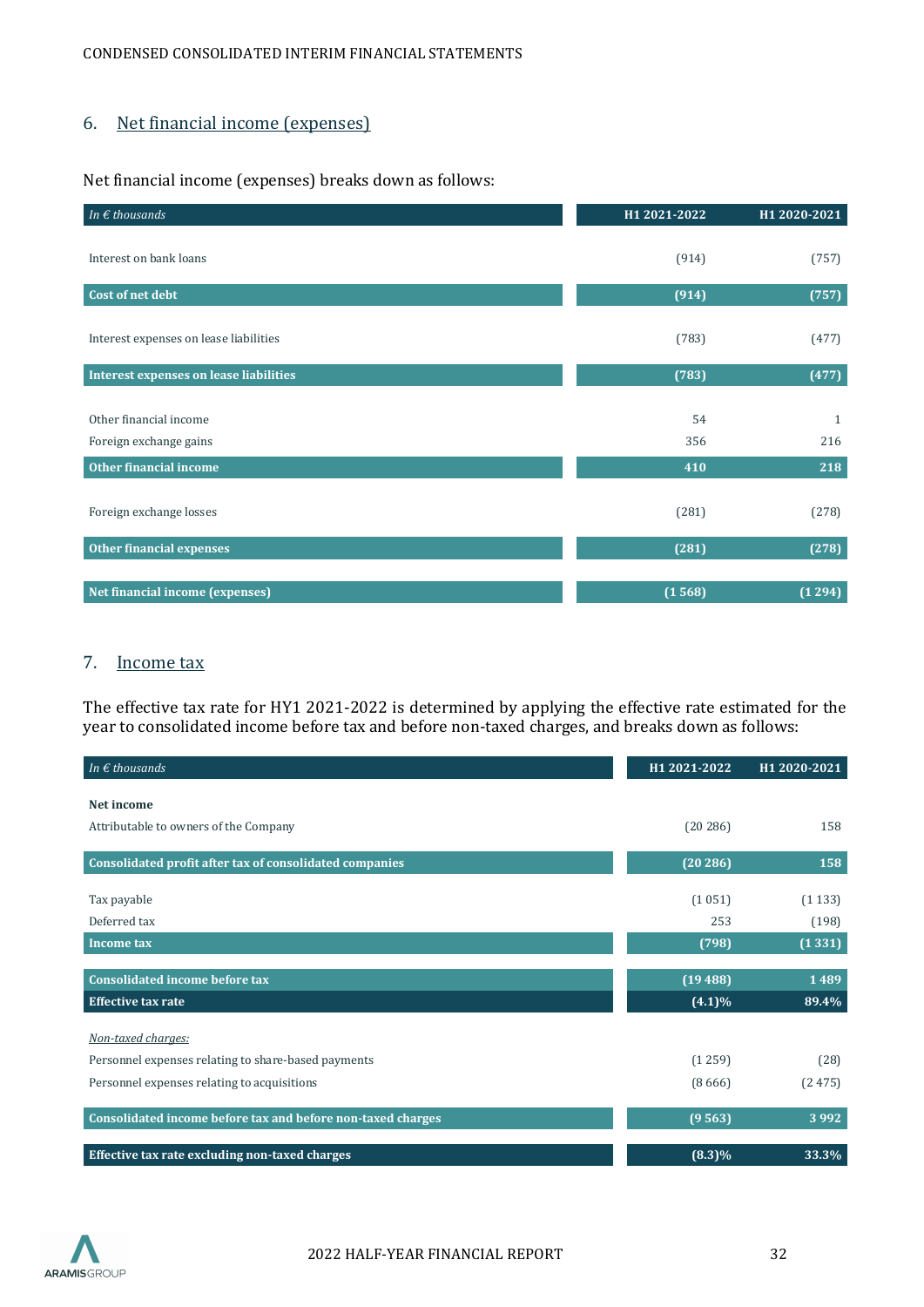# <span id="page-32-0"></span>8. Goodwill

| <b>Net values</b><br>(In $\epsilon$ thousands) | The remarketing<br>company | <b>Aramis</b>            | <b>Clicars</b>           | <b>Datosco</b><br>Datos  | <b>Motor</b><br><b>Depot</b> | <b>Ottomobilia</b>       | <b>Total</b> |
|------------------------------------------------|----------------------------|--------------------------|--------------------------|--------------------------|------------------------------|--------------------------|--------------|
|                                                |                            |                          |                          |                          |                              |                          |              |
| <b>Carrying amount at</b><br>1 October 2020    | $\sim$                     | 198                      | 3 1 5 4                  | 9516                     | н                            | ٠                        | 12869        |
| Scope changes                                  |                            | $\overline{a}$           | $\overline{\phantom{a}}$ | $\overline{\phantom{a}}$ | 28730                        | $\overline{a}$           | 28730        |
| Effect of changes in exchange rate             | $\overline{\phantom{a}}$   | $\overline{\phantom{a}}$ | $\overline{\phantom{a}}$ | $\overline{\phantom{a}}$ | 455                          | $\overline{\phantom{a}}$ | 455          |
| <b>Carrying amount at</b><br>31 March 2020     | ٠                          | 198                      | 3 1 5 4                  | 9516                     | 29 1 85                      |                          | 42053        |
|                                                |                            |                          |                          |                          |                              |                          |              |
| <b>Carrying amount at</b><br>1 October 2021    | ٠                          | 198                      | 3 1 5 4                  | 9516                     | 28 891                       | 2 3 8 7                  | 44 14 6      |
| Scope changes                                  | $\overline{\phantom{a}}$   | $\overline{\phantom{a}}$ | $\overline{a}$           |                          | $\overline{\phantom{0}}$     | 186                      | 186          |
| Effect of changes in exchange rate             | $\overline{\phantom{a}}$   |                          | $\overline{\phantom{a}}$ | $\overline{\phantom{a}}$ | 498                          | $\overline{\phantom{a}}$ | 498          |
| Carrying amount at<br>31 March 2022            | ×                          | 198                      | 3 1 5 4                  | 9516                     | 29 3 8 8                     | 2573                     | 44 830       |
| of which:                                      |                            |                          |                          |                          |                              |                          |              |
| Gross value at 31 March 2022                   | 17                         | 198                      | 3 1 5 4                  | 9516                     | 29 388                       | 2573                     | 44 847       |
| Impairment losses at 31 March 2022             | (17)                       | $\overline{\phantom{a}}$ |                          |                          | $\overline{\phantom{a}}$     | $\overline{\phantom{0}}$ | (17)         |

Changes in scope in the six-month period ended 31 March 2021 related to the takeover of Motor Depot Ltd on 1 March 2021.

Datosco NV fully acquired the Belgian company Ottomobilia BV, previously one of the Group's franchisees, end-May 2021. In accordance with the purchase agreement, Aramis paid the vendor an earnout of €186 thousand in the six-month period ended 31 March 2022, with goodwill adjusted proportionately (Note 4.2).

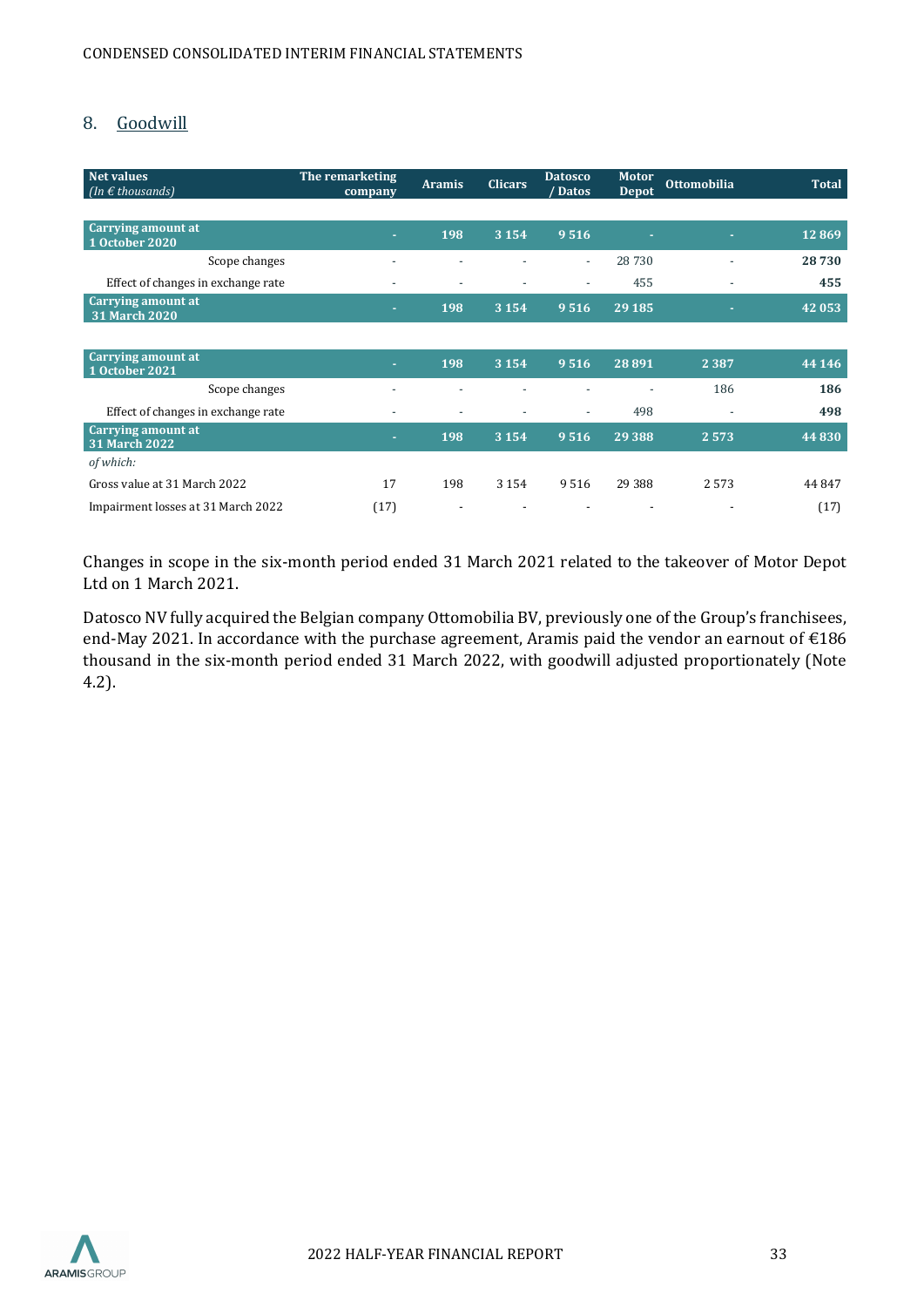# <span id="page-33-0"></span>9. Other intangible assets

| (In $\epsilon$ thousands)                                | Concessions,<br>patents & similar<br>rights | <b>Trademarks</b>        | Other intangible<br>assets | Intangible assets<br>in progress | <b>Gross values</b> |
|----------------------------------------------------------|---------------------------------------------|--------------------------|----------------------------|----------------------------------|---------------------|
|                                                          |                                             |                          |                            |                                  |                     |
| <b>Carrying amount at 1 October 2020</b>                 | 6869                                        | 14780                    | 1026                       | 2903                             | 25 577              |
| Scope changes                                            |                                             | 19640                    | 88                         |                                  | 19728               |
| Acquisitions                                             | 266                                         | $\overline{\phantom{a}}$ |                            | 2779                             | 3045                |
| Allowances                                               | (2024)                                      |                          | (280)                      | $\overline{\phantom{a}}$         | (2304)              |
| Disposals                                                | (3)                                         |                          |                            | (76)                             | (78)                |
| Reclassifications                                        | 2 2 2 8                                     |                          |                            | (2 228)                          |                     |
| Effect of changes in exchange rate                       | $\overline{\phantom{a}}$                    | 311                      | $\mathbf{1}$               | $\blacksquare$                   | 312                 |
| <b>Carrying amount at 31 March 2021</b>                  | 7337                                        | 34731                    | 836                        | 3378                             | 46 28 1             |
|                                                          |                                             |                          |                            |                                  |                     |
| <b>Carrying amount at 1 October 2021</b>                 | 8386                                        | 34 53 5                  | 555                        | 4034                             | 47510               |
| Acquisitions                                             | 969                                         | $\overline{\phantom{a}}$ | $\overline{\phantom{a}}$   | 4923                             | 5892                |
| Allowances                                               | (2483)                                      |                          | (280)                      |                                  | (2762)              |
| Reclassifications                                        | 3 3 2 8                                     |                          |                            | (3279)                           | 48                  |
| Effect of changes in exchange rate                       | ÷,                                          | 340                      | 2                          |                                  | 342                 |
| <b>Carrying amount at 31 March 2022</b>                  | 10 200                                      | 34876                    | 277                        | 5678                             | 51 030              |
| of which:                                                |                                             |                          |                            |                                  |                     |
| Gross amount at 31 March 2022                            | 31 983                                      | 34876                    | 2 2 4 0                    | 5678                             | 74776               |
| Accumulated amortisation and impairment at 31 March 2022 | (21783)                                     |                          | (1963)                     |                                  | (23746)             |

Trademarks comprise:

- $\epsilon$ 250 thousand for the trademark Aramis, recognised when Aramis shares were contributed;
- $\div$   $\in$  14,530 thousand for the Cardoen trademark, remeasured and recognised following the acquisition of Datosco on 31 July 2018;
- The trademarks CarSupermarket.com, Motor Depot and InterestFree4Cars recognised following the takeover of the UK company Motor Depot Ltd on 1 March 2021. Changes break down as follows:

| (In $\epsilon$ thousands)                                                                                                                                                     | CarSupermarket.com | <b>Motor Depot</b> | <b>InterestFree4Cars</b> | <b>Total trademarks</b><br><b>Motor Depot Ltd</b> |
|-------------------------------------------------------------------------------------------------------------------------------------------------------------------------------|--------------------|--------------------|--------------------------|---------------------------------------------------|
|                                                                                                                                                                               |                    |                    |                          |                                                   |
| Carrying amount at 1 October 2020                                                                                                                                             | $\sim$             | ٠                  | ×                        |                                                   |
| Scope changes                                                                                                                                                                 | 16 983             | 2426               | 231                      | 19640                                             |
| Effect of changes in exchange rate                                                                                                                                            | 269                | 38                 | 4                        | 311                                               |
| Carrying amount at 31 March 2021                                                                                                                                              | 17 25 2            | 2465               | 235                      | 19951                                             |
|                                                                                                                                                                               |                    |                    |                          |                                                   |
| <b>Carrying amount at 1 October 2021</b>                                                                                                                                      | 17083              | 2440               | 232                      | 19755                                             |
| Effect of changes in exchange rate                                                                                                                                            | 294                | 42                 | 4                        | 340                                               |
| <b>Carrying amount at 31 March 2022</b>                                                                                                                                       | 17377              | 2482               | 236                      | 20 09 6                                           |
| Of which:                                                                                                                                                                     |                    |                    |                          |                                                   |
| Gross amount at 31 March 2022<br>$\overline{a}$ , and $\overline{a}$ , and $\overline{a}$ , and $\overline{a}$ , and $\overline{a}$ , and $\overline{a}$ , and $\overline{a}$ | 17377              | 2482               | 236                      | 20 09 6                                           |

Accumulated amortisation and impairment at 31 March 2022

The recognition of Configuration or Customization costs for software obtained from a supplier in a Cloud Computing or "Software as a Service (SaaS)" arrangement (IAS 38) in accordance with the agenda decision of the IFRIC has no material impact for the Group (Note 2.1).

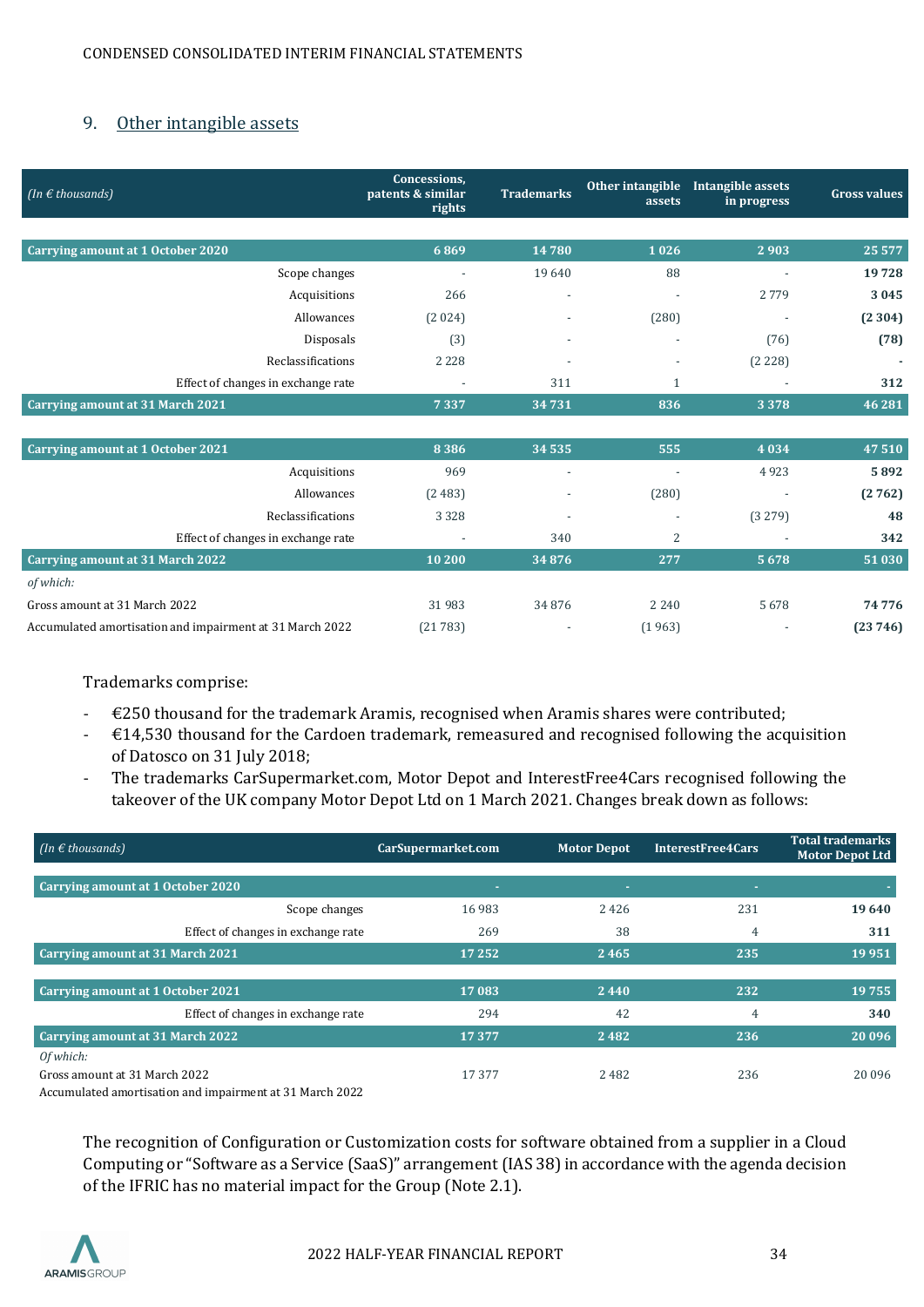In addition, €3,328 thousand in intangible assets in progress were capitalised. They primarily relate to software for €2,729 thousand and the website for €459 thousand.

In the six-month period ended 31 March 2021,  $\epsilon$ 2,228 thousand in intangible assets in progress were capitalised. They relate to software for €734 thousand and the website for €1,494 thousand.

| (In $\epsilon$ thousands)               | <b>Buildings</b>         | <b>Technical</b><br>plant,<br>equipment<br>and<br>machinery | <b>Other</b><br>property,<br>plant and<br>equipment | Computer<br>equipment    | Property,<br>plant and<br>equipment<br>in progress | Gross<br>values |
|-----------------------------------------|--------------------------|-------------------------------------------------------------|-----------------------------------------------------|--------------------------|----------------------------------------------------|-----------------|
|                                         |                          |                                                             |                                                     |                          |                                                    |                 |
| Carrying amount at 1 October 2020       | 560                      | 974                                                         | 7836                                                | ٠                        | 18                                                 | 9 3 8 8         |
| Scope changes                           | 5862                     | 1449                                                        | 400                                                 | 51                       | $\overline{\phantom{a}}$                           | 7762            |
| Acquisitions                            | 9                        | 149                                                         | 2 3 6 0                                             | 4                        | 10                                                 | 2531            |
| Allowances                              | (96)                     | (106)                                                       | (1268)                                              | (4)                      | $\overline{\phantom{a}}$                           | (1474)          |
| Disposals                               | $\overline{\phantom{a}}$ | $\overline{\phantom{a}}$                                    | (73)                                                | $\overline{\phantom{a}}$ | $\overline{\phantom{a}}$                           | (73)            |
| Reclassifications                       | $\overline{a}$           | $\overline{\phantom{a}}$                                    | $\overline{2}$                                      | $\overline{\phantom{a}}$ | $\overline{\phantom{a}}$                           | 2               |
| Effect of changes in exchange rate      | 93                       | 24                                                          | 6                                                   | 1                        | $\overline{\phantom{a}}$                           | 123             |
| <b>Carrying amount at 31 March 2021</b> | 6427                     | 2489                                                        | 9 2 6 4                                             | 51                       | 28                                                 | 18259           |

# <span id="page-34-0"></span>10. Property, plant and equipment

| Carrying amount at 1 October 2021                        | 6 2 6 1                  | 2588                     | 9968    | 59                           | 5                        | 18881    |
|----------------------------------------------------------|--------------------------|--------------------------|---------|------------------------------|--------------------------|----------|
| Acquisitions                                             | 16                       | 682                      | 5 2 8 6 | 38                           | 229                      | 6 2 5 1  |
| Allowances                                               | (111)                    | (283)                    | (1763)  | (34)                         | $\overline{\phantom{0}}$ | (2191)   |
| Disposals                                                |                          | $\overline{\phantom{a}}$ | (33)    | $\qquad \qquad \blacksquare$ | $\overline{\phantom{a}}$ | (33)     |
| Reclassifications                                        | $\overline{\phantom{a}}$ | $\overline{\phantom{a}}$ | (45)    | $\overline{\phantom{0}}$     | (3)                      | (48)     |
| Effect of changes in exchange rate                       | 101                      | 23                       | 5       |                              | $\overline{\phantom{a}}$ | 131      |
| Carrying amount at 31 March 2022                         | 6 2 6 7                  | 3010                     | 13418   | 65                           | 231                      | 22 9 9 0 |
| of which:                                                |                          |                          |         |                              |                          |          |
| Gross amount at 31 March 2022                            | 7860                     | 5 3 6 9                  | 29 7 69 | 274                          | 231                      | 43 504   |
| Accumulated depreciation and impairment at 31 March 2022 | (1594)                   | (2359)                   | (16351) | (210)                        | $\overline{\phantom{a}}$ | (20514)  |

The effect of changes in consolidation scope in the six-month period ended 31 March 2021 was due to the acquisition of Motor Depot Ltd on 1 March 2021.

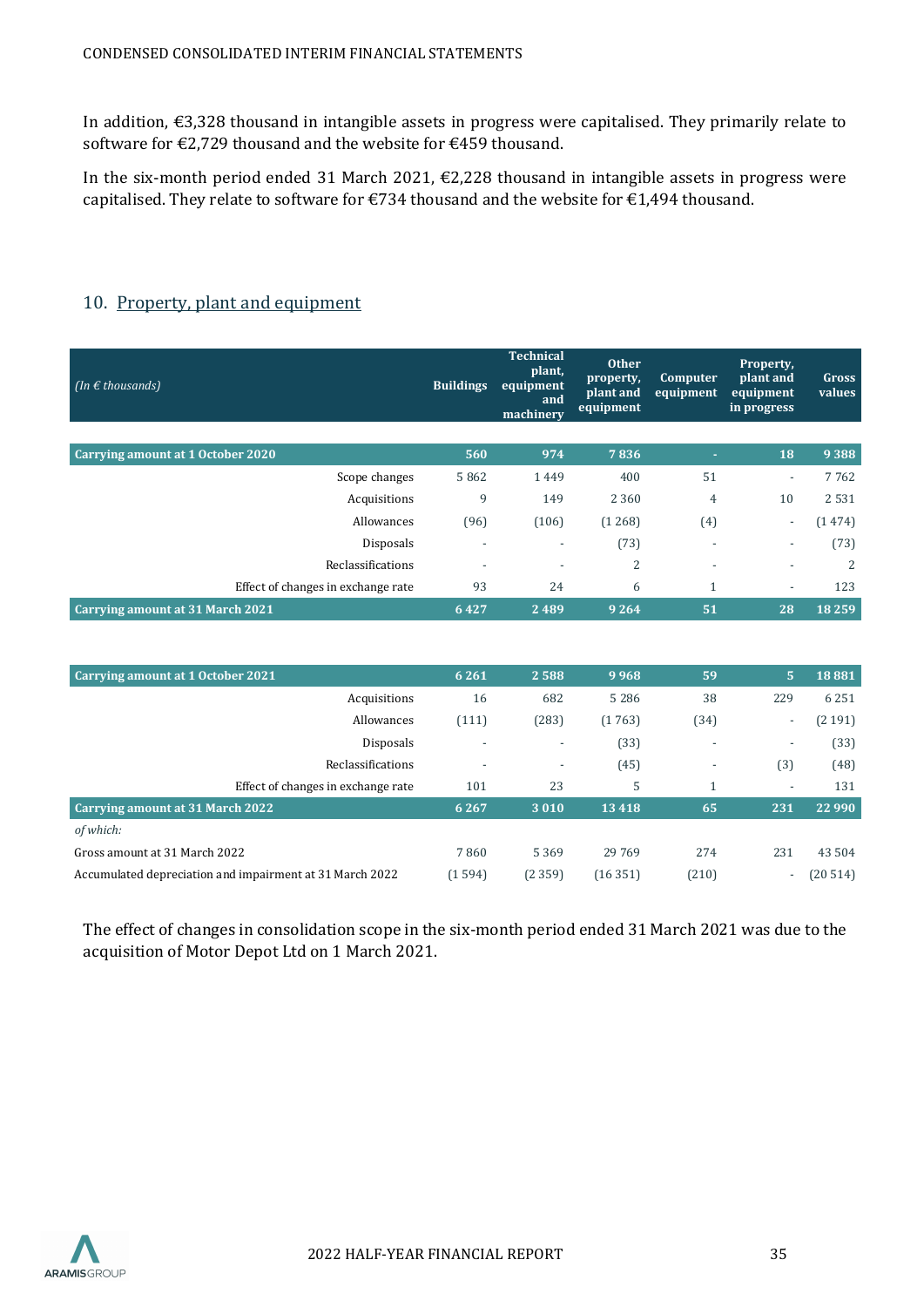### <span id="page-35-0"></span>11. Right-of-use assets

| (In $\epsilon$ thousands)                                | Land    | <b>Buildings</b> | Other property,<br>plant and<br>equipment | <b>Gross values</b> |
|----------------------------------------------------------|---------|------------------|-------------------------------------------|---------------------|
|                                                          |         |                  |                                           |                     |
| Carrying amount at 1 October 2020                        | 2 3 6 7 | 37 337           | 228                                       | 39932               |
| Scope changes                                            |         | 16 0 38          |                                           | 16 0 38             |
| Acquisitions                                             |         | 6292             |                                           | 6 2 9 2             |
| Allowances                                               |         | (3405)           | (45)                                      | (3450)              |
| Lease termination                                        |         | (238)            |                                           | (238)               |
| Effect of changes in exchange rate                       |         | 253              | $\overline{\phantom{a}}$                  | 253                 |
| <b>Carrying amount at 31 March 2021</b>                  | 2 3 6 7 | 56276            | 183                                       | 58826               |
|                                                          |         |                  |                                           |                     |
| <b>Carrying amount at 1 October 2021</b>                 | 2 3 6 7 | 58915            | 155                                       | 61437               |
| Acquisitions                                             |         | 2 2 9 2          |                                           | 2 2 9 2             |
| Allowances                                               |         | (5132)           | (15)                                      | (5148)              |
| Reclassifications                                        |         | 26               | (26)                                      | $\mathbf{0}$        |
| Effect of changes in exchange rate                       |         | 341              |                                           | 341                 |
| <b>Carrying amount at 31 March 2022</b>                  | 2 3 6 7 | 56441            | 114                                       | 58923               |
| of which:                                                |         |                  |                                           |                     |
| Gross amount at 31 March 2022                            | 2 3 6 7 | 86718            | 1 2 5 2                                   | 90 338              |
| Accumulated depreciation and impairment at 31 March 2022 |         | (30277)          | (1138)                                    | (31415)             |

Right-of-use assets mainly relate to France and Belgium.

The effect of changes in consolidation scope in the six-month period ended 31 March 2021 was due to the acquisition of Motor Depot Ltd on 1 March 2021.

# <span id="page-35-1"></span>12. Impairment of goodwill and non-current assets

As the Group performs impairment tests for annual reporting at 30 September, if there is no indication of impairment, no impairment testing is performed for interim reporting purposes.

#### <span id="page-35-2"></span>13. Inventories

| $(In \in thousands)$                | 31 Mar. 2022 | 30 Sept. 2021 | 31 Mar. 2021 |
|-------------------------------------|--------------|---------------|--------------|
| Merchandise inventory               | 265 579      | 174 575       | 154 743      |
| <b>Gross value</b>                  | 265 579      | 174 575       | 154743       |
| Impairment of merchandise inventory | (1014)       | (733)         | (502)        |
| Impairment                          | (1014)       | (733)         | (502)        |
|                                     |              |               |              |
| <b>Carrying amount</b>              | 264 564      | 173842        | 154 241      |

Note 5.3 provides information on changes in inventories.

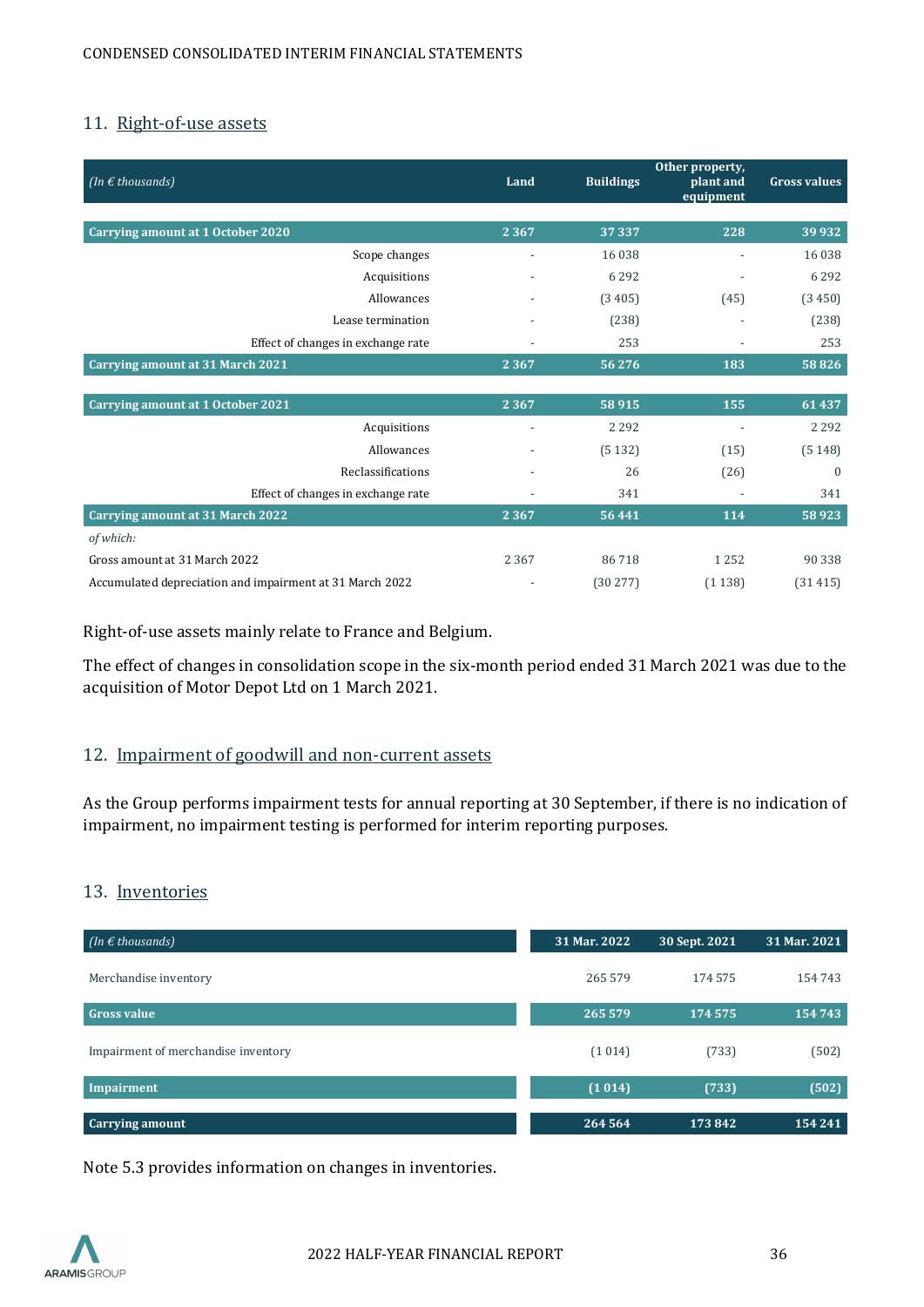### <span id="page-36-0"></span>14. Equity

#### 14.1 Share capital

#### Composition of share capital

At 31 March 2022, share capital amounted to €1,657,133 and comprised 82,856,671 shares, each with a par value of  $\text{\textsterling}0.02$ .

At 30 September 2021, share capital amounted to €1,656,567 and comprised 82,828,345 shares, each with a par value of  $\text{\textsterling}0.02$ .

The change in share capital between 30 September 2021 and 31 March 2022 was due to the share capital increase, including gross additional paid-in capital of €279 thousand, performed on 14 March 2022 in connection with the implementation of the "SHARE 2022" employee share plan, pursuant to Articles L. 3332-18 and following of the French Labour Code (Note 1.3).

- The subscription price was set at  $\epsilon$ 9.84003 after applying a 30% discount compared with the benchmark price, i.e. a nominal value of  $\epsilon$ 0.02 and  $\epsilon$ 9.82003 in additional paid-in capital;
- The benchmark price is Aramis Group's average stock price on Euronext Paris at market opening on the twenty trading days before the date of the CEO's decision determining the opening of the subscription period;
- The subscription price was set on 21 January 2022 and the initial subscription period for employees ran from 1 to 21 February 2022, included;
- The capital increase is recognised net of transaction-related costs.

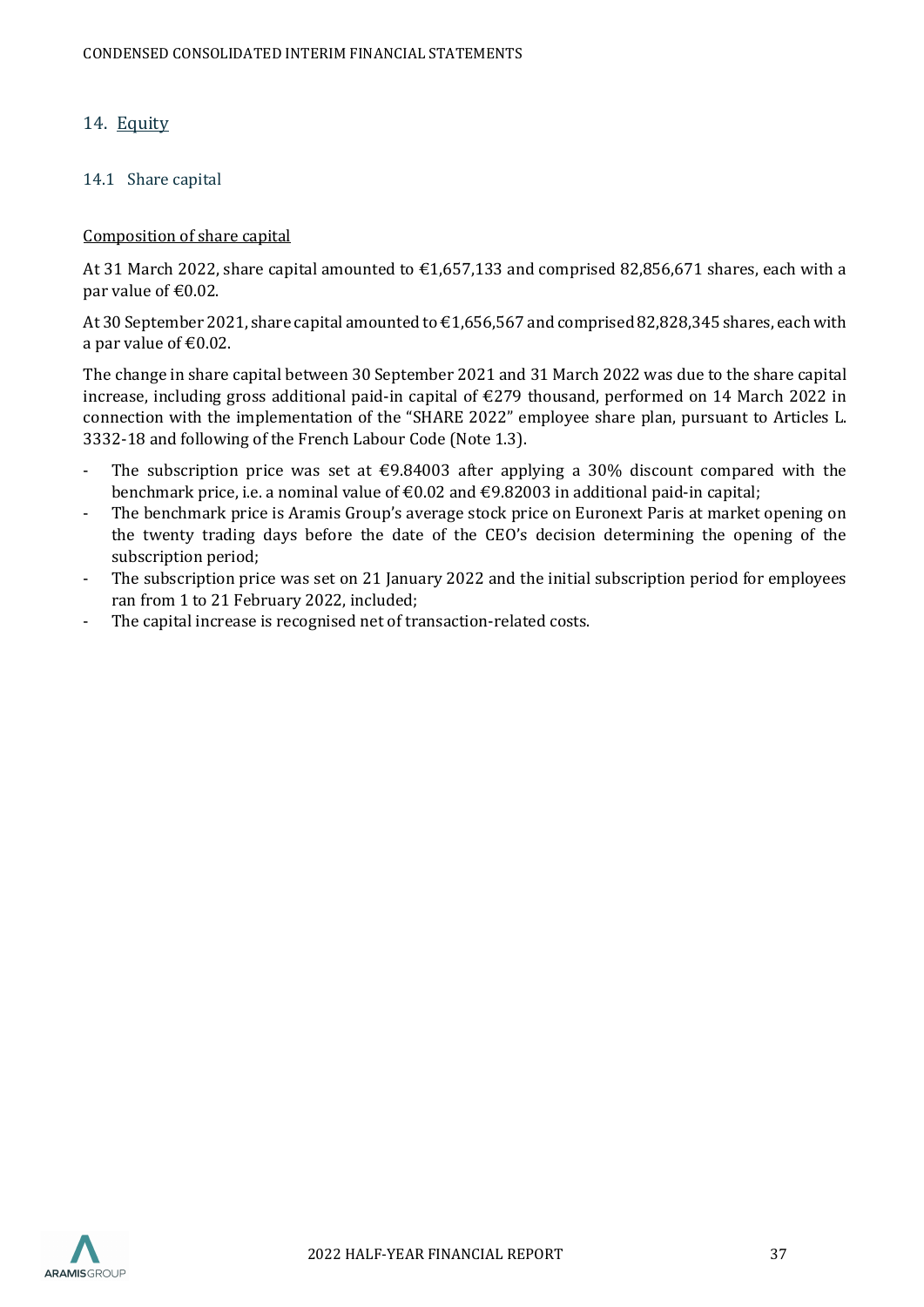#### Changes in share capital are as follows:

| In euros                                                                                                             | <b>Number of</b><br>shares | <b>Nominal value</b> | Share capital |
|----------------------------------------------------------------------------------------------------------------------|----------------------------|----------------------|---------------|
|                                                                                                                      |                            |                      |               |
| On 1 October 2020                                                                                                    | 1 192 543                  | $1.00 \notin$        | 1 192 543     |
|                                                                                                                      |                            |                      | $\Omega$      |
| <b>On 31 March 2021</b>                                                                                              | 1 1 9 2 5 4 3              | 1.00€                | 1 192 543     |
|                                                                                                                      |                            |                      |               |
| 12 May 2021: capital reduction by cancellation of treasury shares                                                    | (6 200)                    | $1.00 \in$           | (6 200)       |
| 7 June 2021: increase in par value from $\text{\textsterling}1$ to $\text{\textsterling}1.20$                        |                            | $0.20 \in$           | 237 269       |
| 7 June 2021: total number of shares making up share capital multiplied by 60<br>and par value divided by 60          | 69 994 237                 | $-1.18€$             |               |
| 21 June 2021: exercice of founder warrants (BSPCE)                                                                   | 778 200                    | $0.02 \in$           | 15564         |
| 21 June 2021: capital increase through the issue of new shares subscribed by<br>the public in the context of the IPO | 10869565                   | $0.02 \in$           | 217391        |
|                                                                                                                      |                            |                      |               |
| On 30 September 2021                                                                                                 | 82828345                   | $0.02 \in$           | 1656567       |
| 14 March 2022: capital increase reserved for employees<br>(employee shareholding plan "SHARE 2022")                  | 28 3 26                    | $0.02 \in$           | 567           |
| <b>On 31 March 2022</b>                                                                                              | 82 856 671                 | $0.02 \in$           | 1657133       |

#### Liquidity agreement

As of 22 July 2021, and for an initial period of one year, Aramis Group entrusted Rothschild Martin Maurel with the establishment of a liquidity agreement in accordance with the provisions of the applicable legal framework. To that end,  $\epsilon$ 1,500 thousand in cash were allocated to the liquidity account. This agreement may be cancelled at any time by Aramis Group without notice, or by Rothschild Martin Maurel with one month's notice.

- The treasury shares held under this agreement are recognised as a reduction in equity (see below);
- The cash allocated in connection with the performance of the liquidity agreement is presented under 'Cash and cash equivalents' (Note 15.4).

#### Treasury shares

Under the liquidity agreement established in July 2021, the number of treasury shares held by Aramis Group amounted to:

- 53,000 shares at 31 March 2022;
- 10,800 shares at 30 September 2021.

On 30 September 2020, Aramis Group held 6,200 treasury shares, cancelled on 12 May 2021 following a share capital reduction.

In accordance with IAS 32 "Financial Instruments: Presentation", treasury shares are deducted from equity at their acquisition cost. Profits or losses related to the purchase, sale, issue or cancellation of treasury shares are recognised directly in equity with no impact on profit or loss.

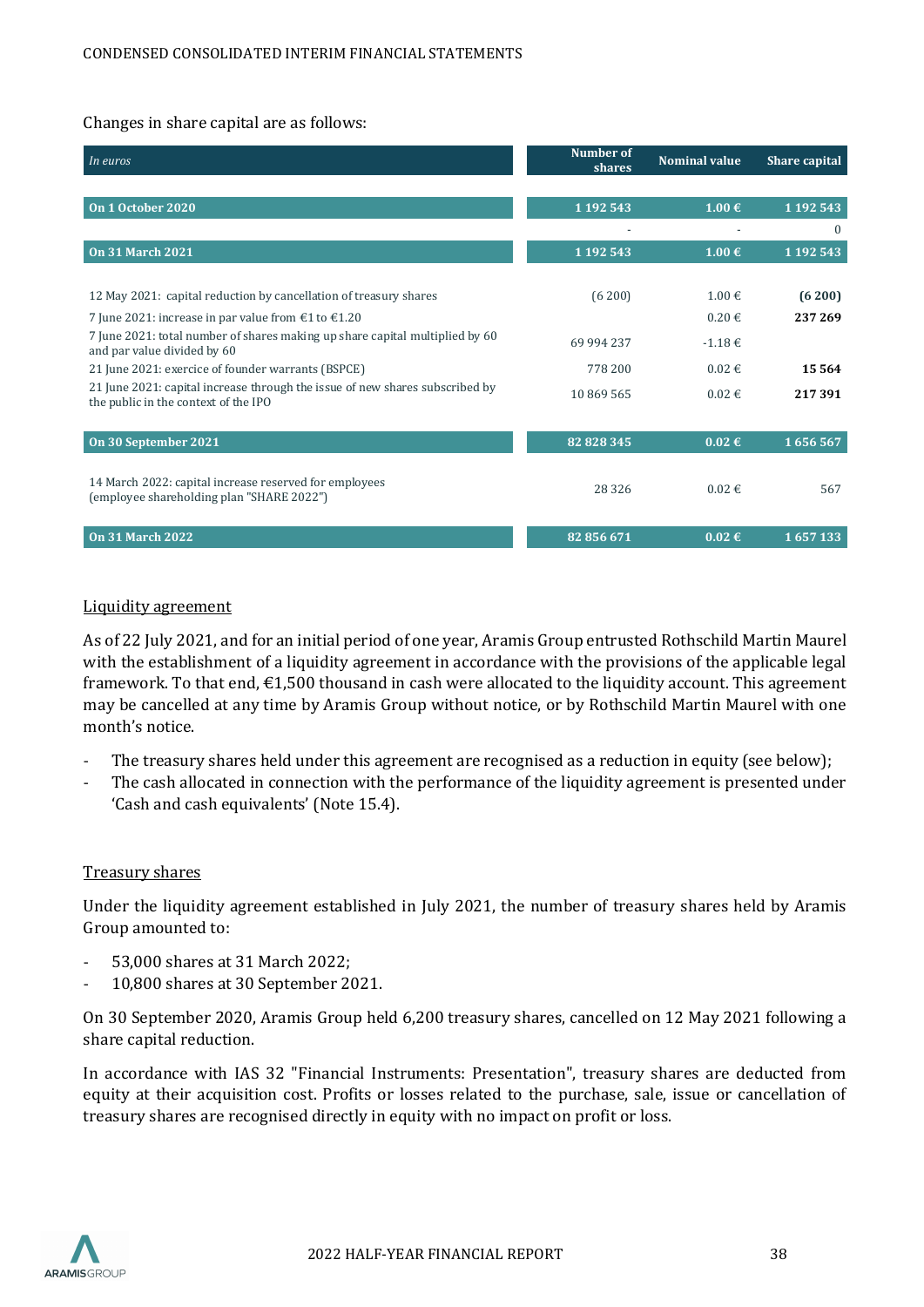#### 14.2 Earnings per share

#### *14.2.1 Basic earnings per share*

Basic earnings per share are as follows:



The average number of outstanding shares and basic earnings per share for HY1 2020-2021 were adjusted to take into account the multiplication by sixty of the number of shares in HY2 2020-2021.

#### *14.2.2 Diluted earnings per share*

Since a net loss was reported in HY1 2021-2022, diluted earnings per share is equivalent to basic earnings per share.

In HY1 2020-2021, without any dilutive instruments, diluted earnings per share is equivalent to basic earnings per share.

#### <span id="page-38-0"></span>15. Loan and borrowings

#### 15.1 Net financial debt

Net financial debt refers to all financial liabilities, less cash and cash equivalents.

The following table presents changes in net financial debt. Changes in accrued interest are included under 'changes in the period':

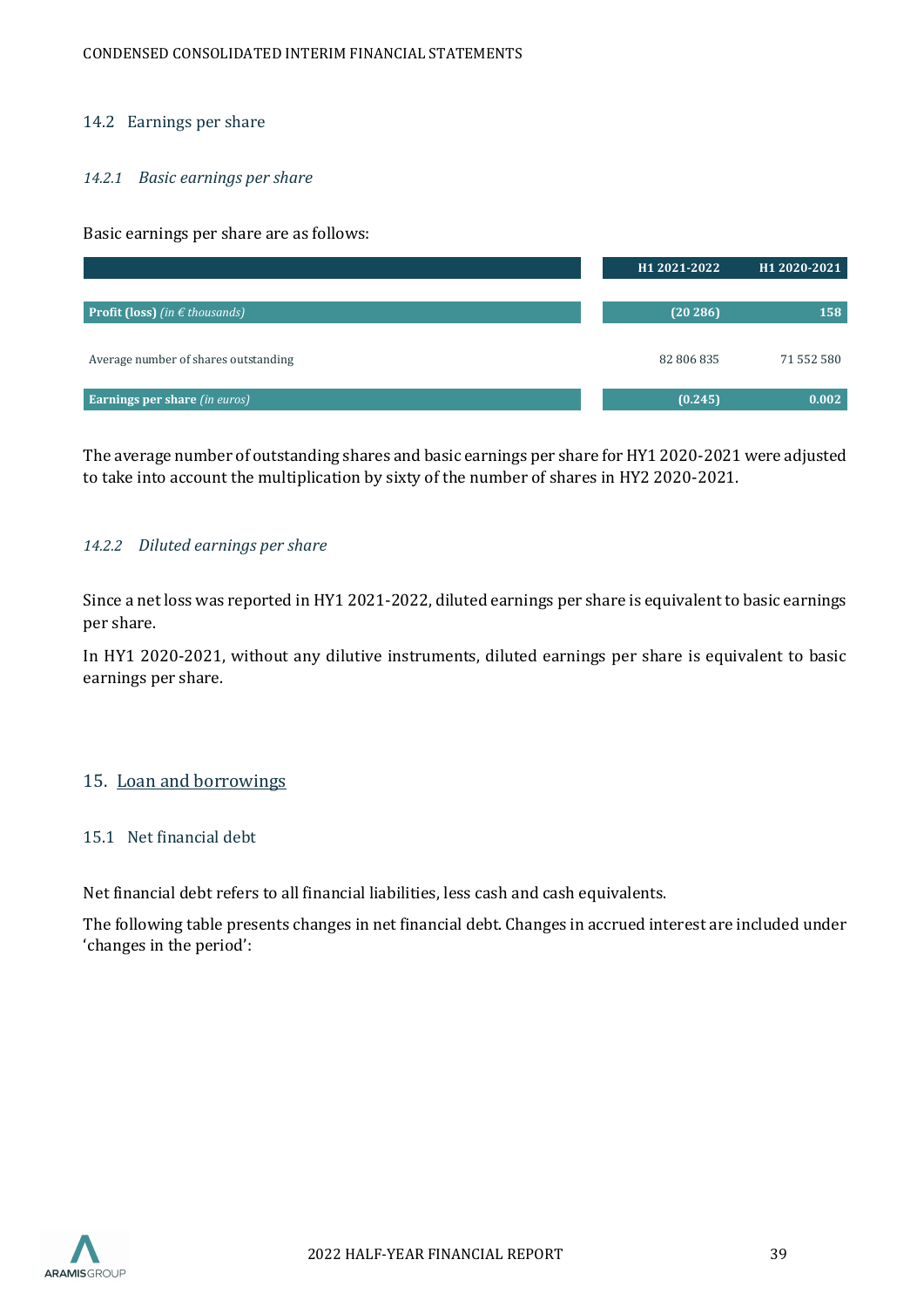|                                                                                                                                  |                                |           | <b>Cash transactions</b>       |                                  |      | Non-cash transactions                         |     |                                                                                     |                                                                                                  |
|----------------------------------------------------------------------------------------------------------------------------------|--------------------------------|-----------|--------------------------------|----------------------------------|------|-----------------------------------------------|-----|-------------------------------------------------------------------------------------|--------------------------------------------------------------------------------------------------|
| $n \in thousands$                                                                                                                | 10ct.2021                      | Increases | Decreases                      | Changes in the<br>financial year |      | Increases Lease termination Transaction costs |     | unrealized exchange<br>gains and losses<br>Effect of change in<br>exchange rate and | 31 Mar. 2022                                                                                     |
| Bank loans and borrowings                                                                                                        | 4624                           | 56524     | (29379)                        |                                  |      |                                               |     | $(37)$                                                                              |                                                                                                  |
| Bank loans and borrowings - RCF (revolving credit facility)                                                                      |                                |           |                                |                                  |      |                                               | 223 |                                                                                     | $\begin{array}{c} 31\,732\\ 1\,859)\\ 1\,922\\ 1\,4\,511\\ 1\,977\\ 1\,972\\ 2\,722 \end{array}$ |
| Lease liabilities                                                                                                                | $(2 082)$<br>$62 522$          | ,         |                                |                                  | 2298 | $\widehat{\mathcal{E}}$                       |     | 340                                                                                 |                                                                                                  |
| Liabilities relating to minority shareholder put options                                                                         | 14825                          | í         |                                |                                  |      |                                               |     | 244                                                                                 |                                                                                                  |
| Other financial liabilities                                                                                                      | 1792                           | 1166      | $(4924)$<br>$(558)$<br>$(981)$ |                                  |      |                                               |     |                                                                                     |                                                                                                  |
| Bank overdrafts                                                                                                                  | 674                            |           |                                | 2048                             |      |                                               |     |                                                                                     |                                                                                                  |
| <b>Gross liabilities</b>                                                                                                         | 82355                          | 57690     | (35843)                        | 2048                             | 2298 | $\widehat{e}$                                 | 223 | 547                                                                                 | 109309                                                                                           |
| Total cash and cash equivalents                                                                                                  | (106982)                       |           |                                | 73639                            |      |                                               |     | (18)                                                                                | (333360)                                                                                         |
| Net financial debt                                                                                                               | (24626)                        | 57690     | (35843)                        | 75687                            | 2298 | $\circ$                                       | 223 | 530                                                                                 | 75949                                                                                            |
| Non-current financial liabilities<br>Non-current lease liabilities<br>Current financial liabilities<br>Current lease liabilities | 12538<br>7295<br>9670<br>52852 |           |                                |                                  |      |                                               |     |                                                                                     | 13005<br>49798<br>36078<br>10428                                                                 |

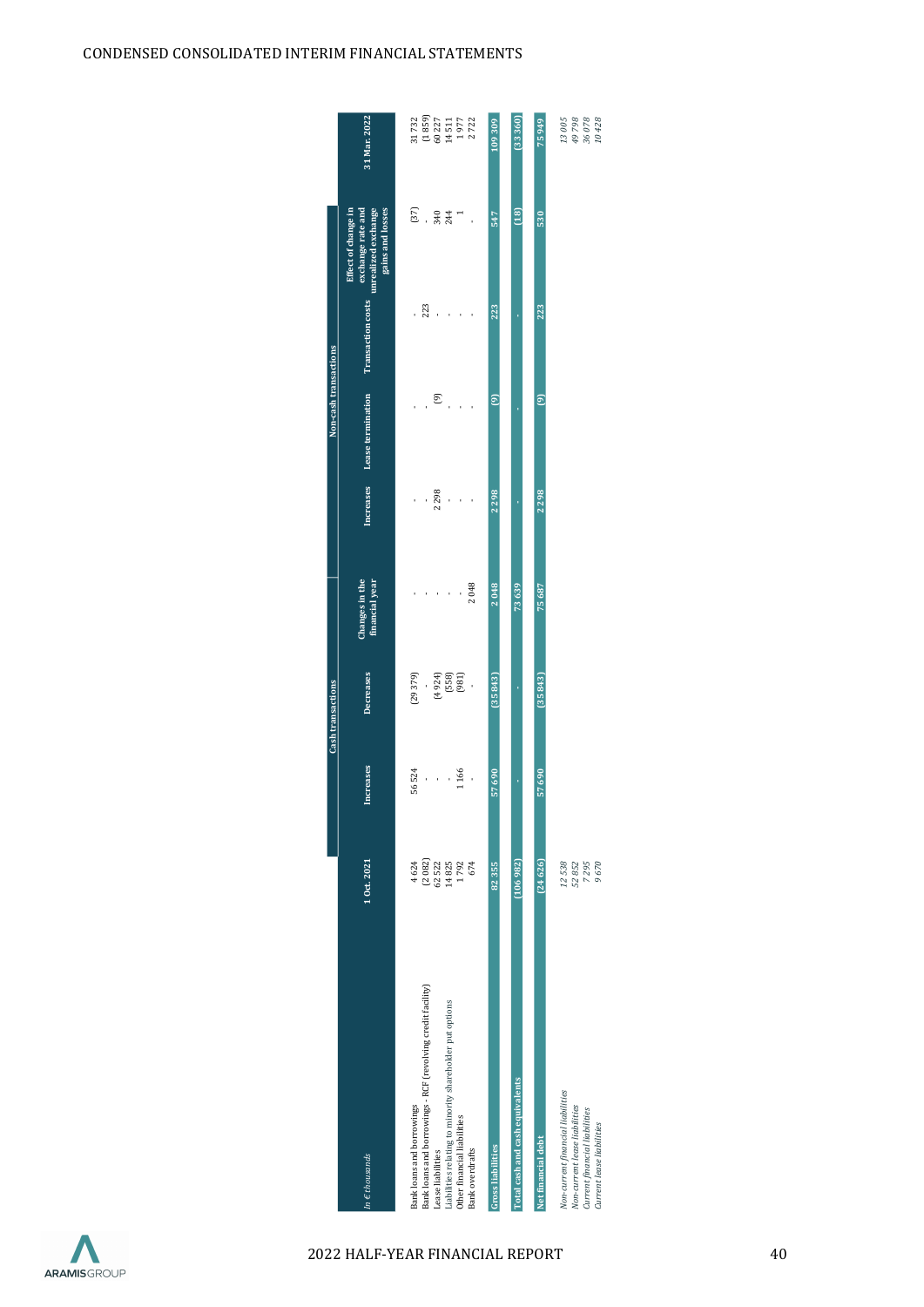The increase in net financial debt during the first half of financial year 2021-2022 was primarily due to a €90,101 thousand increase in inventories (Note 5.3).

In the six-month period ended 31 March 2022, the Group drew down from its various credit facilities: €35,099 thousand in the United Kingdom, €13,600 thousand in Belgium, and €8,987 thousand in Spain to support its growth.

At 31 March 2022, drawdowns totalled €14,643 thousand in the United Kingdom, €13,204 thousand in Belgium, and €5,165 thousand in Spain.

There were no drawdowns of the revolving credit facility set up in June 2021 in HY1 2021-2022.

During the financial year ended 30 September 2021, the Group signed a new revolving credit facility agreement for an amount of €200 million with a syndicate of international banks and cancelled the previous bank credit facilities granted to Aramis Group and Aramis SAS.

The Group incurred transaction costs in connection with this new revolving credit facility agreement, recognised as a reduction in financial liabilities. At 31 March 2022, as at 30 September 2021, the Group had not drawn down any amount under this agreement, resulting in a negative increase in 'bank loans and borrowings - RCF (revolving credit facility)'.

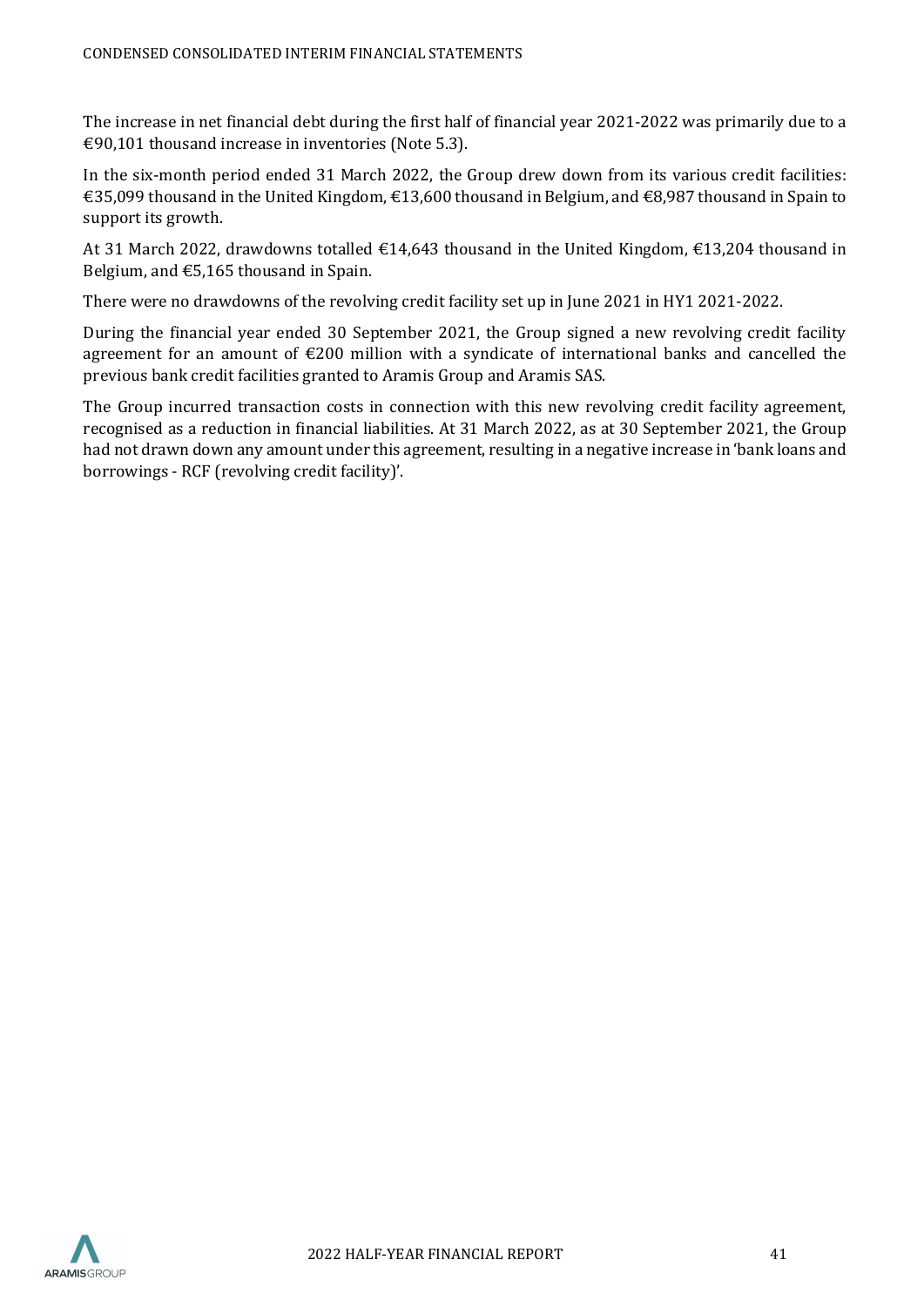| CONDENSED CONSOLIDATED INTERIM FINANCIAL STATEMENTS |
|-----------------------------------------------------|

|                                                                                                                                                                                                                             |                                                      |             | <b>Cash transactions</b>                          |                                  |      |                             | Non-cash transactions                                                        |                |                                         |                                   |                                                                                             |
|-----------------------------------------------------------------------------------------------------------------------------------------------------------------------------------------------------------------------------|------------------------------------------------------|-------------|---------------------------------------------------|----------------------------------|------|-----------------------------|------------------------------------------------------------------------------|----------------|-----------------------------------------|-----------------------------------|---------------------------------------------------------------------------------------------|
| $ln \epsilon$ thousands                                                                                                                                                                                                     | 10ct.2020                                            | Increases   | <b>Decreases</b>                                  | financial year<br>Changes in the |      | Increases Lease termination | exchange rate and<br>Reclassifications Transaction costs unrealized exchange |                | gains and losses<br>Effect of change in | Scope changes                     | 31 Mar. 2021                                                                                |
| Bank loans and borrowings - RCF (revolving credit facility)<br>Liabilities relating to minority shareholder put options<br>Bank loans and borrowings<br>Other financial liabilities<br>Bank overdrafts<br>Lease liabilities | 40748<br>4033<br>647<br>61838<br>$\overline{2}$<br>ł | 338<br>5995 | (5848)<br>$(3\,281)$<br>$\ddot{\phantom{0}}$<br>j | (982)<br>609                     | 6300 | (243)                       |                                                                              | 39             | <b>250</b><br>223<br>231<br>l,          | 17117<br>15773<br>14095<br>j<br>ł | $\begin{array}{r} 6 \ 002 \\ 59 \ 546 \\ 14 \ 965 \\ 122 \ 898 \end{array}$<br>631<br>15909 |
| <b>Gross liabilities</b>                                                                                                                                                                                                    | 107288                                               | 68374       | (9130)                                            | (373)                            | 6300 | (243)                       | t                                                                            | 39             | 704                                     | 46985                             | 219951                                                                                      |
| <b>Total cash and cash equivalents</b>                                                                                                                                                                                      | (39639)                                              |             |                                                   | 29 271                           |      |                             |                                                                              |                | (150)                                   | (12991)                           | (23510)                                                                                     |
| Non-current financial liabilities<br>Non-current lease liabilities<br>Current financial liabilities<br>Current lease liabilities<br>Net financial debt                                                                      | 67 649<br>28860<br>34389<br>37679<br>6359            | 68374       | (9130)                                            | 28898                            | 6300 | (243)                       | b                                                                            | $\frac{39}{2}$ | 554                                     | 33993                             | 94978<br>196440<br>50 524<br>65 427<br>9022                                                 |
|                                                                                                                                                                                                                             |                                                      |             |                                                   |                                  |      |                             |                                                                              |                |                                         |                                   |                                                                                             |

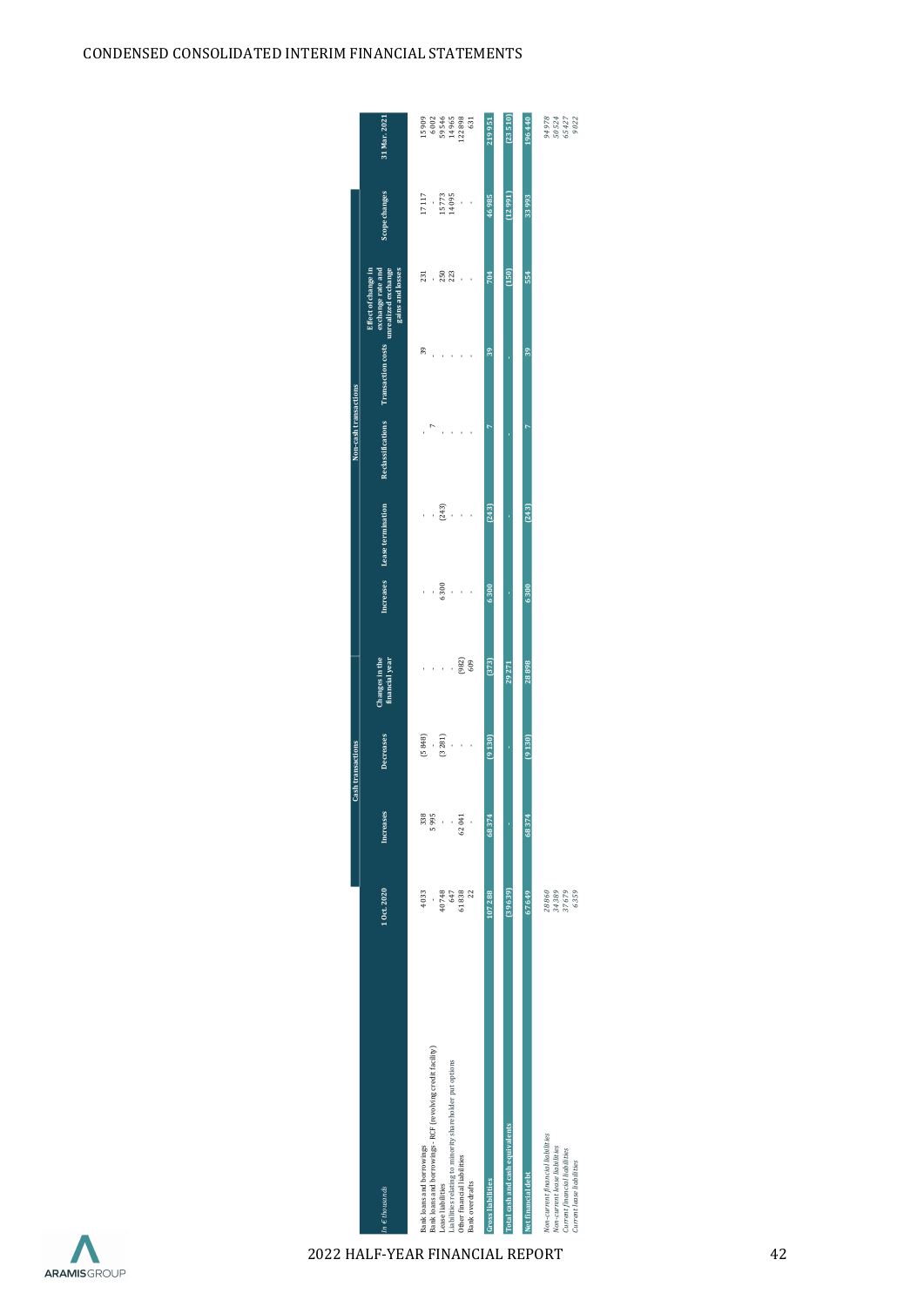The increase in net financial debt during the first half of financial year 2020-2021 was primarily due to a new loan of €51,960 thousand taken out with Automobiles Peugeot to finance the takeover of Motor Depot Ltd on 1 March 2021. The loan, which was set up on 28 January 2021 and amended on 18 February 2021 to bring the principal amount in line with changes in the GBP/EUR exchange rate, bears fixed-rate interest at 1.4%.

Part of the net proceeds from the issuance of new shares in connection with the IPO was used in June 2021 to repay in full (principal and interest) the amounts due under the cash-pooling agreement and under the current account advance agreements entered into with the Group's majority shareholder, Automobiles Peugeot, in 2018 and 2021, to finance the takeover of Motor Depot Ltd on 1 March 2021.

Other financial liabilities mainly comprise financial liabilities to entities of PSA Group, which was renamed Stellantis on 17 January 2021 (Note 17 on related parties).

| In $\epsilon$ thousands                                     |                | 31 Mar. 2022             |                | 30 Sept. 2021            |                          | 31 Mar. 2021             |
|-------------------------------------------------------------|----------------|--------------------------|----------------|--------------------------|--------------------------|--------------------------|
|                                                             | <b>Current</b> | Non-current              | <b>Current</b> | Non-current              | Current                  | Non-current              |
|                                                             |                |                          |                |                          |                          |                          |
| Bank loans and borrowings                                   | 31732          | $\overline{\phantom{0}}$ | 4624           | $\overline{\phantom{0}}$ | 15852                    | 57                       |
| Bank loans and borrowings - RCF (revolving credit facility) | (442)          | (1417)                   | (442)          | (1640)                   | 6 0 0 2                  | $\overline{\phantom{a}}$ |
| Lease liabilities                                           | 10428          | 49798                    | 9670           | 52852                    | 9022                     | 50 524                   |
| Liabilities relating to minority shareholder put options    | 89             | 14 4 22                  | 647            | 14 178                   | $\overline{\phantom{0}}$ | 14 9 65                  |
| Other financial liabilities                                 | 1977           | $\overline{\phantom{a}}$ | 1792           |                          | 42 942                   | 79956                    |
| Bank overdrafts                                             | 2722           | $\overline{\phantom{a}}$ | 674            | $\overline{\phantom{a}}$ | 631                      | $\overline{\phantom{a}}$ |
|                                                             |                |                          |                |                          |                          |                          |
| <b>Total financial and lease liabilities</b>                | 46 50 6        | 62 803                   | 16965          | 65 390                   | 74 4 4 9                 | 145 501                  |
|                                                             |                |                          |                |                          |                          |                          |

# 15.2 Gross financial debt

The Group incurred transaction costs in connection with the new revolving credit facility agreement set up in the financial year ended 30 September 2021, recognised as a reduction in financial liabilities. At 31 March 2022, as at 30 September 2021, the Group had not drawn down any amount under this agreement, resulting in a negative increase in 'bank loans and borrowings - RCF (revolving credit facility)'.

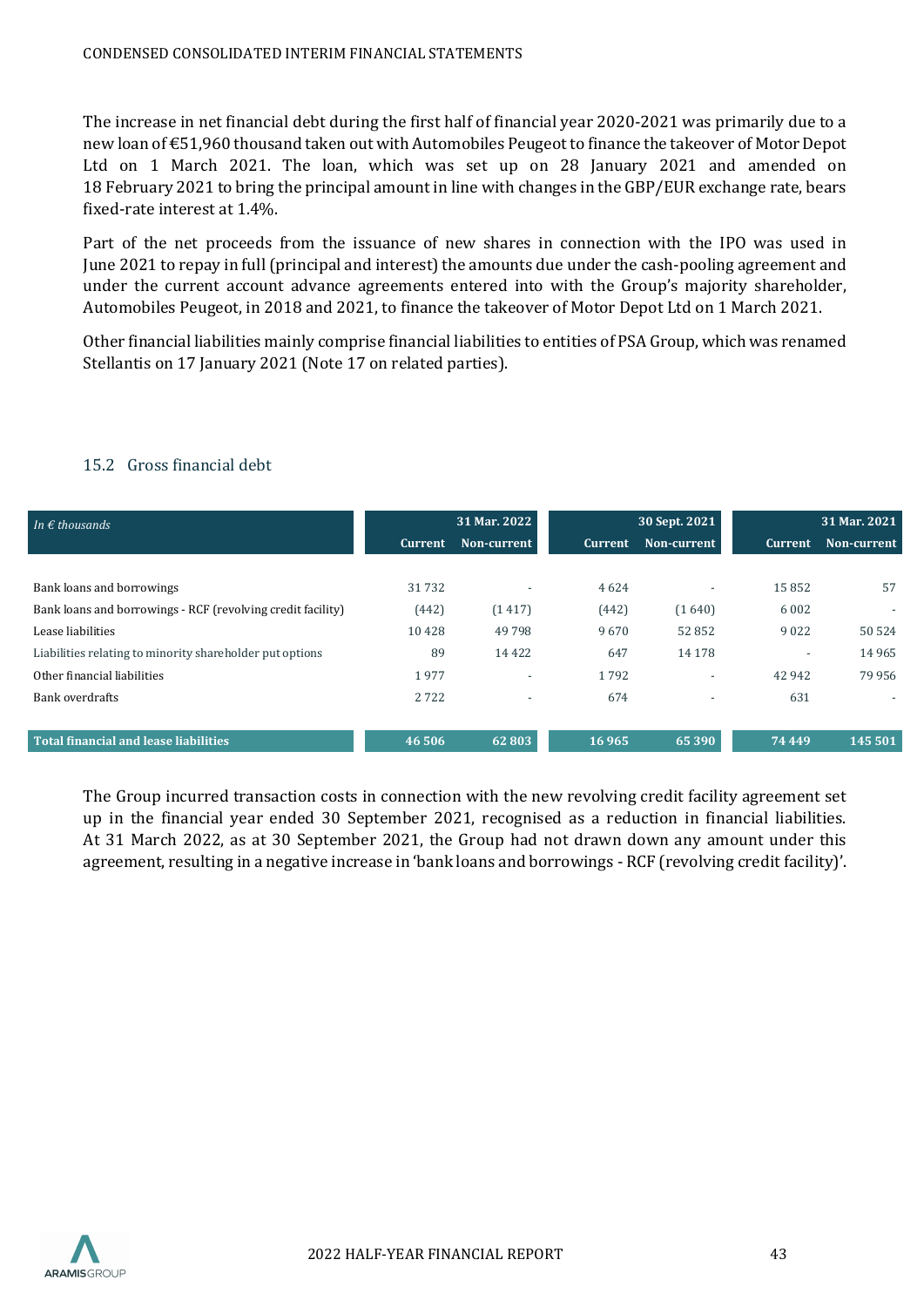### 15.3 Put liabilities

| In $\epsilon$ thousands                    | $2nd$ commitment<br><b>Clicars</b> | $2nd$ commitment<br><b>Datosco</b> | $1st$ commitment<br><b>Motor Depot</b> | <b>Total</b> |
|--------------------------------------------|------------------------------------|------------------------------------|----------------------------------------|--------------|
|                                            |                                    |                                    |                                        |              |
| At 1 October 2020                          | 89                                 | 558                                | ٠                                      | 647          |
| Non-current                                | 89                                 | 558                                |                                        | 647          |
| Current                                    | $\overline{\phantom{a}}$           | $\overline{\phantom{a}}$           | $\overline{\phantom{a}}$               |              |
| Control & minority shareholder put options | $\overline{\phantom{0}}$           | $\overline{\phantom{0}}$           | 14 0 95                                | 14 0 95      |
| Payment                                    | $\overline{\phantom{a}}$           |                                    | 223                                    | 223          |
| <b>At 31 March 2021</b>                    | 89                                 | 558                                | 14 3 18                                | 14 9 65      |
| Non-current                                | 89                                 | 558                                | 14318                                  | 14965        |
| Current                                    | $\overline{\phantom{a}}$           |                                    | $\overline{\phantom{a}}$               |              |

| At 1 October 2021                                                             | 89                       | 558                      | 14 177  | 14825  |
|-------------------------------------------------------------------------------|--------------------------|--------------------------|---------|--------|
| Non-current                                                                   | $\overline{\phantom{0}}$ |                          | 14 177  | 14 177 |
| Current                                                                       | 89                       | 558                      |         | 647    |
| Payment                                                                       |                          | (558)                    | ٠       | (558)  |
| Effect of change in exchange rate and unrealized<br>exchange gains and losses | $\overline{\phantom{a}}$ |                          | 244     | 244    |
| <b>At 31 March 2022</b>                                                       | 89                       | <b>COL</b>               | 14 4 22 | 14511  |
| Non-current                                                                   | $\overline{\phantom{0}}$ |                          | 14 4 22 | 14422  |
| Current                                                                       | 89                       | $\overline{\phantom{0}}$ |         | 89     |

In connection with the Clicars, Datosco and Motor Depot Ltd business combinations, which occurred in 2017, 2018 and March 2021 respectively, the minority shareholder put options granted when the Group obtained control over these entities were accounted for as follows:

- A financial liability portion, as described below.
- A remuneration portion as the Group has committed to paying the former founding shareholders of these three entities for their services as Group employees (Note 5.2.1).

#### Specific commitments relating to the equity interest in Clicars

On 19 April 2021, Aramis Group and the minority shareholders of Clicars agreed to exercise the corresponding options in the 90 days following 31 March 2022 (Note 5.2.1).

On 29 April 2022, the minority shareholders of Clicars confirmed, in a letter sent to Aramis Group, the exercise of their put options corresponding to the liability recognised at 31 March 2022.

#### Specific commitments relating to the equity interest in Datosco

The puts and calls entered into when Aramis Group acquired a majority stake in the Belgian company Datosco could initially be exercised in financial years ending in 2022, 2023 and 2024. A call notice for an aggregate amount of  $\epsilon$ 2,570 thousand was sent to the minority shareholders, in line with the decision taken by the Board of Directors of Aramis Group at their meeting on 14 September 2021. The corresponding payment was made in mid-December 2021, settling the obligation (Note 5.2.1).

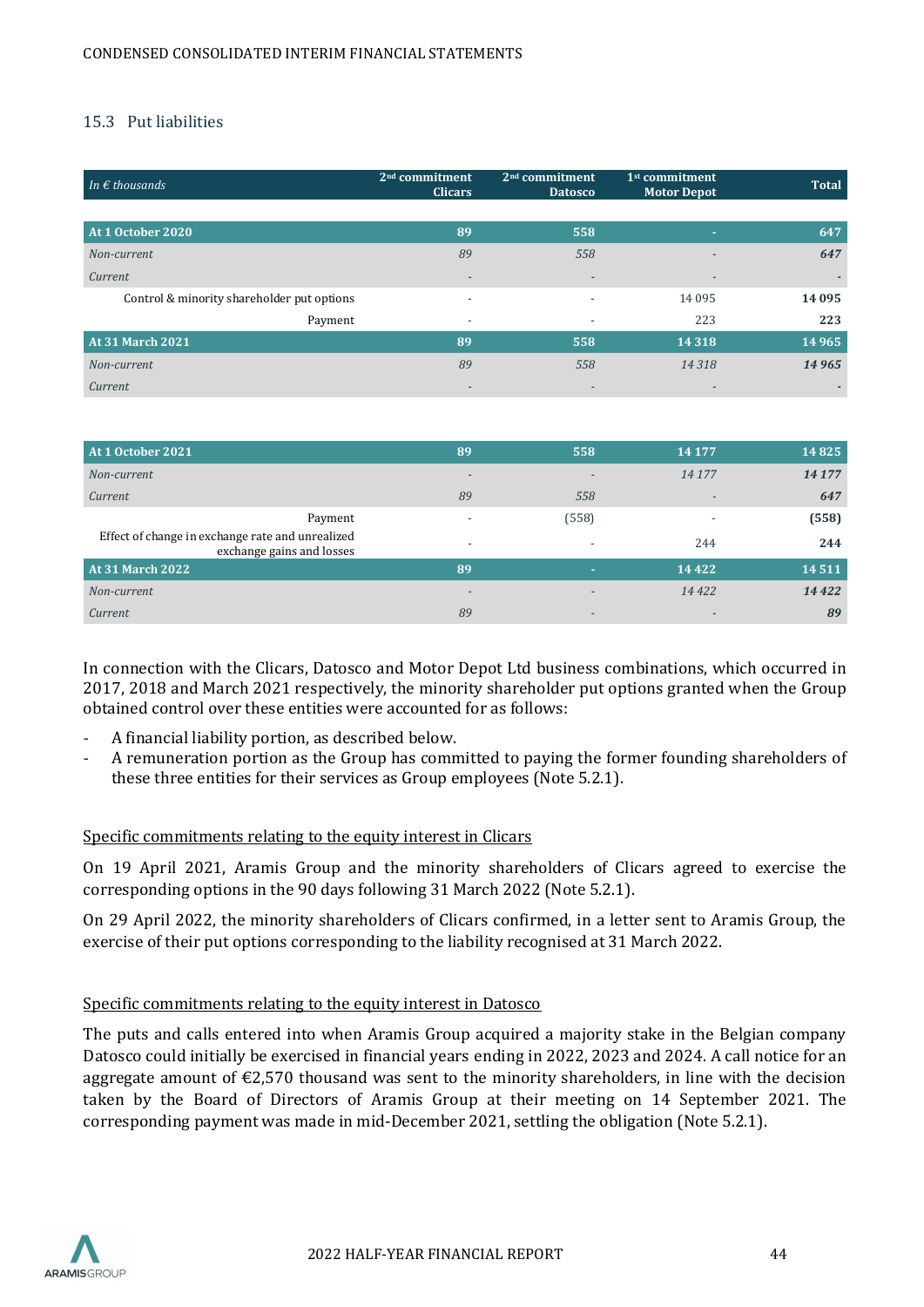#### Specific commitments relating to the equity interest in Motor Depot Ltd

The puts and calls entered into when Aramis Group acquired a majority stake in the UK company Motor Depot Ltd can be exercised in financial years ending in 2025, 2026 and 2027.

#### 15.4 Cash and cash equivalents

| In $\epsilon$ thousands                 | 31 Mar. 2022 | 30 Sept. 2021 | 31 Mar. 2021             |
|-----------------------------------------|--------------|---------------|--------------------------|
|                                         |              |               |                          |
| Cash - liquidity agreement              | 842          | 1 3 0 4       | $\overline{\phantom{a}}$ |
| Cash                                    | 32 5 18      | 105 678       | 23 5 10                  |
|                                         |              |               |                          |
| Cash and cash equivalents - assets      | 33 360       | 106 982       | 23 5 10                  |
|                                         |              |               |                          |
| Bank overdrafts                         | (2722)       | (674)         | (631)                    |
|                                         |              |               |                          |
| Cash and cash equivalents - liabilities | (2722)       | (674)         | (631)                    |
|                                         |              |               |                          |
| <b>Total net cash</b>                   | 30 639       | 106 307       | 22879                    |

At 31 March 2022 and 30 September 2021, cash and cash equivalents included €842 thousand and €1,304 thousand related to the implementation of the liquidity agreement (Note 14.1).

#### <span id="page-44-0"></span>16. Other information

# 16.1 Off-balance sheet commitments

#### Off-balance sheet commitments provided are as follows:

| In $\epsilon$ thousands        | <b>Entities</b>      | <b>Measurement at</b> | <b>Measurement at</b> | <b>Measurement at</b>    |
|--------------------------------|----------------------|-----------------------|-----------------------|--------------------------|
|                                |                      | 31 Mar. 2022          | 30 Sept. 2021         | 31 Mar. 2021             |
|                                |                      |                       |                       |                          |
| Pledge - business goodwill     | Aramis               | 15400                 | 15 400                | 31 5 33                  |
| Pledge - business goodwill     | Datos                | 90                    | 90                    | 90                       |
| <b>Bank sureties</b>           | Aramis               | 370                   | 351                   | $\overline{\phantom{a}}$ |
| Bank guarantees                | The Customer Company | 37                    | 37                    | 37                       |
|                                |                      |                       |                       |                          |
| <b>Total commitments given</b> |                      | 15897                 | 15878                 | 31 660                   |

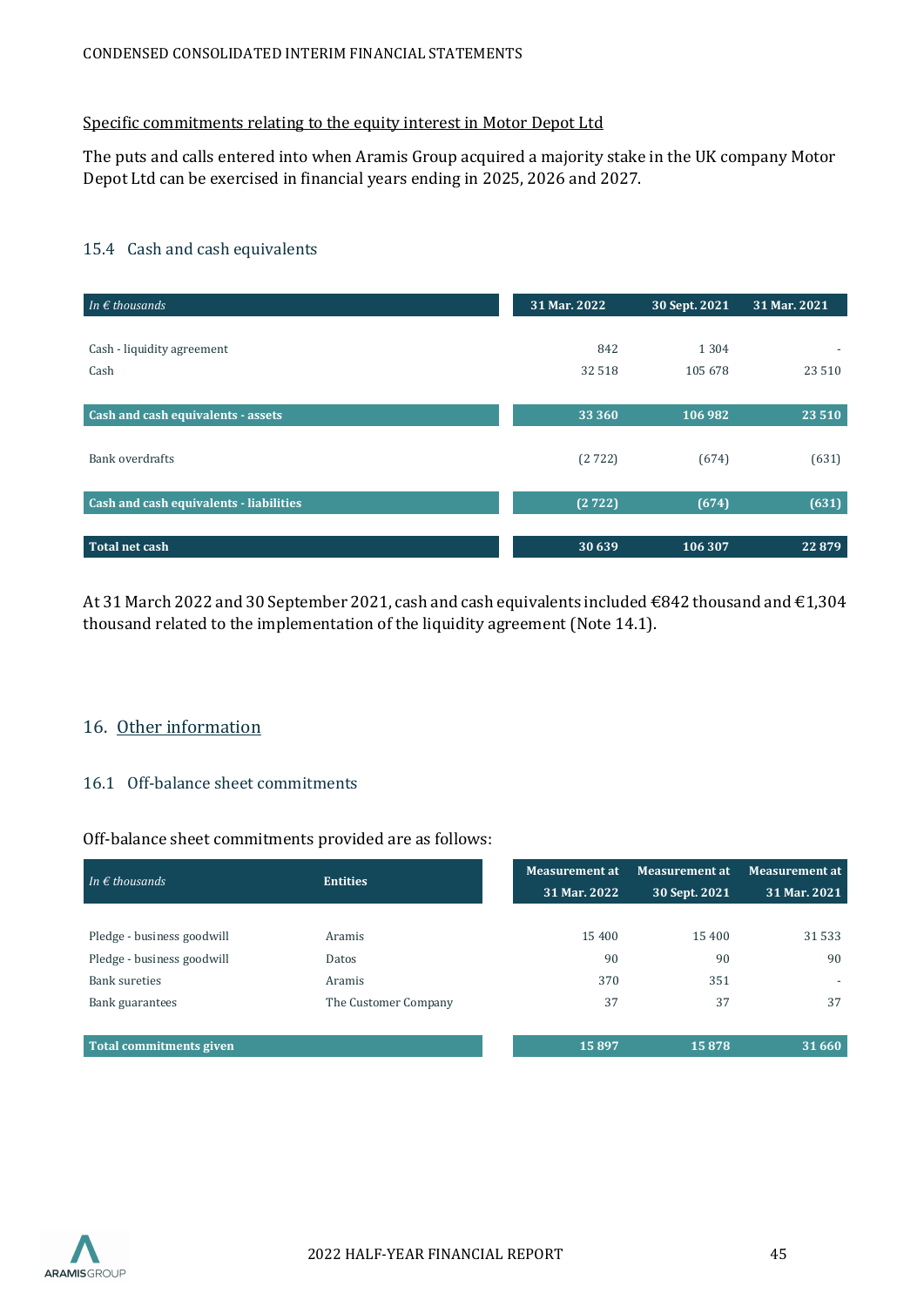#### 16.2 Subsequent events

On 29 April 2022, the minority shareholders of Clicars sent Aramis Group a letter confirming the exercise of their put options corresponding to the amount of personnel expenses relating to acquisitions (Note 5.2.1) and the put liability recognised at 31 March 2022 (Note 15.3).

#### <span id="page-45-0"></span>17. Related parties

The Group has identified the following related parties in accordance with IAS 24 "Related Party Disclosures":

- The entities of PSA Group, renamed Stellantis on 17 January 2021, as Aramis Group is controlled by Automobiles Peugeot;
- Celor Immo SCI and ARA Dammarie SCI, controlled by the founding executives of Aramis Group, with which the Group has commercial leases.

These transactions are both at arm's length.

| In $\epsilon$ thousands            | <b>Balance Sheet</b>                                         | 31 Mar. 2022 | 30 Sept. 2021 | 31 Mar. 2021   |
|------------------------------------|--------------------------------------------------------------|--------------|---------------|----------------|
|                                    |                                                              |              |               |                |
| PSA Group (Stellantis)             | Other non-current financial assets, including<br>derivatives | 25           | 25            | 25             |
| PSA Group (Stellantis)             | Trade receivables                                            | 565          | 455           | 568            |
| PSA Group (Stellantis)             | Other current assets                                         |              |               | $\overline{2}$ |
| PSA Group (Stellantis)             | Cash and cash equivalents                                    |              | 45            | 95             |
| SCI ARA Dammarie et SCI Celor Immo | Right-of-use assets                                          | 784          | 851           | 940            |
|                                    | <b>Total Assets</b>                                          | 1374         | 1376          | 1630           |
| Automobiles Peugeot                | Non-current financial liabilities                            |              |               | 79 960         |
| Automobiles Peugeot                | Current financial liabilities                                |              |               | 138            |
| <b>PSAI</b>                        | Current financial liabilities                                |              |               | 40 087         |
| PSA Group (Stellantis)             | Current financial liabilities                                | 1305         | 1 1 1 9       | 1724           |
| PSA Group (Stellantis)             | Trade payables                                               | 833          | 428           | (904)          |
| SCI ARA Dammarie et SCI Celor Immo | Non-current lease liabilities                                | 667          | 722           | 759            |
| SCI ARA Dammarie et SCI Celor Immo | Current lease liabilities                                    | 135          | 145           | 187            |
|                                    | <b>Total Liabilities</b>                                     | 2940         | 2414          | 121950         |
| In $\epsilon$ thousands            | <b>Income Statement</b>                                      | H1 2021-2022 | H1 2020-2021  |                |
| Automobiles Peugeot                | Cost of net debt                                             |              | (280)         |                |
| <b>PSAI</b>                        | Cost of net debt                                             | 49           | (264)         |                |
| PSA Group (Stellantis)             | Revenue                                                      | 2958         | 2 1 6 5       |                |
| PSA Group (Stellantis)             | Cost of sales                                                | (16259)      | (45149)       |                |
| PSA Group (Stellantis)             | Other purchases and external expenses                        | (258)        | (97)          |                |
| SCI ARA Dammarie et SCI Celor Immo | Interest expenses on lease liabilities                       | (7)          | (5)           |                |
| SCI ARA Dammarie et SCI Celor Immo | Depreciation of right-of-use assets                          | (68)         | (68)          |                |
|                                    | <b>Total Income Statement</b>                                | (13584)      | (43698)       |                |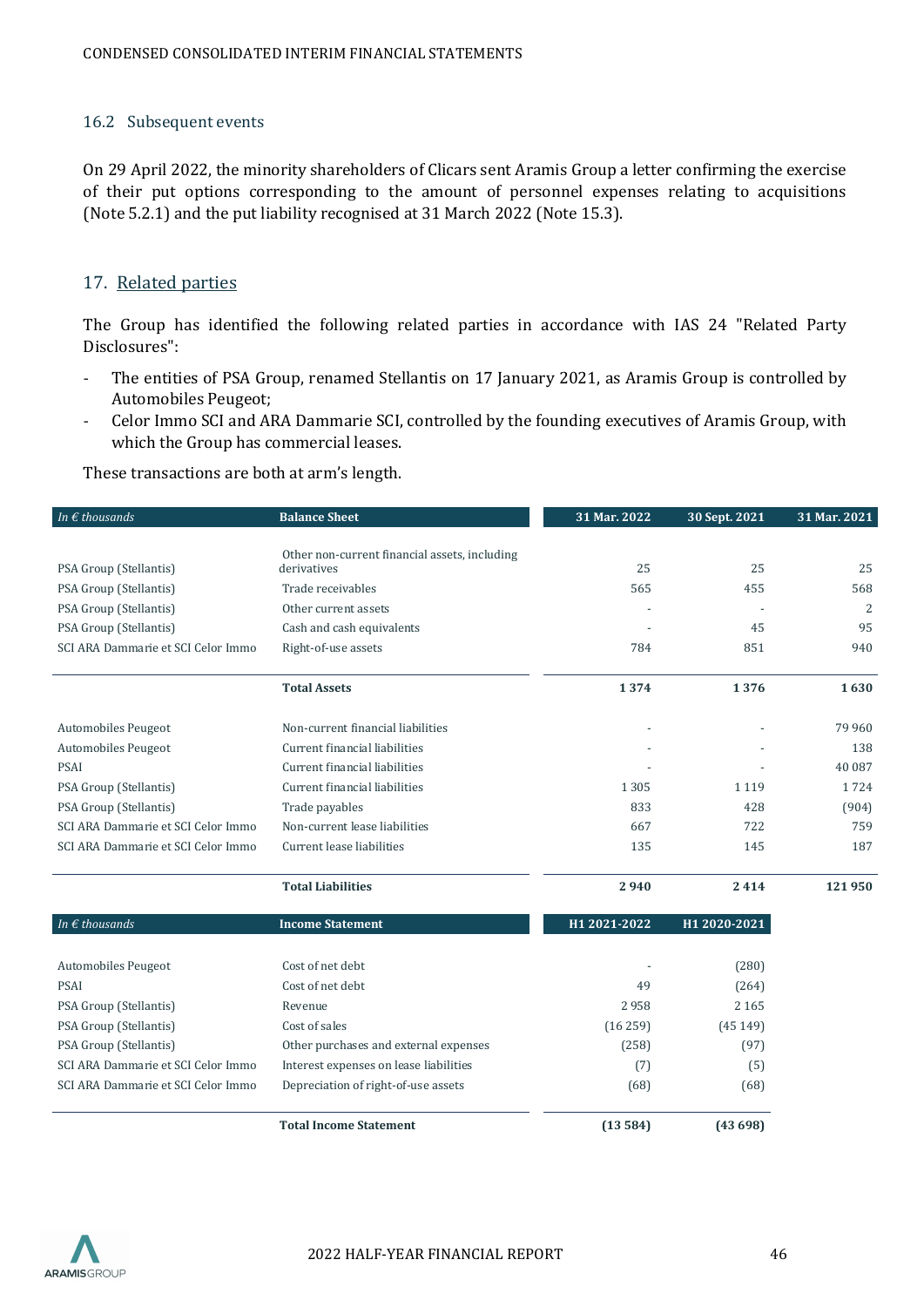# <span id="page-46-0"></span>STATUTORY AUDITORS' REVIEW REPORT ON THE HALF-YEAR FINANCIAL INFOMATION

# Aramis Group S.A.

For the period from October 1, 2021 to March 31, 2022

To the Shareholders of Aramis Group S.A.,

In compliance with the assignment entrusted to us by your Annual General Meeting and in accordance with the requirements of article L. 451-1-2-III of the French monetary and financial Code ("Code monétaire et financier"), we hereby report to you on:

- the review of the accompanying condensed half-yearly consolidated financial statements of Aramis Group S.A., for the period from October 1, 2021 to March 31, 2022;
- the verification of the information presented in the half-yearly management report

Due to the global crisis related to the Covid-19 pandemic, the condensed half-yearly consolidated financial statements of this period have been prepared and reviewed under specific conditions. Indeed, this crisis and the exceptional measures taken in the context of the state of sanitary emergency have had numerous consequences for companies, particularly on their operations and their financing, and have led to greater uncertainties on their future prospects. Those measures, such as travel restrictions and remote working, have also had an impact on the companies' internal organization and the performance of our procedures.

These condensed half-yearly consolidated financial statements are the responsibility of the Board of Directors. Our role is to express a conclusion on these financial statements based on our review.

#### Conclusion on the financial statements

We conducted our review in accordance with professional standards applicable in France. A review of interim financial information consists of making inquiries, primarily of persons responsible for financial and accounting matters, and applying analytical and other review procedures. A review is substantially less in scope than an audit conducted in accordance with professional standards applicable in France and consequently does not enable us to obtain assurance that we would become aware of all significant matters that might be identified in an audit. Accordingly, we do not express an audit opinion.

Based on our review, nothing has come to our attention that causes us to believe that the accompanying condensed half-yearly consolidated financial statements are not prepared, in all material respects, in accordance with IAS 34 - standard of the IFRSs as adopted by the European Union applicable to interim financial information.

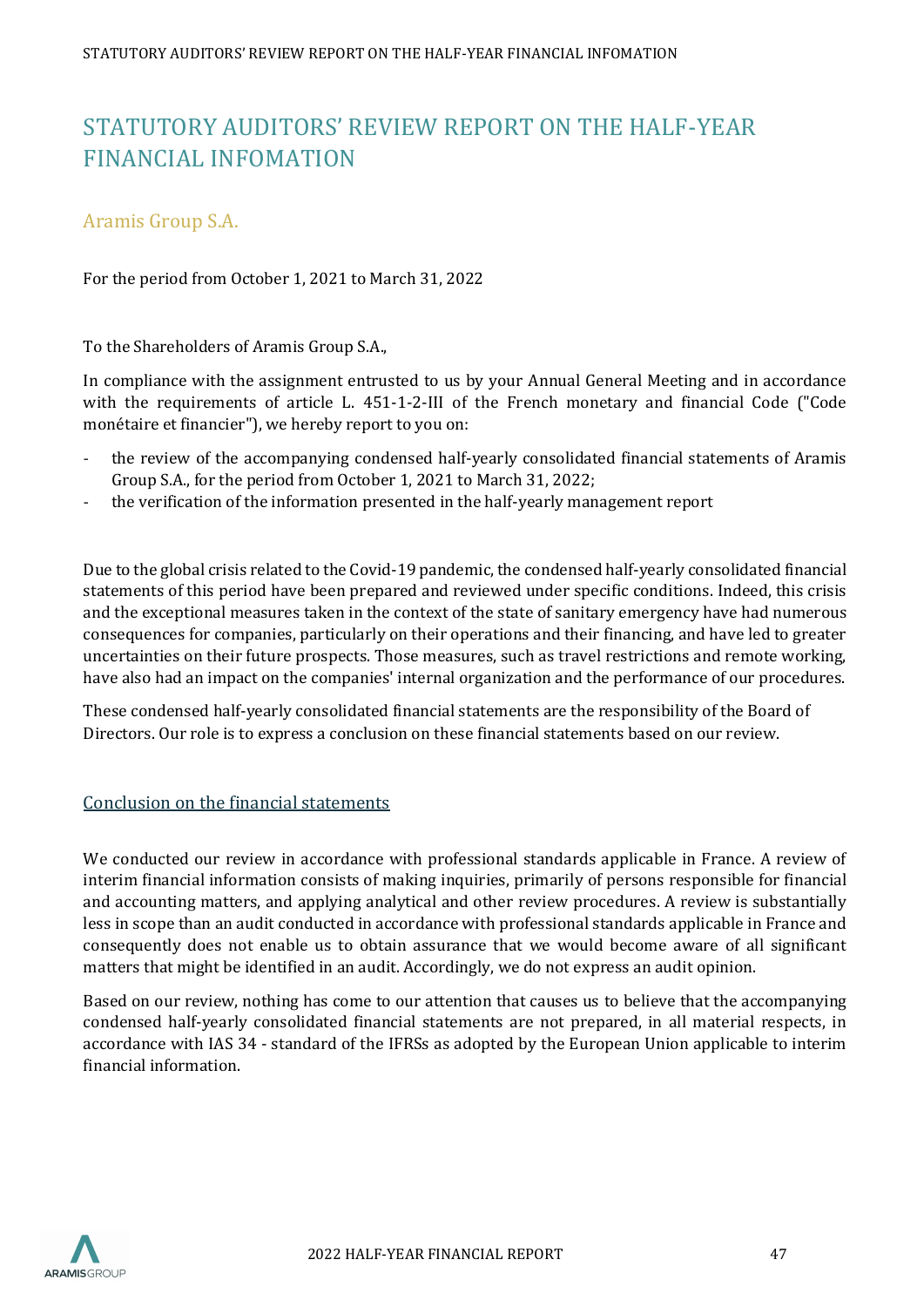#### Specific verification

We have also verified the information presented in the half-yearly management report on the condensed half-yearly consolidated financial statements subject to our review.

We have no matters to report as to its fair presentation and consistency with the condensed half-yearly consolidated financial statements.

Neuilly-sur-Seine and Paris, May 23, 2022

The Statutory Auditors

Grant Thornton French member of Grant Thornton International

> Pascal Leclerc *Partner*

Atriom

Jérôme Giannetti *Partner*

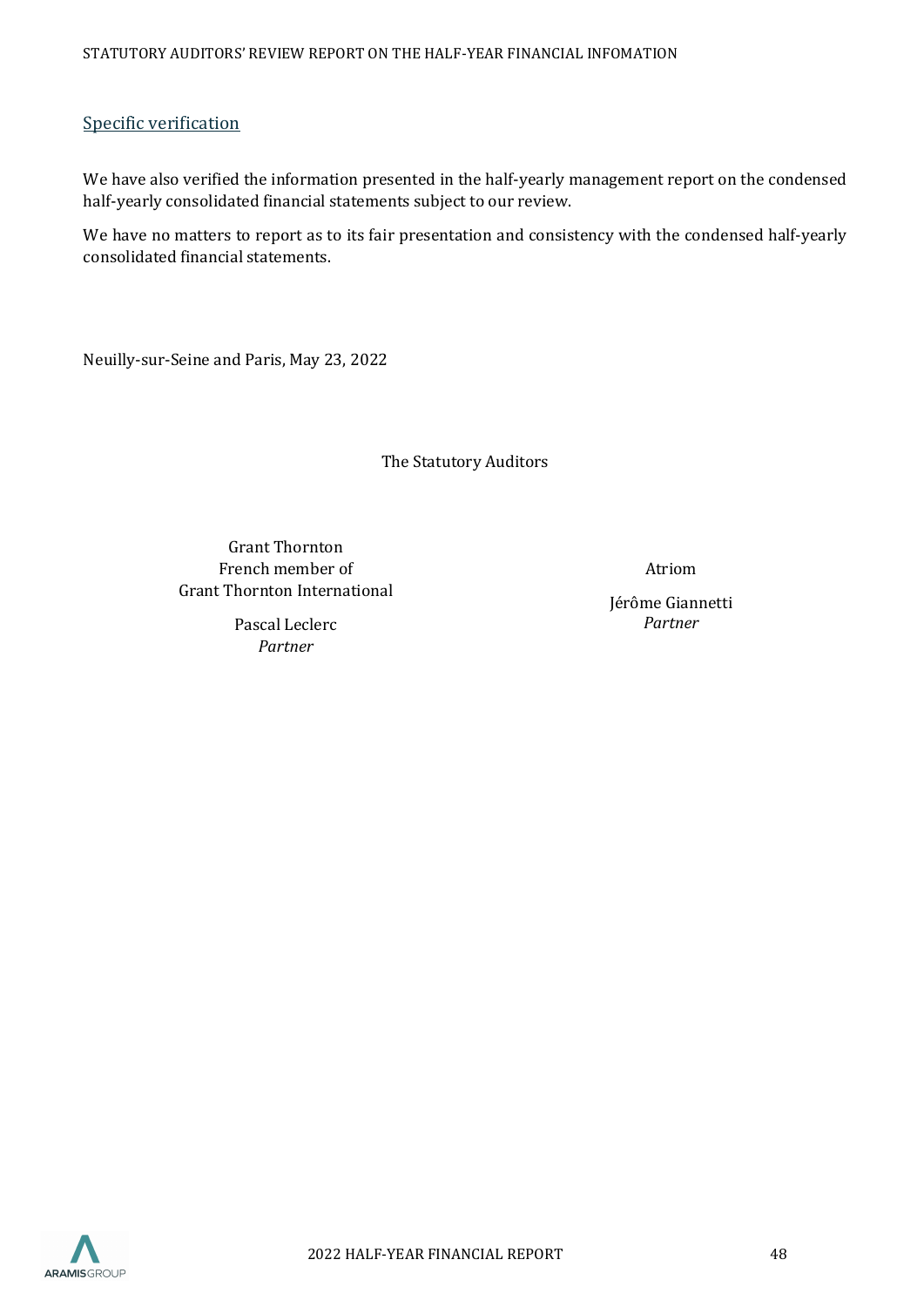# <span id="page-48-0"></span>STATEMENT BY THE PERSONS RESPONSIBLE FOR THE HALF-YEAR FINANCIAL REPORT



#### French limited company (société anonyme) with capital of €1.657.133,42 Registered office : 23 avenue Aristide Briand, 94110 Arcueil, France Créteil trade and companies register: 484 964 036

"To the best of our knowledge, the condensed interim financial statements for the past six months have been prepared in accordance with applicable accounting standards and give a fair view of the assets and financial position of the company and all subsidiaries included in the scope of consolidation, and the enclosed interim financial activity report gives a true and fair view of key events of the first six months of the fiscal year, their impact on the financial statements and the main related-party transactions, as well as a description of the main risks and uncertainties for the remaining six months of the fiscal year".

Arcueil, May 23, 2022

Nicolas Chartier Chairman and CEO Guillaume Paoli Deputy CEO